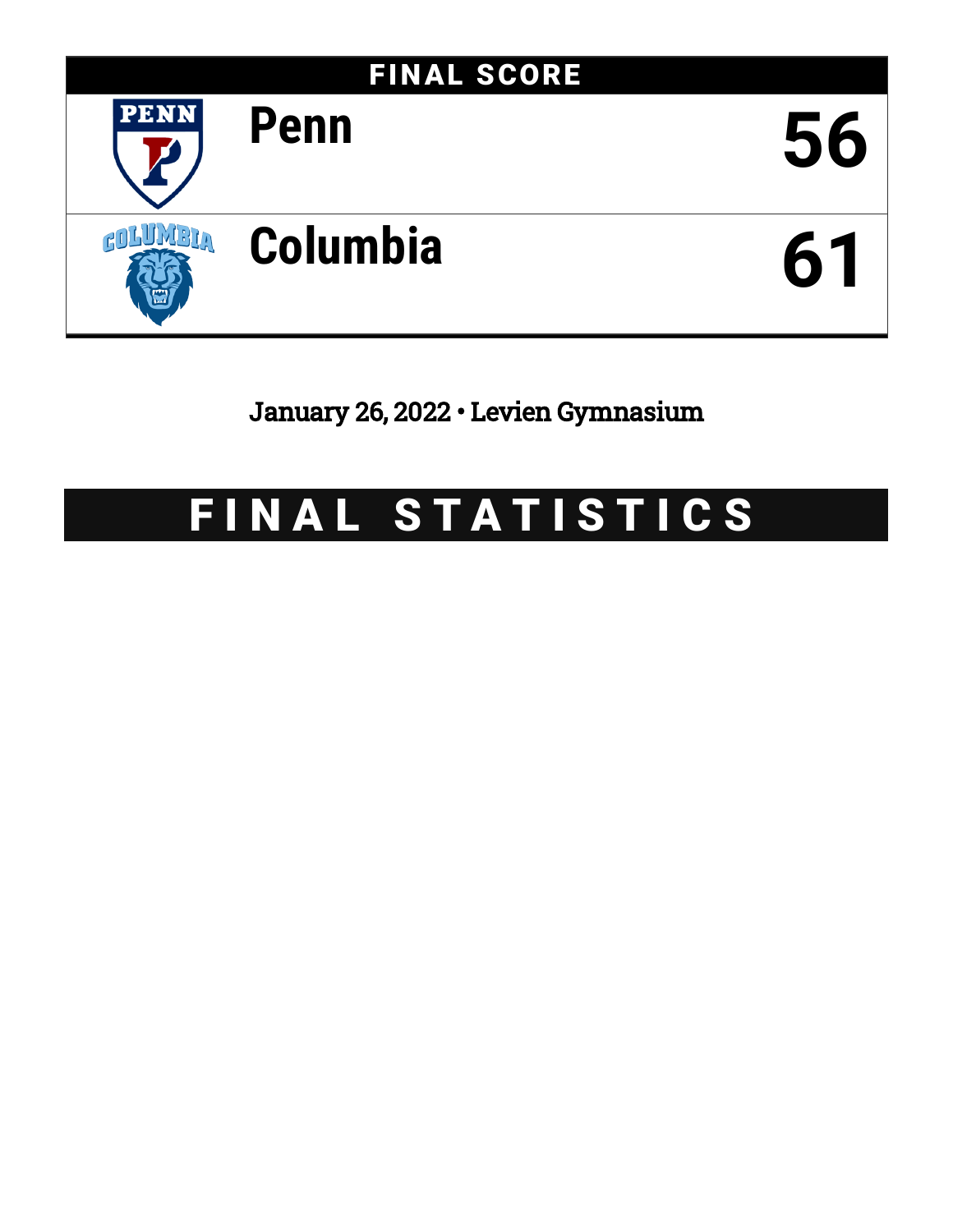# **Official Box Score Penn vs Columbia Game Totals -- Final Statistics January 26, 2022 at Levien Gymnasium**



# **Penn 56**

| No. | Plaver                 | S  | Pts      | FG.      | 3FG      | FT        | OR            | DR       | TR       | PF             | A        | TO.           | <b>Blk</b> | Stl            | Min            | $+/-$          |
|-----|------------------------|----|----------|----------|----------|-----------|---------------|----------|----------|----------------|----------|---------------|------------|----------------|----------------|----------------|
| 00  | OBI, JORDAN            | F. | 10       | $5 - 12$ | $0 - 2$  | $0 - 0$   |               | 4        | 5        | 2              |          | 2             |            |                | 36             | $-3$           |
| 04  | <b>SUTTLE, KENNEDY</b> | F. | 5        | $1-9$    | $0 - 4$  | $3 - 4$   | $\mathcal{P}$ | 11       | 13       | $\overline{4}$ | $\Omega$ | $\Omega$      |            | 3              | 40             | $-5$           |
| 10  | <b>MCGURK, MANDY</b>   | G  | 6        | $3 - 10$ | $0 - 4$  | $0-0$     | 3             | 2        | 5        | 1              | 3        | 1             | 0          |                | 2 33           | $-10^{-}$      |
| 21  | LAKSTIGALA, MIA        | G. | 18       | $5 - 11$ | 4-8      | $4 - 5$   | 0             | 6        | 6        | 2              | 2        | $\mathcal{P}$ | -1         | $\overline{0}$ | 38             | $\Omega$       |
| 45  | PADILLA, KAYLA         | G  | 14       | $4 - 17$ | $1 - 8$  | $5-6$     |               | 2        | 3        | $\overline{2}$ | 3        | $\mathbf 0$   | 2          | $\Omega$       | 39             | -5             |
| 05  | <b>ALMQVIST, STINA</b> | G  | $\Omega$ | $0 - 1$  | $0 - 1$  | $0 - 0$   |               | 0        | 1        | $\Omega$       | $\Omega$ | 1             | $\Omega$   | $\Omega$       | 3              | $-7$           |
| 15  | KOVACIKOVA, NIKOLA     | G  | 3        | 1-4      | $1 - 3$  | $0 - 0$   | 0             | 2        | 2        | $\mathcal{P}$  | $\Omega$ | 2             | $\Omega$   | 0              | 7              | $\overline{7}$ |
| 25  | <b>MILLIMAN, SILKE</b> | F. | $\Omega$ | $0 - 0$  | $0 - 0$  | $0 - 0$   | 0             | $\Omega$ | $\Omega$ | 1              | $\Omega$ | $\Omega$      | 1          | $\Omega$       | $\overline{4}$ | $\overline{0}$ |
|     | <b>TEAM</b>            |    |          |          |          |           | 2             | 1        | 3        | $\Omega$       |          | 0             |            |                |                |                |
|     | <b>TOTALS</b>          |    |          | 56 19-64 | $6 - 30$ | $12 - 15$ | 10            | 28       | 38       | 14             | 9        | 8             | 6          |                | 6 200          |                |
|     |                        |    |          |          |          |           |               |          |          |                |          |               |            |                |                |                |

| <b>Shooting By Period</b><br>Period | FG        | FG%    | 3FG      | 3FG%       | FТ        | FT%   | Last FG: 4th-00:19<br>Largest lead: By 11 at |
|-------------------------------------|-----------|--------|----------|------------|-----------|-------|----------------------------------------------|
| 1st Half                            | 8-32      | 25%    | $3 - 15$ | <b>20%</b> | $5 - 7$   | 71%   | Technical Fouls: None.                       |
| 2nd Half                            | $11 - 32$ | $34\%$ | $3 - 15$ | 20%        | 7-8       | 88%   |                                              |
| Game                                | 19-64     | 29.7%  | $6 - 30$ | $20.0\%$   | $12 - 15$ | 80.0% |                                              |

# **Columbia 61**

| No. | Player                  | S  | Pts | FG       | 3FG      | FT      | 0 <sub>R</sub> | DR | TR            | PF             | A            | TO             | <b>B</b> lk  | Stl      | Min            | $+/-$          |
|-----|-------------------------|----|-----|----------|----------|---------|----------------|----|---------------|----------------|--------------|----------------|--------------|----------|----------------|----------------|
| 04  | DAVIS, KAITLYN          | F  | 16  | $8 - 12$ | $0-0$    | $0 - 1$ | 3              | 9  | 12            | 4              | 2            | 2              | 4            | 0        | 34             | 9              |
| 10  | <b>HENDERSON, KITTY</b> | G  | 0   | $0 - 9$  | $0 - 5$  | $0 - 2$ |                | 3  | 4             |                | 2            |                |              |          | 25             | 1              |
| 15  | RIVERA, CARLY           | G  | 3   | $1 - 4$  | $1 - 1$  | $0 - 2$ | 1.             | 4  | 5             |                | 4            | 1              | 0            | 2        | 31             | 10             |
| 20  | DURR, SIENNA            | F. | 3   | $1 - 5$  | $0 - 4$  | $1 - 2$ | $\overline{2}$ | 6  | 8             | 4              | 1            | $\overline{2}$ | $\Omega$     | 0        | 26             | $-4$           |
| 35  | HSU, ABBEY              | G  | 22  | $9 - 23$ | $4 - 12$ | $0 - 0$ | 2              | 2  | 4             | 3              | 6            | 5              | 0            |          | 40             | 5              |
| 05  | PATRICK, JAIDA          | G  | 13  | $4 - 5$  | $1 - 2$  | $4 - 5$ |                | 3  | 4             | 0              |              |                |              | $\Omega$ | 18             | 6              |
| 12  | PRATT, HANNAH           | F  | 4   | $2 - 6$  | $0 - 1$  | $0 - 0$ | 2              | 3  | 5             | $\overline{2}$ | 2            | 2              |              | 0        | 16             | $\overline{2}$ |
| 13  | MARKHAM, MIKAYLA        | G  | 0   | $0 - 0$  | $0 - 0$  | $0 - 0$ | 0              | 0  | 0             | 0              | $\mathbf{0}$ | 0              | $\mathbf{0}$ | $\Omega$ | $\overline{4}$ | -5             |
| 21  | STEPHENS, NICOLE        | G  | 0   | $0 - 1$  | $0 - 0$  | $0 - 0$ | 0              | 2  | 2             | 0              | 0            | 2              | $\Omega$     | 0        | 3              | -4             |
| 33  | COMESAÑA, NOA           | F. | 0   | $0 - 0$  | $0 - 0$  | $0 - 0$ |                |    | $\mathcal{P}$ | 0              | 1            | 0              | $\Omega$     | $\Omega$ | 3              | $-1$           |
|     | <b>TEAM</b>             |    |     |          |          |         | 3              | 2  | 5             | $\Omega$       |              | 0              |              |          |                |                |
|     | <b>TOTALS</b>           |    | 61  | 25-65    | $6 - 25$ | $5-12$  | 16             | 35 | 51            | 15             | 19           | 16             |              | 4        | <b>200</b>     |                |
|     |                         |    |     |          |          |         |                |    |               |                |              |                |              |          |                |                |

| Game                                | 25-65  | 38.5% | $6 - 25$ | 24.0% | $5-12$  | 41.7% |              |
|-------------------------------------|--------|-------|----------|-------|---------|-------|--------------|
| 2nd Half                            | 18-32  | 56%   | $4 - 12$ | 33%   | $5 - 7$ | 71%   |              |
| 1st Half                            | $7-33$ | 21%   | $2 - 13$ | 15%   | $0 - 5$ | 00%   | Tech         |
| <b>Shooting By Period</b><br>Period | FG     | FG%   | 3FG      | 3FG%  | FT      | FT%   | Last<br>Larg |

*Last FG:* 4th-01:44 *Largest lead:* By 10 at *Technical Fouls:* None.

| Game Notes:                                                          | Score                                   | 1st | 2nd             | 3rd | 4th | тот | <b>Points</b>     | <b>PEN</b>     | <b>COL</b>     |
|----------------------------------------------------------------------|-----------------------------------------|-----|-----------------|-----|-----|-----|-------------------|----------------|----------------|
| Officials: Kevin Sparrock, Bobby Ray, Kara Hunter<br>Attendance: 105 | <b>PEN</b>                              | 12  |                 |     | 15  | 56  | In the Paint      | 24             | 34             |
|                                                                      | COL                                     |     | 10              | 23  | 22  | -61 | Off Turns         | 15             |                |
| Start Time: 11:00 PM                                                 |                                         |     |                 |     |     |     | 2nd Chance        |                |                |
| Conference Game;                                                     | PEN led for 28:03, COL led for 10:40.   |     |                 |     |     |     | <b>Fast Break</b> |                |                |
|                                                                      | Game was tied for 0:0.<br>Times tied: 0 |     | Lead Changes: 2 |     |     |     | Bench             |                | -17            |
|                                                                      |                                         |     |                 |     |     |     | Per Poss          | 0.824<br>25/68 | 0.871<br>28/70 |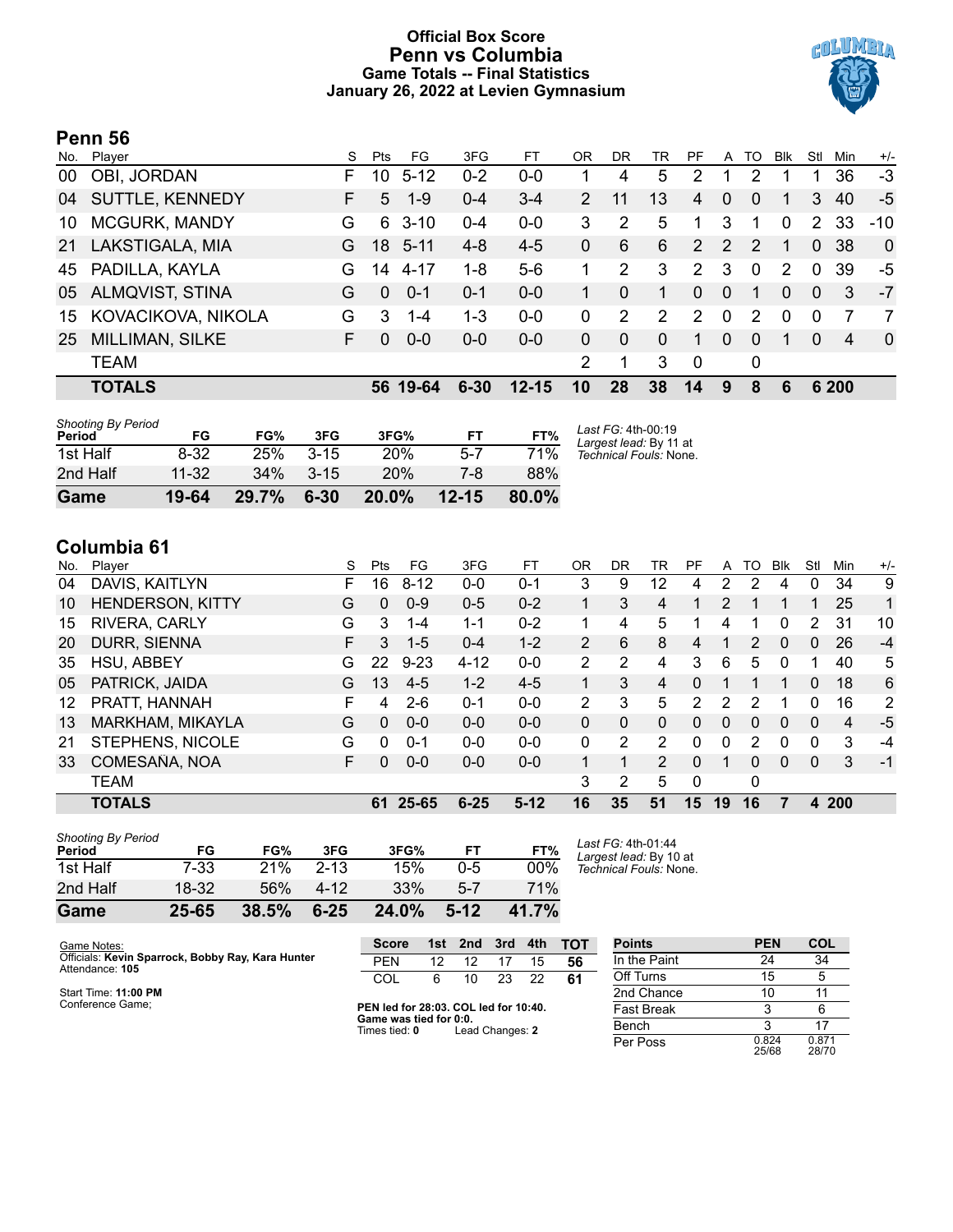# **Official Box Score Penn vs Columbia First Half Statistics Only January 26, 2022 at Levien Gymnasium**



# **Penn 24**

| No. | Player                 | S  | <b>Pts</b> | FG       | 3FG      | <b>FT</b> | OR           | <b>DR</b> | TR       | PF           | A              | TO             | <b>B</b> lk | Stl            | Min           | $+/-$        |
|-----|------------------------|----|------------|----------|----------|-----------|--------------|-----------|----------|--------------|----------------|----------------|-------------|----------------|---------------|--------------|
| 00  | OBI, JORDAN            | F  | 2          | $1 - 4$  | $0 - 1$  | $0 - 0$   |              |           | 2        | 0            | 0              | っ              |             |                | 18            | 7            |
| 04  | <b>SUTTLE, KENNEDY</b> | F. |            | $0 - 6$  | $0 - 3$  | $1 - 2$   |              | 8         | 9        | 2            | $\overline{0}$ | $\overline{0}$ |             | $\overline{2}$ | 20            | 8            |
| 05  | <b>ALMQVIST, STINA</b> | G  | 0          | $0 - 0$  | $0 - 0$  | $0 - 0$   | $\Omega$     | 0         | $\Omega$ | 0            | 0              | $\Omega$       | $\Omega$    | $\Omega$       | 1             | $\Omega$     |
| 10  | MCGURK, MANDY          | G  | $\Omega$   | $0 - 3$  | $0 - 2$  | $0 - 0$   |              | 2         | 3        | $\mathbf{0}$ | $\overline{0}$ | $\overline{0}$ | $\Omega$    | $\Omega$       | 14            | $\mathbf{1}$ |
| 15  | KOVACIKOVA, NIKOLA     | G  | 3          | $1 - 3$  | $1 - 2$  | $0 - 0$   | 0            | 2         | 2        | 2            | $\Omega$       | -1             | $\Omega$    | $\Omega$       | 6             | 7            |
| 21  | LAKSTIGALA, MIA        | G  | 12         | $3-6$    | $2 - 4$  | $4 - 5$   | $\mathbf{0}$ | 5         | 5        | $\mathbf{0}$ | 2              | 0              |             | $\Omega$       | 19            | 8            |
| 25  | MILLIMAN, SILKE        | F  | 0          | $0 - 0$  | $0 - 0$  | $0 - 0$   | $\Omega$     | $\Omega$  | $\Omega$ | 1.           | $\Omega$       | $\Omega$       |             | $\Omega$       | $\mathcal{P}$ | 3            |
| 45  | PADILLA, KAYLA         | G  | 6          | $3 - 10$ | $0 - 3$  | $0 - 0$   | $\Omega$     | 2         | 2        | $\Omega$     | $\mathcal{P}$  | 0              | $\Omega$    | $\Omega$       | 19            | 8            |
|     | <b>TEAM</b>            |    | 0          | $0 - 0$  | $0 - 0$  | $0 - 0$   | $\Omega$     | 1         |          | $\Omega$     | $\Omega$       | $\Omega$       | $\Omega$    | $\Omega$       | $\Omega$      | $\Omega$     |
|     | <b>TOTALS</b>          |    |            | 24 8-32  | $3 - 15$ | $5 - 7$   | 3            | 21        | 24       | 5            |                | 3              | 4           | 3              | 100           | $\mathbf{0}$ |

| <b>Shooting By Period</b><br>Period | FG       | FG%   | 3FG    | 3FG%  | FТ        | FT%   | Last FG Half: PEN 2nd-01:22 |
|-------------------------------------|----------|-------|--------|-------|-----------|-------|-----------------------------|
| 1st Half                            | $8 - 32$ | 25%   | $3-15$ | 20%   | 5-7       | 71%   |                             |
| Game                                | 19-64    | 29.7% | 6-30   | 20.0% | $12 - 15$ | 80.0% |                             |

# **Columbia 16**

| No.               | Plaver                  | S | <b>Pts</b>    | <b>FG</b> | 3FG      | <b>FT</b> | <b>OR</b>    | <b>DR</b> | TR             | PF            | A | TO | <b>B</b> lk    | Stl            | Min | $+/-$        |
|-------------------|-------------------------|---|---------------|-----------|----------|-----------|--------------|-----------|----------------|---------------|---|----|----------------|----------------|-----|--------------|
| 04                | DAVIS, KAITLYN          |   | 4             | $2 - 5$   | $0 - 0$  | $0 - 1$   |              | 5         | 6              | 2             | 0 | 2  | 3              | 0              | 14  | $-4$         |
| 05                | PATRICK, JAIDA          | G | 0             | $0 - 0$   | $0 - 0$  | $0 - 0$   | 0            | 0         | $\mathbf{0}$   | 0             | 0 | 0  | $\overline{0}$ | 0              | 0   | $\mathbf{0}$ |
| 10                | <b>HENDERSON, KITTY</b> | G | 0             | $0 - 5$   | $0 - 2$  | $0 - 2$   | 1            | 3         | 4              | 0             | 2 |    |                |                | 19  | -8           |
| $12 \overline{ }$ | PRATT, HANNAH           | F | $\mathcal{P}$ | $1 - 4$   | $0 - 1$  | $0 - 0$   | 1.           | 1         | $\overline{2}$ | $\mathcal{P}$ | 0 | 0  |                | $\Omega$       | 9   | $-2$         |
| 13                | MARKHAM, MIKAYLA        | G | 0             | $0 - 0$   | $0 - 0$  | $0 - 0$   | $\mathbf{0}$ | 0         | $\Omega$       | $\Omega$      | 0 | 0  | 0              | 0              | 3   | -3           |
| 15                | RIVERA, CARLY           | G | $\Omega$      | $0 - 3$   | $0 - 0$  | $0 - 2$   |              | 2         | 3              | $\Omega$      | 2 | 0  | $\Omega$       |                | 14  | $-1$         |
| 20                | DURR, SIENNA            | F | 0             | $0 - 2$   | $0 - 2$  | $0 - 0$   |              | 5         | 6              | 2             |   |    | 0              | 0              | 17  | $-11$        |
| 21                | STEPHENS, NICOLE        | G | 0             | $0 - 1$   | $0 - 0$  | $0 - 0$   | 0            | 2         | $\overline{2}$ | $\Omega$      | 0 | 2  | $\mathbf{0}$   | 0              | 3   | $-4$         |
| 33                | COMESAÑA, NOA           | F | 0             | $0 - 0$   | $0 - 0$  | $0-0$     | 1            | 0         |                | 0             | 0 | 0  | 0              | 0              | 1   | 2            |
| 35                | HSU, ABBEY              | G | 10            | $4 - 13$  | $2 - 8$  | $0 - 0$   | $\Omega$     |           |                |               | 1 | 3  | $\mathbf{0}$   | $\Omega$       | 20  | -8           |
|                   | <b>TEAM</b>             |   | 0             | $0 - 0$   | $0 - 0$  | $0 - 0$   | 2            | 2         | 4              | $\Omega$      | 0 | 0  | 0              | 0              | 0   | 0            |
|                   | <b>TOTALS</b>           |   | 16            | $7 - 33$  | $2 - 13$ | $0 - 5$   | 8            | 21        | 29             | 7             | 6 | 9  | 5              | $\overline{2}$ | 100 | $\mathbf{0}$ |

| <b>Shooting By Period</b><br>Period | FG        | FG%   | 3FG      | 3FG%  |          | FT%    |
|-------------------------------------|-----------|-------|----------|-------|----------|--------|
| 1st Half                            | $7-33$    | 21%   | $2 - 13$ | 15%   | $0 - 5$  | $00\%$ |
| Game                                | $25 - 65$ | 38.5% | $6 - 25$ | 24.0% | $5 - 12$ | 41.7%  |

*Last FG Half:* COL 2nd-00:35

| Game Notes:                                                          | <b>Score</b> | 1st | 2nd | 3rd | 4th | <b>TOT</b> | <b>Points from (This Period)</b> | <b>PEN COL</b> |  |
|----------------------------------------------------------------------|--------------|-----|-----|-----|-----|------------|----------------------------------|----------------|--|
| Officials: Kevin Sparrock, Bobby Ray, Kara Hunter<br>Attendance: 105 | <b>PEN</b>   | 12  |     |     | 15  | 56         | In the Paint                     |                |  |
|                                                                      | COL          |     |     | 23  | 22  | 61         | Off Turns                        |                |  |
| Start Time: 11:00 PM                                                 |              |     |     |     |     |            | 2nd Chance                       |                |  |
| Conference Game:                                                     |              |     |     |     |     |            | <b>Fast Break</b>                |                |  |
|                                                                      |              |     |     |     |     |            | Bench                            |                |  |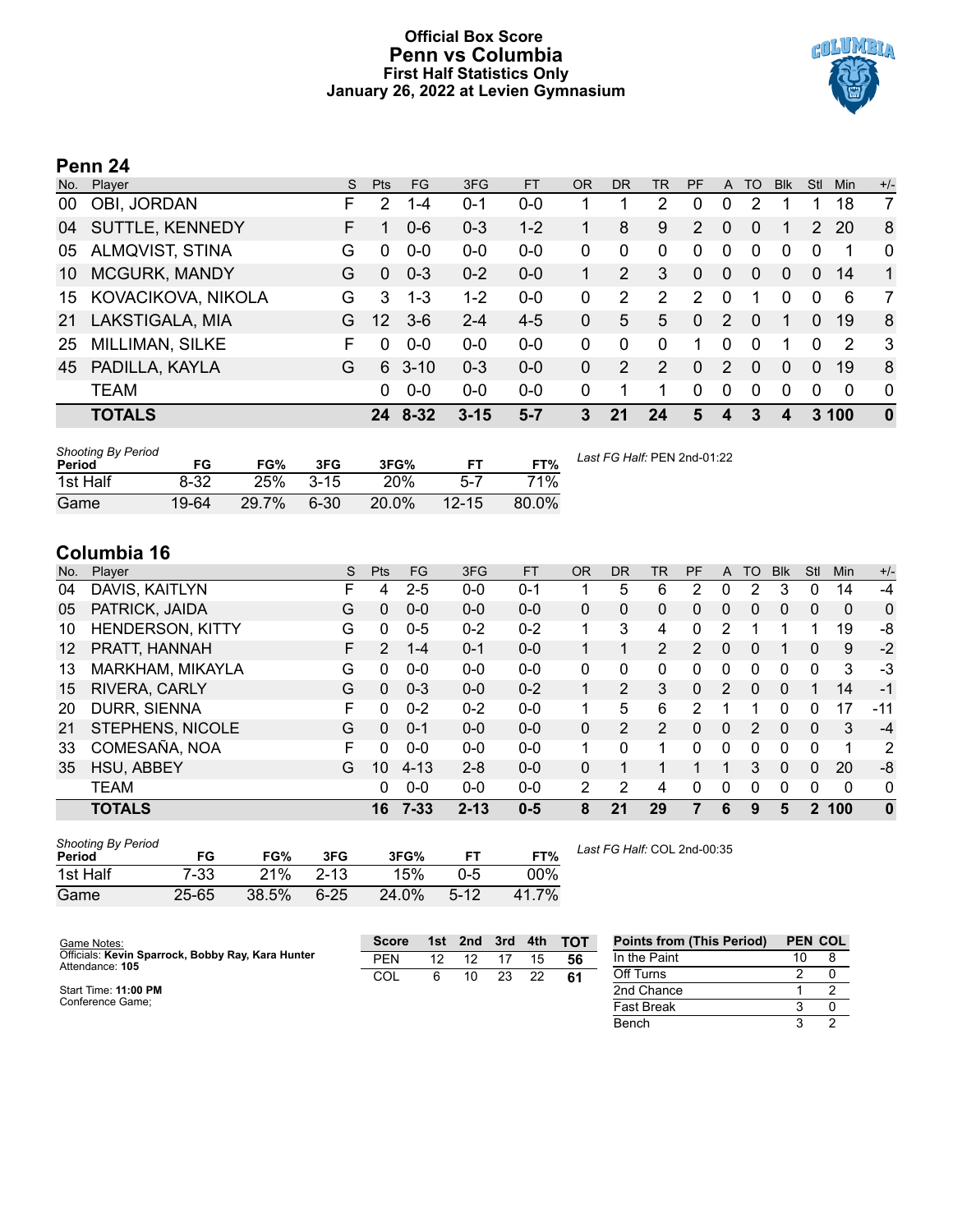# **Official Box Score Penn vs Columbia First Quarter Statistics Only January 26, 2022 at Levien Gymnasium**



# **Penn 12**

| No. | Player                 | S. | <b>Pts</b>      | FG.      | 3FG      | <b>FT</b> | 0R | <b>DR</b> | <b>TR</b> | <b>PF</b> | A              | TO       | <b>Blk</b> | Stl      | Min      | $+/-$        |
|-----|------------------------|----|-----------------|----------|----------|-----------|----|-----------|-----------|-----------|----------------|----------|------------|----------|----------|--------------|
| 00  | OBI, JORDAN            | F  | 0               | $0 - 3$  | $0 - 1$  | $0 - 0$   |    |           | 2         | 0         | 0              | 0        |            | 0        | 8        | 3            |
| 04  | SUTTLE, KENNEDY        | F. | $\Omega$        | $0 - 3$  | $0 - 1$  | $0 - 0$   | 0  | 4         | 4         |           | 0              | 0        |            | 0        | 10       | 6            |
| 10  | <b>MCGURK, MANDY</b>   | G  | $\Omega$        | $0 - 2$  | $0 - 2$  | $0 - 0$   |    | 2         | 3         | $\Omega$  | $\mathbf{0}$   | 0        | 0          | $\Omega$ | 8        | -3           |
| 21  | LAKSTIGALA, MIA        | G. | 12              | $3 - 3$  | $2 - 2$  | $4 - 5$   | 0  | 3         | 3         | $\Omega$  | $\mathbf{0}$   | 0        | 1          | 0        | 10       | 6            |
| 45  | PADILLA, KAYLA         | G  | 0               | $0 - 4$  | $0 - 3$  | $0-0$     | 0  |           | 1         | 0         | 2              | $\Omega$ | 0          | $\Omega$ | 10       | 6            |
| 05  | <b>ALMQVIST, STINA</b> | G  | $\Omega$        | $0 - 0$  | $0-0$    | $0 - 0$   | 0  | $\Omega$  | 0         | 0         | $\overline{0}$ | 0        | 0          | $\Omega$ | $\Omega$ | $\mathbf{0}$ |
| 15  | KOVACIKOVA, NIKOLA     | G  | $\Omega$        | $0 - 2$  | $0 - 1$  | $0 - 0$   | 0  |           | 1         | 0         | $\mathbf{0}$   | 0        | 0          | $\Omega$ | 2        | -3           |
| 25  | MILLIMAN, SILKE        | F. | $\Omega$        | $0 - 0$  | $0 - 0$  | $0 - 0$   | 0  | $\Omega$  | $\Omega$  | 1         | $\Omega$       | 0        | 1          | $\Omega$ | 2        | - 3          |
|     | <b>TEAM</b>            |    |                 | $0-0$    |          |           | 0  | 1         | 1         | $\Omega$  |                | 0        |            |          |          |              |
|     | <b>TOTALS</b>          |    | 12 <sup>°</sup> | $3 - 17$ | $2 - 10$ | $4 - 5$   | 2  | 13        | 15        | 2         | 2              | O        |            | $\Omega$ | 50       |              |

| <b>Shooting By Period</b><br>Period | FG       | FG%   | 3FG      | 3FG%       | FТ        | FT%        |
|-------------------------------------|----------|-------|----------|------------|-----------|------------|
| 1st Half                            | $3 - 17$ | 18%   | $2 - 10$ | <b>20%</b> | 4-5       | 80%        |
| 1st Half                            | 8-32     | 25%   | $3 - 15$ | <b>20%</b> | $5 - 7$   | <b>71%</b> |
| Game                                | 19-64    | 29.7% | 6-30     | 20.0%      | $12 - 15$ | 80.0%      |

# **Columbia 6**

| No. | Plaver                  | S  | Pts           | FG       | 3FG     | <b>FT</b> | <b>OR</b>    | <b>DR</b> | TR | PF | A              | TO       | <b>Blk</b>     | Stl      | Min      | $+/-$        |
|-----|-------------------------|----|---------------|----------|---------|-----------|--------------|-----------|----|----|----------------|----------|----------------|----------|----------|--------------|
| 04  | DAVIS, KAITLYN          | F. | 2             | 1-4      | $0 - 0$ | $0-0$     |              | 2         | 3  | 2  | 0              | 0        | $\overline{2}$ | 0        | 8        | $-3$         |
| 10  | <b>HENDERSON, KITTY</b> | G  | $\Omega$      | $0 - 4$  | $0 - 1$ | $0 - 0$   |              | 3         | 4  | 0  | 2              | $\Omega$ |                | 0        | 10       | $-6$         |
| 15  | RIVERA, CARLY           | G  | 0             | $0 - 2$  | $0 - 0$ | $0 - 2$   |              |           | 2  | 0  |                | 0        | 0              | 0        | 10       | -6           |
| 20  | DURR, SIENNA            | F. | 0             | $0 - 1$  | 0-1     | $0 - 0$   |              | 3         | 4  | 0  | $\overline{0}$ | 0        | 0              | 0        | 8        | $-7$         |
| 35  | HSU, ABBEY              | G  | $\mathcal{P}$ | 1-9      | $0 - 5$ | $0-0$     | 0            | 0         | 0  |    | 0              | 2        | 0              | 0        | 10       | -6           |
| 05  | PATRICK, JAIDA          | G  | 0             | $0 - 0$  | $0 - 0$ | $0 - 0$   | 0            | 0         | 0  | 0  | 0              | $\Omega$ | 0              | $\Omega$ | 0        | $\Omega$     |
| 12  | PRATT, HANNAH           | F. | 2             | $1 - 2$  | $0 - 0$ | $0 - 0$   | $\mathbf{1}$ | 1         | 2  | 0  | 0              | $\Omega$ | 0              | $\Omega$ | 4        | -2           |
| 13  | MARKHAM, MIKAYLA        | G  | 0             | $0 - 0$  | $0 - 0$ | $0 - 0$   | 0            | 0         | 0  | 0  | $\Omega$       | $\Omega$ | 0              | $\Omega$ | $\Omega$ | $\Omega$     |
| 21  | STEPHENS, NICOLE        | G  | 0             | $0 - 0$  | $0 - 0$ | $0 - 0$   | 0            | 0         | 0  | 0  | 0              | ∩        | 0              | 0        | 0        | 0            |
| 33  | COMESAÑA, NOA           | F. | $\Omega$      | $0 - 0$  | $0 - 0$ | $0 - 0$   | $\Omega$     | 0         | 0  | 0  | $\Omega$       | $\Omega$ | 0              | $\Omega$ | $\Omega$ | $\mathbf{0}$ |
|     | <b>TEAM</b>             |    |               | $0 - 0$  |         |           | 2            | 2         | 4  | 0  |                | 0        |                |          |          |              |
|     | <b>TOTALS</b>           |    | 6             | $3 - 22$ | $0 - 7$ | $0 - 2$   |              | 12        | 19 | 3  | 3              | 2        | 3              | 0        | 50       |              |

| <b>Shooting By Period</b><br>Period | FG       | FG%   | 3FG      | 3FG%   | FТ      | FT%    |
|-------------------------------------|----------|-------|----------|--------|---------|--------|
| 1st Half                            | $3 - 22$ | 14%   | ი-7      | $00\%$ | $0 - 2$ | 00%    |
| 1st Half                            | 7-33     | 21%   | $2 - 13$ | 15%    | $0 - 5$ | $00\%$ |
| Game                                | 25-65    | 38.5% | 6-25     | 24.0%  | $5-12$  | 41 7%  |

| Game Notes:                                                          | <b>Score</b> |    | 1st 2nd | 3rd | 4th | тот | <b>Points (This Period)</b> | PEN COL       |               |
|----------------------------------------------------------------------|--------------|----|---------|-----|-----|-----|-----------------------------|---------------|---------------|
| Officials: Kevin Sparrock, Bobby Ray, Kara Hunter<br>Attendance: 105 | <b>PEN</b>   | 12 | 12      |     | 15  | 56  | In the Paint                |               |               |
|                                                                      | COL          | 6  | 10      | 23  | 22  | -61 | Off Turns                   |               |               |
| Start Time: 11:00 PM                                                 |              |    |         |     |     |     | 2nd Chance                  |               |               |
| Conference Game:                                                     |              |    |         |     |     |     | <b>Fast Break</b>           |               |               |
|                                                                      |              |    |         |     |     |     | Bench                       |               |               |
|                                                                      |              |    |         |     |     |     | Per Poss                    | 0.706<br>5/17 | 0.300<br>3/20 |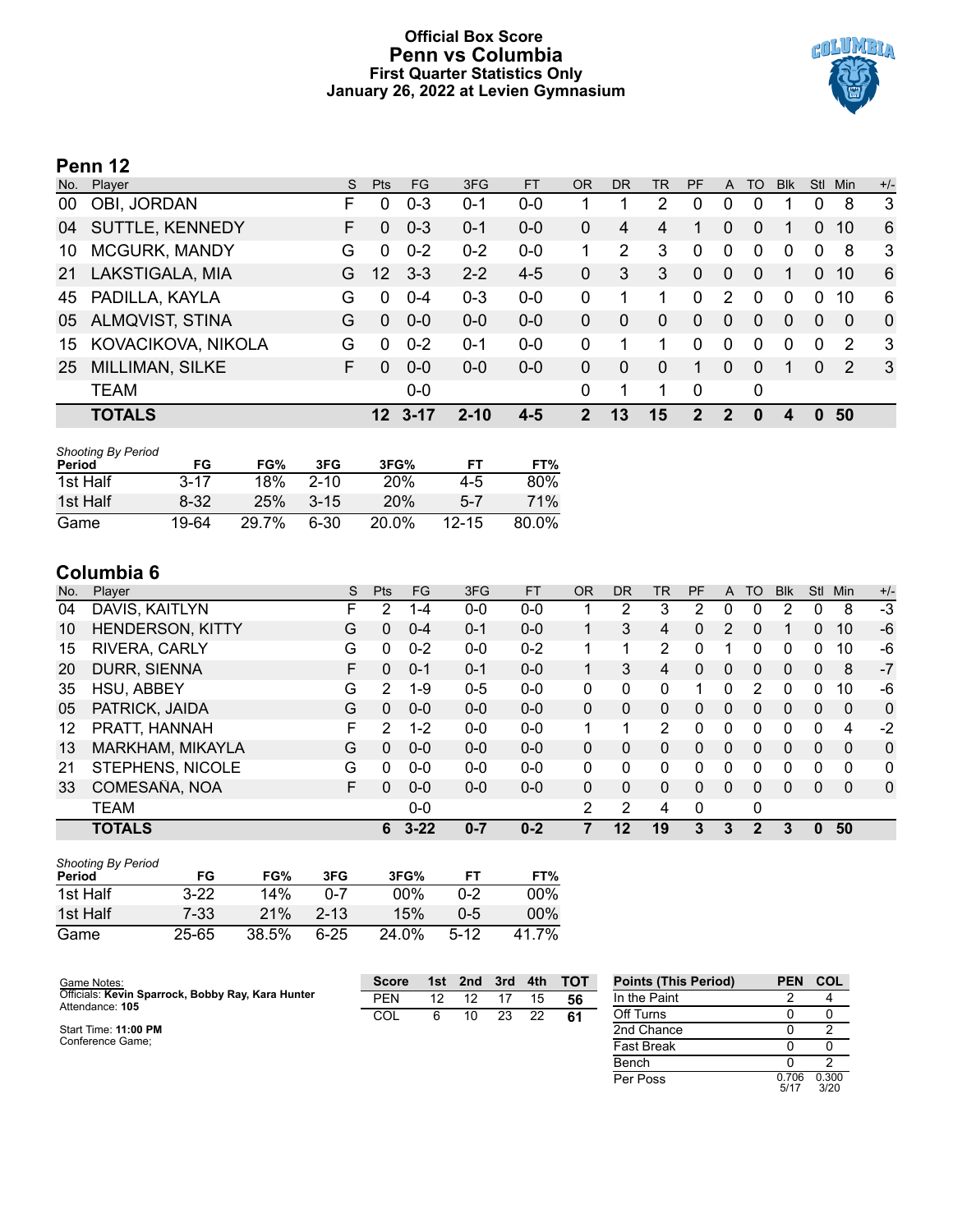### **Official Play-By-Play Penn vs Columbia First Quarter January 26, 2022 at Levien Gymnasium**



### **Period 1**

<mark>Starters:</mark><br>Penn: 0 OBI,JORDAN (F); 4 SUTTLE,KENNEDY (F); 10 MCGURK,MANDY (G); 21 LAKSTIGALA,MIA (G); 45 PADILLA,KAYLA (G);<br>**Columbia**: 4 DAVIS,KAITLYN (F); 10 HENDERSON,KITTY (G); 15 RIVERA,CARLY (G); 20 DURR,SIENNA (F);

| Time           | <b>VISITORS: Penn</b>               | <b>Score</b> | <b>Margin</b>  | <b>HOME: Columbia</b>             |
|----------------|-------------------------------------|--------------|----------------|-----------------------------------|
| 09:53          |                                     |              |                | MISSED 3PTR by HSU, ABBEY         |
| 09:49          |                                     |              |                | REBOUND (OFF) by DURR, SIENNA     |
| 09:31          |                                     |              |                | MISSED LAYUP by RIVERA, CARLY     |
| 09:25          |                                     |              |                | REBOUND (OFF) by RIVERA, CARLY    |
| 09:24          |                                     |              |                | FOUL by HSU, ABBEY                |
| 09:24          |                                     |              |                | TURNOVER by HSU, ABBEY            |
| 09:05          | MISSED JUMPER by SUTTLE, KENNEDY    |              |                |                                   |
| 09:00          |                                     |              |                | REBOUND (DEF) by DAVIS, KAITLYN   |
| 08:43          |                                     | $2 - 0$      | H <sub>2</sub> | GOOD! JUMPER by HSU, ABBEY        |
| 08:43          |                                     |              |                | ASSIST by HENDERSON, KITTY        |
| 08:29          | MISSED 3PTR by SUTTLE, KENNEDY      |              |                |                                   |
| 08:24          |                                     |              |                | REBOUND (DEF) by RIVERA, CARLY    |
| 08:07          |                                     |              |                | MISSED JUMPER by HSU, ABBEY       |
| 08:06          | REBOUND (DEF) by LAKSTIGALA, MIA    |              |                |                                   |
| 07:49          | GOOD! 3PTR by LAKSTIGALA, MIA       | $2 - 3$      | V <sub>1</sub> |                                   |
| 07:49          | ASSIST by PADILLA, KAYLA            |              |                |                                   |
| 07:30          |                                     |              |                | MISSED 3PTR by HSU, ABBEY         |
| 07:27          | REBOUND (DEF) by SUTTLE, KENNEDY    |              |                |                                   |
| 07:22          | MISSED LAYUP by SUTTLE, KENNEDY     |              |                |                                   |
| 07:22          |                                     |              |                | BLOCK by DAVIS, KAITLYN           |
| 07:20          |                                     |              |                | REBOUND (DEF) by TEAM             |
| 06:55          |                                     |              |                | MISSED 3PTR by HENDERSON, KITTY   |
| 06:52          | REBOUND (DEF) by TEAM               |              |                |                                   |
| 06:38          | MISSED 3PTR by OBI, JORDAN          |              |                |                                   |
| 06:32<br>06:25 |                                     |              |                | REBOUND (DEF) by DURR, SIENNA     |
| 06:25          | SUB OUT: MCGURK, MANDY              |              |                | TURNOVER by HSU, ABBEY            |
| 06:25          | SUB IN: KOVACIKOVA, NIKOLA          |              |                |                                   |
| 06:15          | MISSED JUMPER by KOVACIKOVA, NIKOLA |              |                |                                   |
| 06:10          |                                     |              |                | REBOUND (DEF) by DURR, SIENNA     |
| 05:55          |                                     |              |                | MISSED LAYUP by DAVIS, KAITLYN    |
| 05:55          | BLOCK by LAKSTIGALA, MIA            |              |                |                                   |
| 05:49          | REBOUND (DEF) by SUTTLE, KENNEDY    |              |                |                                   |
| 05:46          | MISSED 3PTR by KOVACIKOVA, NIKOLA   |              |                |                                   |
| 05:41          |                                     |              |                | REBOUND (DEF) by DURR, SIENNA     |
| 05:38          |                                     |              |                | MISSED 3PTR by DURR, SIENNA       |
| 05:34          | REBOUND (DEF) by OBI, JORDAN        |              |                |                                   |
| 05:26          | GOOD! 3PTR by LAKSTIGALA, MIA       | $2 - 6$      | V <sub>4</sub> |                                   |
| 05:26          | ASSIST by PADILLA, KAYLA            |              |                |                                   |
| 05:03          |                                     |              |                | MISSED LAYUP by DAVIS, KAITLYN    |
| 05:03          | BLOCK by SUTTLE, KENNEDY            |              |                |                                   |
| 04:57          | REBOUND (DEF) by KOVACIKOVA, NIKOLA |              |                |                                   |
| 04:53          | MISSED LAYUP by OBI, JORDAN         |              |                |                                   |
| 04:48          | REBOUND (OFF) by OBI, JORDAN        |              |                |                                   |
| 04:48          | MISSED LAYUP by OBI, JORDAN         |              |                |                                   |
| 04:48          |                                     |              |                | BLOCK by HENDERSON, KITTY         |
| 04:39          |                                     |              |                | REBOUND (DEF) by HENDERSON, KITTY |
| 04:38          |                                     |              |                | MISSED LAYUP by HENDERSON, KITTY  |
| 04:34          | REBOUND (DEF) by SUTTLE, KENNEDY    |              |                |                                   |
| 04:10          | MISSED 3PTR by PADILLA, KAYLA       |              |                |                                   |
| 04:06          |                                     |              |                | REBOUND (DEF) by HENDERSON, KITTY |
| 04:03          | FOUL by SUTTLE, KENNEDY             |              |                |                                   |
| 04:03          | <b>TIMEOUT MEDIA</b>                |              |                |                                   |
| 04:03          |                                     |              |                | SUB OUT: DURR, SIENNA             |
| 04:03          |                                     |              |                | SUB IN: PRATT, HANNAH             |
| 04:03          | SUB OUT: KOVACIKOVA, NIKOLA         |              |                |                                   |
| 04:03          | SUB IN: MCGURK, MANDY               |              |                |                                   |
| 04:03          |                                     |              |                | MISSED FT by RIVERA, CARLY [FB]   |
| 04:03          |                                     |              |                | REBOUND (DEADB) by TEAM           |
| 04:03          |                                     |              |                | MISSED FT by RIVERA, CARLY [FB]   |
| 04:02          |                                     |              |                | REBOUND (OFF) by DAVIS, KAITLYN   |
| 03:51          |                                     |              |                | MISSED LAYUP by PRATT, HANNAH     |
| 03:51          |                                     |              |                | REBOUND (OFF) by TEAM             |
| 03:51          | BLOCK by OBI, JORDAN                |              |                |                                   |
| 03:49          |                                     |              |                | MISSED 3PTR by HSU, ABBEY         |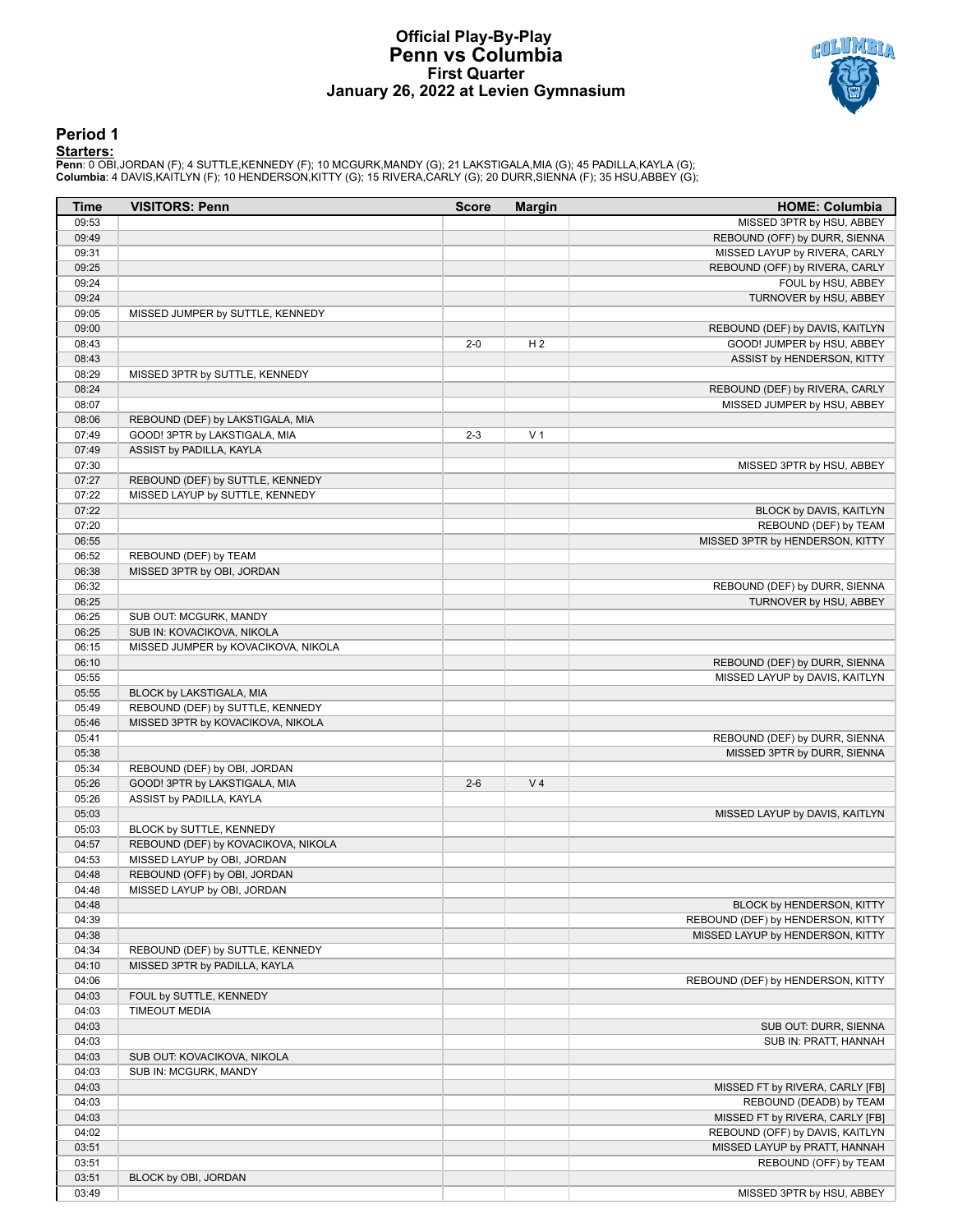| <b>Time</b> | <b>VISITORS: Penn</b>            | <b>Score</b> | <b>Margin</b>  | <b>HOME: Columbia</b>             |
|-------------|----------------------------------|--------------|----------------|-----------------------------------|
| 03:45       | REBOUND (DEF) by MCGURK, MANDY   |              |                |                                   |
| 03:38       |                                  |              |                | FOUL by DAVIS, KAITLYN            |
| 03:38       | MISSED FT by LAKSTIGALA, MIA     |              |                |                                   |
| 03:38       | REBOUND (DEADB) by TEAM          |              |                |                                   |
| 03:38       | GOOD! FT by LAKSTIGALA, MIA      | $2 - 7$      | V <sub>5</sub> |                                   |
| 03:22       |                                  |              |                | MISSED LAYUP by HENDERSON, KITTY  |
| 03:19       | REBOUND (DEF) by PADILLA, KAYLA  |              |                |                                   |
| 03:14       | MISSED LAYUP by PADILLA, KAYLA   |              |                |                                   |
| 03:14       |                                  |              |                | BLOCK by DAVIS, KAITLYN           |
| 03:14       |                                  |              |                | REBOUND (DEF) by TEAM             |
| 03:00       |                                  | $4 - 7$      | V <sub>3</sub> | GOOD! LAYUP by DAVIS, KAITLYN     |
| 03:00       |                                  |              |                | ASSIST by RIVERA, CARLY           |
| 02:40       | MISSED 3PTR by MCGURK, MANDY     |              |                |                                   |
| 02:35       |                                  |              |                | REBOUND (DEF) by PRATT, HANNAH    |
| 02:19       |                                  |              |                | MISSED JUMPER by DAVIS, KAITLYN   |
| 02:15       | REBOUND (DEF) by LAKSTIGALA, MIA |              |                |                                   |
| 02:07       | MISSED 3PTR by MCGURK, MANDY     |              |                |                                   |
| 02:03       |                                  |              |                | REBOUND (DEF) by DAVIS, KAITLYN   |
| 01:59       |                                  |              |                | MISSED LAYUP by HENDERSON, KITTY  |
| 01:56       | REBOUND (DEF) by SUTTLE, KENNEDY |              |                |                                   |
| 01:50       |                                  |              |                | FOUL by DAVIS, KAITLYN            |
| 01:50       |                                  |              |                | SUB OUT: DAVIS, KAITLYN           |
| 01:50       |                                  |              |                | SUB IN: DURR, SIENNA              |
| 01:50       | SUB OUT: OBI, JORDAN             |              |                |                                   |
| 01:50       | SUB IN: MILLIMAN, SILKE          |              |                |                                   |
| 01:50       | GOOD! FT by LAKSTIGALA, MIA      | $4 - 8$      | V <sub>4</sub> |                                   |
| 01:50       | GOOD! FT by LAKSTIGALA, MIA      | $4 - 9$      | V <sub>5</sub> |                                   |
| 01:50       | GOOD! FT by LAKSTIGALA, MIA      | $4 - 10$     | $V_6$          |                                   |
| 01:44       |                                  |              |                | MISSED LAYUP by RIVERA, CARLY     |
| 01:44       | BLOCK by MILLIMAN, SILKE         |              |                |                                   |
| 01:44       |                                  |              |                | REBOUND (OFF) by TEAM             |
| 01:39       |                                  |              |                | MISSED 3PTR by HSU, ABBEY         |
| 01:34       |                                  |              |                | REBOUND (OFF) by PRATT, HANNAH    |
| 01:33       |                                  |              |                | MISSED JUMPER by HSU, ABBEY       |
| 01:29       | REBOUND (DEF) by MCGURK, MANDY   |              |                |                                   |
| 01:13       | MISSED 3PTR by PADILLA, KAYLA    |              |                |                                   |
| 01:09       | REBOUND (OFF) by MCGURK, MANDY   |              |                |                                   |
| 01:06       | MISSED 3PTR by PADILLA, KAYLA    |              |                |                                   |
| 01:04       |                                  |              |                | REBOUND (DEF) by HENDERSON, KITTY |
| 01:04       | FOUL by MILLIMAN, SILKE          |              |                |                                   |
| 00:51       |                                  |              |                | MISSED JUMPER by HSU, ABBEY       |
| 00:47       | REBOUND (DEF) by LAKSTIGALA, MIA |              |                |                                   |
| 00:40       | GOOD! JUMPER by LAKSTIGALA, MIA  | $4 - 12$     | V8             |                                   |
| 00:11       |                                  |              |                | MISSED 3PTR by HSU, ABBEY         |
| 00:07       |                                  |              |                | REBOUND (OFF) by HENDERSON, KITTY |
| 00:05       |                                  | $6 - 12$     | V <sub>6</sub> | GOOD! LAYUP by PRATT, HANNAH      |
| 00:05       |                                  |              |                | ASSIST by HENDERSON, KITTY        |

# **Penn 12, Columbia 6**

| <b>Points (This Period)</b> | <b>PEN</b>    | <b>COL</b>    |
|-----------------------------|---------------|---------------|
| In the Paint                |               |               |
| Off Turns                   |               |               |
| 2nd Chance                  |               |               |
| Fast Break                  |               |               |
| Bench                       |               |               |
| Per Poss                    | 0.706<br>5/17 | 0.300<br>3/20 |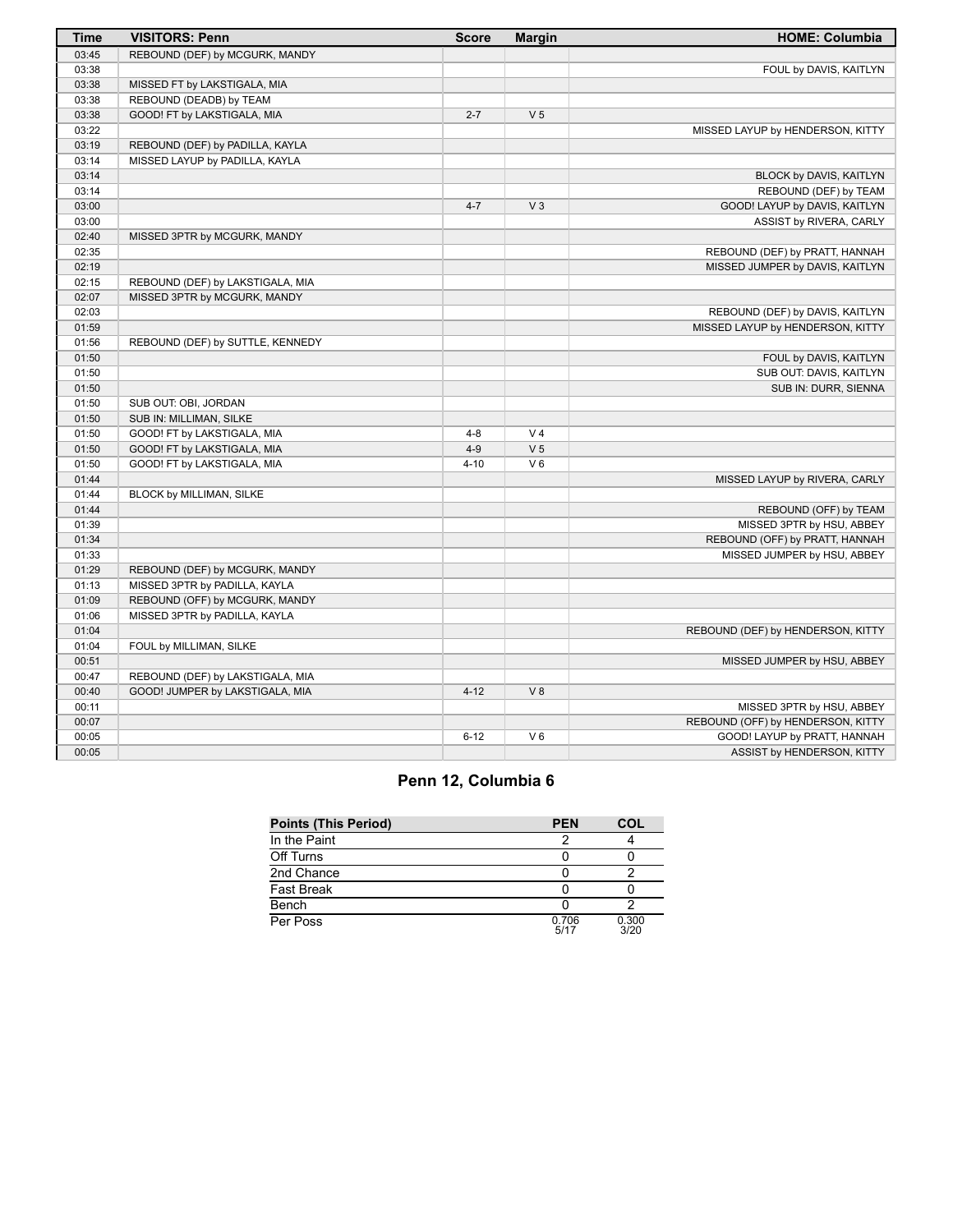# **Official Box Score Penn vs Columbia Second Quarter Statistics Only January 26, 2022 at Levien Gymnasium**



# **Penn 12**

| No. | Player                 | S. | Pts             | FG.     | 3FG     | <b>FT</b> | <b>OR</b> | <b>DR</b>   | <b>TR</b>      | PF            | A            | TO       | <b>Blk</b> | <b>Stl</b>   | Min      | $+/-$          |
|-----|------------------------|----|-----------------|---------|---------|-----------|-----------|-------------|----------------|---------------|--------------|----------|------------|--------------|----------|----------------|
| 00  | OBI, JORDAN            | F  | 2               | $1 - 1$ | $0 - 0$ | $0 - 0$   | 0         | 0           | 0              | 0             | 0            | 2        | 0          |              | 10       | 4              |
| 04  | SUTTLE, KENNEDY        | F. |                 | $0 - 3$ | $0 - 2$ | $1 - 2$   |           | 4           | 5              |               | 0            | 0        | 0          | 2            | 10       | 2              |
| 10  | MCGURK, MANDY          | G  | $\Omega$        | $0 - 1$ | $0 - 0$ | $0 - 0$   | 0         | 0           | 0              | 0             | $\mathbf{0}$ | 0        | 0          | $\Omega$     | 6        | $-2$           |
| 21  | LAKSTIGALA, MIA        | G  | $\Omega$        | $0 - 3$ | $0 - 2$ | $0-0$     | 0         | 2           | $\overline{2}$ | $\Omega$      | 2            | 0        | 0          | $\mathbf{0}$ | 9        | 2              |
| 45  | PADILLA, KAYLA         | G  | 6               | $3-6$   | $0-0$   | $0-0$     | 0         |             | 1              | 0             | $\mathbf{0}$ | $\Omega$ | 0          | $\Omega$     | 9        | 2              |
| 05  | <b>ALMQVIST, STINA</b> | G  | $\Omega$        | $0 - 0$ | $0 - 0$ | $0 - 0$   | 0         | $\Omega$    | $\Omega$       | $\Omega$      | $\Omega$     | 0        | 0          | $\Omega$     | 1        | $\mathbf{0}$   |
| 15  | KOVACIKOVA, NIKOLA     | G. | 3               | 1-1     | $1 - 1$ | $0 - 0$   | 0         |             | 1              | $\mathcal{P}$ | $\mathbf 0$  |          | 0          | $\Omega$     | 4        | $\overline{4}$ |
| 25  | MILLIMAN, SILKE        | F. | <sup>0</sup>    | $0 - 0$ | $0 - 0$ | $0 - 0$   | 0         | $\Omega$    | $\Omega$       | $\Omega$      | $\Omega$     | 0        | 0          | $\Omega$     | $\Omega$ | $\Omega$       |
|     | <b>TEAM</b>            |    |                 | $0-0$   |         |           | 0         | $\mathbf 0$ | $\Omega$       | $\Omega$      |              | 0        |            |              |          |                |
|     | <b>TOTALS</b>          |    | 12 <sup>°</sup> | $-5-15$ | 1-5     | $1 - 2$   |           | 8           | 9              | 3             | 2            | 3        | 0          |              | 50       |                |

| <b>Shooting By Period</b><br>Period | FG       | FG%   | 3FG      | 3FG%       | FТ        | FT%   |
|-------------------------------------|----------|-------|----------|------------|-----------|-------|
| 2nd Half                            | $5 - 15$ | 33%   | $1-5$    | <b>20%</b> | $1 - 2$   | 50%   |
| 2nd Half                            | 11-32    | 34%   | $3 - 15$ | 20%        | 7-8       | 88%   |
| Game                                | 19-64    | 29.7% | 6-30     | 20.0%      | $12 - 15$ | 80.0% |

# **Columbia 10**

| No. | Plaver                  | S  | <b>Pts</b> | FG       | 3FG     | <b>FT</b> | <b>OR</b> | <b>DR</b> | TR             | PF             | A        | TO       | <b>Blk</b>    | Stl          | Min      | $+/-$        |
|-----|-------------------------|----|------------|----------|---------|-----------|-----------|-----------|----------------|----------------|----------|----------|---------------|--------------|----------|--------------|
| 04  | DAVIS, KAITLYN          | F. | 2          | 1-1      | $0 - 0$ | $0 - 1$   | 0         | 3         | 3              | 0              | 0        |          |               | 0            | 6        | $-1$         |
| 10  | <b>HENDERSON, KITTY</b> | G  | $\Omega$   | $0 - 1$  | $0 - 1$ | $0 - 2$   | 0         | 0         | 0              | 0              | 0        |          | 0             |              | 9        | $-2$         |
| 15  | RIVERA, CARLY           | G  | 0          | $0 - 1$  | $0 - 0$ | $0 - 0$   | 0         |           | 1.             | 0              |          | 0        | 0             |              | 4        | 5            |
| 20  | DURR, SIENNA            | F. | 0          | $0 - 1$  | $0 - 1$ | $0 - 0$   | 0         | 2         | $\overline{2}$ | $\overline{2}$ |          |          | 0             | 0            | 9        | $-4$         |
| 35  | HSU, ABBEY              | G  | 8          | $3 - 4$  | $2 - 3$ | $0 - 0$   | 0         |           | 1              | 0              |          |          | 0             | $\Omega$     | 10       | $-2$         |
| 05  | PATRICK, JAIDA          | G  | 0          | $0 - 0$  | $0 - 0$ | $0 - 0$   | $\Omega$  | 0         | 0              | 0              | $\Omega$ | $\Omega$ | 0             | $\Omega$     | $\Omega$ | $\mathbf{0}$ |
| 12  | PRATT, HANNAH           | F  | 0          | $0 - 2$  | $0 - 1$ | $0-0$     | 0         | 0         | $\Omega$       | 2              | 0        | 0        |               | 0            | 5        | $\Omega$     |
| 13  | MARKHAM, MIKAYLA        | G  | 0          | $0 - 0$  | $0 - 0$ | $0 - 0$   | $\Omega$  | $\Omega$  | 0              | 0              | $\Omega$ | $\Omega$ | 0             | $\Omega$     | 3        | -3           |
| 21  | STEPHENS, NICOLE        | G  | 0          | $0 - 1$  | $0 - 0$ | $0 - 0$   | 0         | 2         | 2              | 0              | 0        | 2        | 0             | 0            | 3        | $-4$         |
| 33  | COMESAÑA, NOA           | F. | 0          | $0 - 0$  | $0 - 0$ | $0 - 0$   |           | 0         | 1              | 0              | $\Omega$ | $\Omega$ | 0             | $\mathbf{0}$ |          | 2            |
|     | <b>TEAM</b>             |    |            | $0 - 0$  |         |           | 0         | 0         | 0              | 0              |          | 0        |               |              |          |              |
|     | <b>TOTALS</b>           |    | 10         | $4 - 11$ | $2 - 6$ | $0 - 3$   |           | 9         | 10             | 4              | 3        |          | $\mathcal{P}$ | 2            | 50       |              |

| <b>Shooting By Period</b><br>Period | FG        | FG%   | 3FG      | 3FG%  | FТ      | FT%        |
|-------------------------------------|-----------|-------|----------|-------|---------|------------|
| 2nd Half                            | 4-11      | 36%   | $2-6$    | 33%   | $0 - 3$ | $00\%$     |
| 2nd Half                            | 18-32     | 56%   | 4-12     | 33%   | 5-7     | <b>71%</b> |
| Game                                | $25 - 65$ | 38.5% | $6 - 25$ | 24.0% | $5-12$  | 41 7%      |

| Game Notes:                                                          | <b>Score</b> |    |    |    |    | 1st 2nd 3rd 4th TOT | <b>Points (This Period)</b> | <b>PEN COL</b> |               |
|----------------------------------------------------------------------|--------------|----|----|----|----|---------------------|-----------------------------|----------------|---------------|
| Officials: Kevin Sparrock, Bobby Ray, Kara Hunter<br>Attendance: 105 | <b>PEN</b>   | 12 | 12 |    | 15 | 56                  | In the Paint                |                |               |
|                                                                      | COL          | 6  | 10 | 23 | 22 | -61                 | Off Turns                   |                |               |
| Start Time: 11:00 PM                                                 |              |    |    |    |    |                     | 2nd Chance                  |                |               |
| Conference Game:                                                     |              |    |    |    |    |                     | <b>Fast Break</b>           |                |               |
|                                                                      |              |    |    |    |    |                     | Bench                       |                |               |
|                                                                      |              |    |    |    |    |                     | Per Poss                    | 0.667<br>6/18  | 0.556<br>4/18 |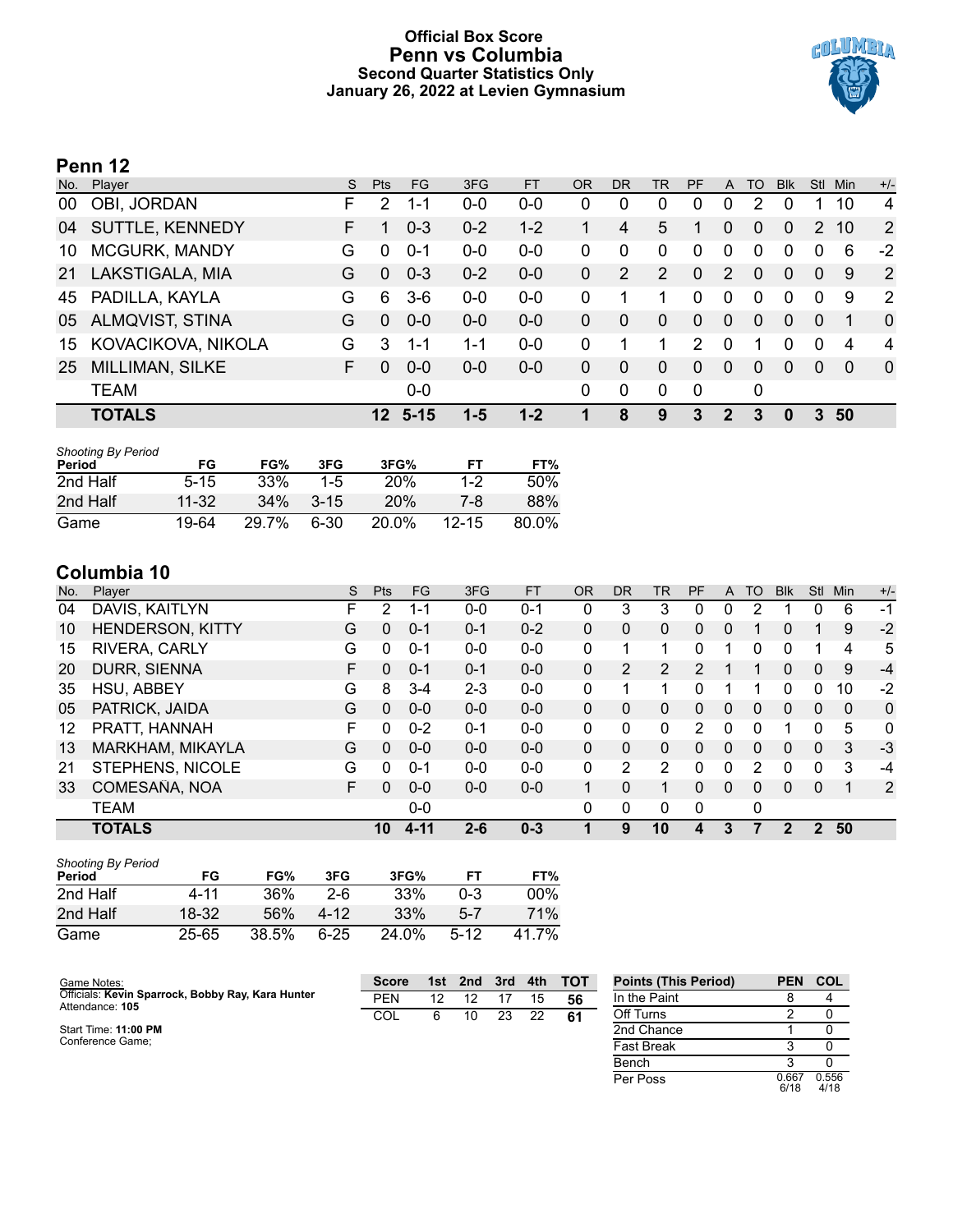## **Official Play-By-Play Penn vs Columbia Second Quarter January 26, 2022 at Levien Gymnasium**



## **Period 2**

<mark>Starters:</mark><br>Penn: 0 OBI,JORDAN (F); 4 SUTTLE,KENNEDY (F); 10 MCGURK,MANDY (G); 21 LAKSTIGALA,MIA (G); 45 PADILLA,KAYLA (G);<br>**Columbia**: 4 DAVIS,KAITLYN (F); 10 HENDERSON,KITTY (G); 15 RIVERA,CARLY (G); 20 DURR,SIENNA (F);

| SUB OUT: MILLIMAN, SILKE<br>10:00<br>V <sub>4</sub><br>09:57<br>$8 - 12$<br>GOOD! LAYUP by HSU, ABBEY<br>09:57<br>ASSIST by DURR, SIENNA<br>09:35<br>TURNOVER by OBI, JORDAN<br>09:25<br>SUB IN: OBI, JORDAN<br>09:15<br>MISSED 3PTR by PRATT, HANNAH<br>09:10<br>REBOUND (DEF) by PADILLA, KAYLA<br>09:02<br>GOOD! LAYUP by PADILLA, KAYLA<br>$V_6$<br>$8 - 14$<br>08:52<br>$11 - 14$<br>$V_3$<br>GOOD! 3PTR by HSU, ABBEY<br>08:52<br>ASSIST by RIVERA, CARLY<br>08:25<br>MISSED JUMPER by PADILLA, KAYLA<br>08:21<br>REBOUND (DEF) by RIVERA, CARLY<br>08:19<br>TURNOVER by HENDERSON, KITTY<br>08:19<br>SUB OUT: RIVERA, CARLY<br>08:19<br>SUB IN: STEPHENS, NICOLE<br>08:08<br>SUB OUT: MCGURK, MANDY<br>SUB IN: KOVACIKOVA, NIKOLA<br>08:08<br>08:00<br>MISSED 3PTR by LAKSTIGALA, MIA<br>07:58<br>REBOUND (DEF) by STEPHENS, NICOLE<br>07:58<br>FOUL by KOVACIKOVA, NIKOLA<br>07:31<br>MISSED 3PTR by HSU, ABBEY<br>07:25<br>REBOUND (DEF) by LAKSTIGALA, MIA<br>07:21<br>GOOD! 3PTR by KOVACIKOVA, NIKOLA [FB]<br>$V_6$<br>$11 - 17$<br>07:21<br>ASSIST by LAKSTIGALA, MIA<br>FOUL by KOVACIKOVA, NIKOLA<br>06:51<br>06:51<br>MISSED FT by HENDERSON, KITTY<br>06:51<br>REBOUND (DEADB) by TEAM<br>MISSED FT by HENDERSON, KITTY<br>06:51<br>REBOUND (DEF) by LAKSTIGALA, MIA<br>06:50<br>06:43<br>MISSED LAYUP by LAKSTIGALA, MIA<br>06:40<br>REBOUND (DEF) by DURR, SIENNA<br>06:34<br>MISSED LAYUP by STEPHENS, NICOLE<br>06:33<br>REBOUND (DEF) by KOVACIKOVA, NIKOLA<br>06:33<br>FOUL by PRATT, HANNAH<br>06:13<br>MISSED 3PTR by SUTTLE, KENNEDY<br>06:09<br>REBOUND (DEF) by STEPHENS, NICOLE<br>06:01<br>MISSED LAYUP by PRATT, HANNAH<br>05:56<br>REBOUND (DEF) by SUTTLE, KENNEDY<br>05:39<br>MISSED LAYUP by SUTTLE, KENNEDY<br>05:39<br>BLOCK by PRATT, HANNAH<br>05:38<br>REBOUND (OFF) by SUTTLE, KENNEDY<br>05:38<br>FOUL by PRATT, HANNAH<br>05:38<br>MISSED FT by SUTTLE, KENNEDY<br>05:38<br>REBOUND (DEADB) by TEAM<br>GOOD! FT by SUTTLE, KENNEDY<br>05:38<br>$11 - 18$<br>V <sub>7</sub><br>SUB OUT: HENDERSON, KITTY<br>05:38<br>05:38<br>SUB OUT: PRATT, HANNAH<br>05:38<br>SUB IN: DAVIS, KAITLYN<br>05:38<br>SUB IN: RIVERA, CARLY<br>05:38<br>SUB IN: ALMQVIST, STINA<br>05:38<br>SUB OUT: LAKSTIGALA, MIA<br>05:09<br>TURNOVER by STEPHENS, NICOLE<br>05:09<br>STEAL by SUTTLE, KENNEDY<br>05:06<br>TURNOVER by KOVACIKOVA, NIKOLA<br>05:06<br>STEAL by RIVERA, CARLY<br>05:06<br>TURNOVER by STEPHENS, NICOLE<br>05:02<br>SUB OUT: STEPHENS, NICOLE<br>05:02<br>SUB IN: HENDERSON, KITTY<br>05:02<br>SUB OUT: PADILLA, KAYLA<br>05:02<br>SUB IN: LAKSTIGALA, MIA<br>04:52<br>TURNOVER by OBI, JORDAN<br>04:52<br>STEAL by HENDERSON, KITTY<br>04:48<br>MISSED 3PTR by DURR, SIENNA<br>04:45<br>REBOUND (DEF) by SUTTLE, KENNEDY<br>MISSED 3PTR by SUTTLE, KENNEDY<br>04:31 | Time | <b>VISITORS: Penn</b> | <b>Score</b> | <b>Margin</b> | <b>HOME: Columbia</b> |
|----------------------------------------------------------------------------------------------------------------------------------------------------------------------------------------------------------------------------------------------------------------------------------------------------------------------------------------------------------------------------------------------------------------------------------------------------------------------------------------------------------------------------------------------------------------------------------------------------------------------------------------------------------------------------------------------------------------------------------------------------------------------------------------------------------------------------------------------------------------------------------------------------------------------------------------------------------------------------------------------------------------------------------------------------------------------------------------------------------------------------------------------------------------------------------------------------------------------------------------------------------------------------------------------------------------------------------------------------------------------------------------------------------------------------------------------------------------------------------------------------------------------------------------------------------------------------------------------------------------------------------------------------------------------------------------------------------------------------------------------------------------------------------------------------------------------------------------------------------------------------------------------------------------------------------------------------------------------------------------------------------------------------------------------------------------------------------------------------------------------------------------------------------------------------------------------------------------------------------------------------------------------------------------------------------------------------------------------------------------------------------------------------------------------------------------------------------------------------------------------------------------------------------------------------------------------------------------------------------------------------------------------------------------------------------------------------------------------------------------------------------------------------------------------------------------|------|-----------------------|--------------|---------------|-----------------------|
|                                                                                                                                                                                                                                                                                                                                                                                                                                                                                                                                                                                                                                                                                                                                                                                                                                                                                                                                                                                                                                                                                                                                                                                                                                                                                                                                                                                                                                                                                                                                                                                                                                                                                                                                                                                                                                                                                                                                                                                                                                                                                                                                                                                                                                                                                                                                                                                                                                                                                                                                                                                                                                                                                                                                                                                                                |      |                       |              |               |                       |
|                                                                                                                                                                                                                                                                                                                                                                                                                                                                                                                                                                                                                                                                                                                                                                                                                                                                                                                                                                                                                                                                                                                                                                                                                                                                                                                                                                                                                                                                                                                                                                                                                                                                                                                                                                                                                                                                                                                                                                                                                                                                                                                                                                                                                                                                                                                                                                                                                                                                                                                                                                                                                                                                                                                                                                                                                |      |                       |              |               |                       |
|                                                                                                                                                                                                                                                                                                                                                                                                                                                                                                                                                                                                                                                                                                                                                                                                                                                                                                                                                                                                                                                                                                                                                                                                                                                                                                                                                                                                                                                                                                                                                                                                                                                                                                                                                                                                                                                                                                                                                                                                                                                                                                                                                                                                                                                                                                                                                                                                                                                                                                                                                                                                                                                                                                                                                                                                                |      |                       |              |               |                       |
|                                                                                                                                                                                                                                                                                                                                                                                                                                                                                                                                                                                                                                                                                                                                                                                                                                                                                                                                                                                                                                                                                                                                                                                                                                                                                                                                                                                                                                                                                                                                                                                                                                                                                                                                                                                                                                                                                                                                                                                                                                                                                                                                                                                                                                                                                                                                                                                                                                                                                                                                                                                                                                                                                                                                                                                                                |      |                       |              |               |                       |
|                                                                                                                                                                                                                                                                                                                                                                                                                                                                                                                                                                                                                                                                                                                                                                                                                                                                                                                                                                                                                                                                                                                                                                                                                                                                                                                                                                                                                                                                                                                                                                                                                                                                                                                                                                                                                                                                                                                                                                                                                                                                                                                                                                                                                                                                                                                                                                                                                                                                                                                                                                                                                                                                                                                                                                                                                |      |                       |              |               |                       |
|                                                                                                                                                                                                                                                                                                                                                                                                                                                                                                                                                                                                                                                                                                                                                                                                                                                                                                                                                                                                                                                                                                                                                                                                                                                                                                                                                                                                                                                                                                                                                                                                                                                                                                                                                                                                                                                                                                                                                                                                                                                                                                                                                                                                                                                                                                                                                                                                                                                                                                                                                                                                                                                                                                                                                                                                                |      |                       |              |               |                       |
|                                                                                                                                                                                                                                                                                                                                                                                                                                                                                                                                                                                                                                                                                                                                                                                                                                                                                                                                                                                                                                                                                                                                                                                                                                                                                                                                                                                                                                                                                                                                                                                                                                                                                                                                                                                                                                                                                                                                                                                                                                                                                                                                                                                                                                                                                                                                                                                                                                                                                                                                                                                                                                                                                                                                                                                                                |      |                       |              |               |                       |
|                                                                                                                                                                                                                                                                                                                                                                                                                                                                                                                                                                                                                                                                                                                                                                                                                                                                                                                                                                                                                                                                                                                                                                                                                                                                                                                                                                                                                                                                                                                                                                                                                                                                                                                                                                                                                                                                                                                                                                                                                                                                                                                                                                                                                                                                                                                                                                                                                                                                                                                                                                                                                                                                                                                                                                                                                |      |                       |              |               |                       |
|                                                                                                                                                                                                                                                                                                                                                                                                                                                                                                                                                                                                                                                                                                                                                                                                                                                                                                                                                                                                                                                                                                                                                                                                                                                                                                                                                                                                                                                                                                                                                                                                                                                                                                                                                                                                                                                                                                                                                                                                                                                                                                                                                                                                                                                                                                                                                                                                                                                                                                                                                                                                                                                                                                                                                                                                                |      |                       |              |               |                       |
|                                                                                                                                                                                                                                                                                                                                                                                                                                                                                                                                                                                                                                                                                                                                                                                                                                                                                                                                                                                                                                                                                                                                                                                                                                                                                                                                                                                                                                                                                                                                                                                                                                                                                                                                                                                                                                                                                                                                                                                                                                                                                                                                                                                                                                                                                                                                                                                                                                                                                                                                                                                                                                                                                                                                                                                                                |      |                       |              |               |                       |
|                                                                                                                                                                                                                                                                                                                                                                                                                                                                                                                                                                                                                                                                                                                                                                                                                                                                                                                                                                                                                                                                                                                                                                                                                                                                                                                                                                                                                                                                                                                                                                                                                                                                                                                                                                                                                                                                                                                                                                                                                                                                                                                                                                                                                                                                                                                                                                                                                                                                                                                                                                                                                                                                                                                                                                                                                |      |                       |              |               |                       |
|                                                                                                                                                                                                                                                                                                                                                                                                                                                                                                                                                                                                                                                                                                                                                                                                                                                                                                                                                                                                                                                                                                                                                                                                                                                                                                                                                                                                                                                                                                                                                                                                                                                                                                                                                                                                                                                                                                                                                                                                                                                                                                                                                                                                                                                                                                                                                                                                                                                                                                                                                                                                                                                                                                                                                                                                                |      |                       |              |               |                       |
|                                                                                                                                                                                                                                                                                                                                                                                                                                                                                                                                                                                                                                                                                                                                                                                                                                                                                                                                                                                                                                                                                                                                                                                                                                                                                                                                                                                                                                                                                                                                                                                                                                                                                                                                                                                                                                                                                                                                                                                                                                                                                                                                                                                                                                                                                                                                                                                                                                                                                                                                                                                                                                                                                                                                                                                                                |      |                       |              |               |                       |
|                                                                                                                                                                                                                                                                                                                                                                                                                                                                                                                                                                                                                                                                                                                                                                                                                                                                                                                                                                                                                                                                                                                                                                                                                                                                                                                                                                                                                                                                                                                                                                                                                                                                                                                                                                                                                                                                                                                                                                                                                                                                                                                                                                                                                                                                                                                                                                                                                                                                                                                                                                                                                                                                                                                                                                                                                |      |                       |              |               |                       |
|                                                                                                                                                                                                                                                                                                                                                                                                                                                                                                                                                                                                                                                                                                                                                                                                                                                                                                                                                                                                                                                                                                                                                                                                                                                                                                                                                                                                                                                                                                                                                                                                                                                                                                                                                                                                                                                                                                                                                                                                                                                                                                                                                                                                                                                                                                                                                                                                                                                                                                                                                                                                                                                                                                                                                                                                                |      |                       |              |               |                       |
|                                                                                                                                                                                                                                                                                                                                                                                                                                                                                                                                                                                                                                                                                                                                                                                                                                                                                                                                                                                                                                                                                                                                                                                                                                                                                                                                                                                                                                                                                                                                                                                                                                                                                                                                                                                                                                                                                                                                                                                                                                                                                                                                                                                                                                                                                                                                                                                                                                                                                                                                                                                                                                                                                                                                                                                                                |      |                       |              |               |                       |
|                                                                                                                                                                                                                                                                                                                                                                                                                                                                                                                                                                                                                                                                                                                                                                                                                                                                                                                                                                                                                                                                                                                                                                                                                                                                                                                                                                                                                                                                                                                                                                                                                                                                                                                                                                                                                                                                                                                                                                                                                                                                                                                                                                                                                                                                                                                                                                                                                                                                                                                                                                                                                                                                                                                                                                                                                |      |                       |              |               |                       |
|                                                                                                                                                                                                                                                                                                                                                                                                                                                                                                                                                                                                                                                                                                                                                                                                                                                                                                                                                                                                                                                                                                                                                                                                                                                                                                                                                                                                                                                                                                                                                                                                                                                                                                                                                                                                                                                                                                                                                                                                                                                                                                                                                                                                                                                                                                                                                                                                                                                                                                                                                                                                                                                                                                                                                                                                                |      |                       |              |               |                       |
|                                                                                                                                                                                                                                                                                                                                                                                                                                                                                                                                                                                                                                                                                                                                                                                                                                                                                                                                                                                                                                                                                                                                                                                                                                                                                                                                                                                                                                                                                                                                                                                                                                                                                                                                                                                                                                                                                                                                                                                                                                                                                                                                                                                                                                                                                                                                                                                                                                                                                                                                                                                                                                                                                                                                                                                                                |      |                       |              |               |                       |
|                                                                                                                                                                                                                                                                                                                                                                                                                                                                                                                                                                                                                                                                                                                                                                                                                                                                                                                                                                                                                                                                                                                                                                                                                                                                                                                                                                                                                                                                                                                                                                                                                                                                                                                                                                                                                                                                                                                                                                                                                                                                                                                                                                                                                                                                                                                                                                                                                                                                                                                                                                                                                                                                                                                                                                                                                |      |                       |              |               |                       |
|                                                                                                                                                                                                                                                                                                                                                                                                                                                                                                                                                                                                                                                                                                                                                                                                                                                                                                                                                                                                                                                                                                                                                                                                                                                                                                                                                                                                                                                                                                                                                                                                                                                                                                                                                                                                                                                                                                                                                                                                                                                                                                                                                                                                                                                                                                                                                                                                                                                                                                                                                                                                                                                                                                                                                                                                                |      |                       |              |               |                       |
|                                                                                                                                                                                                                                                                                                                                                                                                                                                                                                                                                                                                                                                                                                                                                                                                                                                                                                                                                                                                                                                                                                                                                                                                                                                                                                                                                                                                                                                                                                                                                                                                                                                                                                                                                                                                                                                                                                                                                                                                                                                                                                                                                                                                                                                                                                                                                                                                                                                                                                                                                                                                                                                                                                                                                                                                                |      |                       |              |               |                       |
|                                                                                                                                                                                                                                                                                                                                                                                                                                                                                                                                                                                                                                                                                                                                                                                                                                                                                                                                                                                                                                                                                                                                                                                                                                                                                                                                                                                                                                                                                                                                                                                                                                                                                                                                                                                                                                                                                                                                                                                                                                                                                                                                                                                                                                                                                                                                                                                                                                                                                                                                                                                                                                                                                                                                                                                                                |      |                       |              |               |                       |
|                                                                                                                                                                                                                                                                                                                                                                                                                                                                                                                                                                                                                                                                                                                                                                                                                                                                                                                                                                                                                                                                                                                                                                                                                                                                                                                                                                                                                                                                                                                                                                                                                                                                                                                                                                                                                                                                                                                                                                                                                                                                                                                                                                                                                                                                                                                                                                                                                                                                                                                                                                                                                                                                                                                                                                                                                |      |                       |              |               |                       |
|                                                                                                                                                                                                                                                                                                                                                                                                                                                                                                                                                                                                                                                                                                                                                                                                                                                                                                                                                                                                                                                                                                                                                                                                                                                                                                                                                                                                                                                                                                                                                                                                                                                                                                                                                                                                                                                                                                                                                                                                                                                                                                                                                                                                                                                                                                                                                                                                                                                                                                                                                                                                                                                                                                                                                                                                                |      |                       |              |               |                       |
|                                                                                                                                                                                                                                                                                                                                                                                                                                                                                                                                                                                                                                                                                                                                                                                                                                                                                                                                                                                                                                                                                                                                                                                                                                                                                                                                                                                                                                                                                                                                                                                                                                                                                                                                                                                                                                                                                                                                                                                                                                                                                                                                                                                                                                                                                                                                                                                                                                                                                                                                                                                                                                                                                                                                                                                                                |      |                       |              |               |                       |
|                                                                                                                                                                                                                                                                                                                                                                                                                                                                                                                                                                                                                                                                                                                                                                                                                                                                                                                                                                                                                                                                                                                                                                                                                                                                                                                                                                                                                                                                                                                                                                                                                                                                                                                                                                                                                                                                                                                                                                                                                                                                                                                                                                                                                                                                                                                                                                                                                                                                                                                                                                                                                                                                                                                                                                                                                |      |                       |              |               |                       |
|                                                                                                                                                                                                                                                                                                                                                                                                                                                                                                                                                                                                                                                                                                                                                                                                                                                                                                                                                                                                                                                                                                                                                                                                                                                                                                                                                                                                                                                                                                                                                                                                                                                                                                                                                                                                                                                                                                                                                                                                                                                                                                                                                                                                                                                                                                                                                                                                                                                                                                                                                                                                                                                                                                                                                                                                                |      |                       |              |               |                       |
|                                                                                                                                                                                                                                                                                                                                                                                                                                                                                                                                                                                                                                                                                                                                                                                                                                                                                                                                                                                                                                                                                                                                                                                                                                                                                                                                                                                                                                                                                                                                                                                                                                                                                                                                                                                                                                                                                                                                                                                                                                                                                                                                                                                                                                                                                                                                                                                                                                                                                                                                                                                                                                                                                                                                                                                                                |      |                       |              |               |                       |
|                                                                                                                                                                                                                                                                                                                                                                                                                                                                                                                                                                                                                                                                                                                                                                                                                                                                                                                                                                                                                                                                                                                                                                                                                                                                                                                                                                                                                                                                                                                                                                                                                                                                                                                                                                                                                                                                                                                                                                                                                                                                                                                                                                                                                                                                                                                                                                                                                                                                                                                                                                                                                                                                                                                                                                                                                |      |                       |              |               |                       |
|                                                                                                                                                                                                                                                                                                                                                                                                                                                                                                                                                                                                                                                                                                                                                                                                                                                                                                                                                                                                                                                                                                                                                                                                                                                                                                                                                                                                                                                                                                                                                                                                                                                                                                                                                                                                                                                                                                                                                                                                                                                                                                                                                                                                                                                                                                                                                                                                                                                                                                                                                                                                                                                                                                                                                                                                                |      |                       |              |               |                       |
|                                                                                                                                                                                                                                                                                                                                                                                                                                                                                                                                                                                                                                                                                                                                                                                                                                                                                                                                                                                                                                                                                                                                                                                                                                                                                                                                                                                                                                                                                                                                                                                                                                                                                                                                                                                                                                                                                                                                                                                                                                                                                                                                                                                                                                                                                                                                                                                                                                                                                                                                                                                                                                                                                                                                                                                                                |      |                       |              |               |                       |
|                                                                                                                                                                                                                                                                                                                                                                                                                                                                                                                                                                                                                                                                                                                                                                                                                                                                                                                                                                                                                                                                                                                                                                                                                                                                                                                                                                                                                                                                                                                                                                                                                                                                                                                                                                                                                                                                                                                                                                                                                                                                                                                                                                                                                                                                                                                                                                                                                                                                                                                                                                                                                                                                                                                                                                                                                |      |                       |              |               |                       |
|                                                                                                                                                                                                                                                                                                                                                                                                                                                                                                                                                                                                                                                                                                                                                                                                                                                                                                                                                                                                                                                                                                                                                                                                                                                                                                                                                                                                                                                                                                                                                                                                                                                                                                                                                                                                                                                                                                                                                                                                                                                                                                                                                                                                                                                                                                                                                                                                                                                                                                                                                                                                                                                                                                                                                                                                                |      |                       |              |               |                       |
|                                                                                                                                                                                                                                                                                                                                                                                                                                                                                                                                                                                                                                                                                                                                                                                                                                                                                                                                                                                                                                                                                                                                                                                                                                                                                                                                                                                                                                                                                                                                                                                                                                                                                                                                                                                                                                                                                                                                                                                                                                                                                                                                                                                                                                                                                                                                                                                                                                                                                                                                                                                                                                                                                                                                                                                                                |      |                       |              |               |                       |
|                                                                                                                                                                                                                                                                                                                                                                                                                                                                                                                                                                                                                                                                                                                                                                                                                                                                                                                                                                                                                                                                                                                                                                                                                                                                                                                                                                                                                                                                                                                                                                                                                                                                                                                                                                                                                                                                                                                                                                                                                                                                                                                                                                                                                                                                                                                                                                                                                                                                                                                                                                                                                                                                                                                                                                                                                |      |                       |              |               |                       |
|                                                                                                                                                                                                                                                                                                                                                                                                                                                                                                                                                                                                                                                                                                                                                                                                                                                                                                                                                                                                                                                                                                                                                                                                                                                                                                                                                                                                                                                                                                                                                                                                                                                                                                                                                                                                                                                                                                                                                                                                                                                                                                                                                                                                                                                                                                                                                                                                                                                                                                                                                                                                                                                                                                                                                                                                                |      |                       |              |               |                       |
|                                                                                                                                                                                                                                                                                                                                                                                                                                                                                                                                                                                                                                                                                                                                                                                                                                                                                                                                                                                                                                                                                                                                                                                                                                                                                                                                                                                                                                                                                                                                                                                                                                                                                                                                                                                                                                                                                                                                                                                                                                                                                                                                                                                                                                                                                                                                                                                                                                                                                                                                                                                                                                                                                                                                                                                                                |      |                       |              |               |                       |
|                                                                                                                                                                                                                                                                                                                                                                                                                                                                                                                                                                                                                                                                                                                                                                                                                                                                                                                                                                                                                                                                                                                                                                                                                                                                                                                                                                                                                                                                                                                                                                                                                                                                                                                                                                                                                                                                                                                                                                                                                                                                                                                                                                                                                                                                                                                                                                                                                                                                                                                                                                                                                                                                                                                                                                                                                |      |                       |              |               |                       |
|                                                                                                                                                                                                                                                                                                                                                                                                                                                                                                                                                                                                                                                                                                                                                                                                                                                                                                                                                                                                                                                                                                                                                                                                                                                                                                                                                                                                                                                                                                                                                                                                                                                                                                                                                                                                                                                                                                                                                                                                                                                                                                                                                                                                                                                                                                                                                                                                                                                                                                                                                                                                                                                                                                                                                                                                                |      |                       |              |               |                       |
|                                                                                                                                                                                                                                                                                                                                                                                                                                                                                                                                                                                                                                                                                                                                                                                                                                                                                                                                                                                                                                                                                                                                                                                                                                                                                                                                                                                                                                                                                                                                                                                                                                                                                                                                                                                                                                                                                                                                                                                                                                                                                                                                                                                                                                                                                                                                                                                                                                                                                                                                                                                                                                                                                                                                                                                                                |      |                       |              |               |                       |
|                                                                                                                                                                                                                                                                                                                                                                                                                                                                                                                                                                                                                                                                                                                                                                                                                                                                                                                                                                                                                                                                                                                                                                                                                                                                                                                                                                                                                                                                                                                                                                                                                                                                                                                                                                                                                                                                                                                                                                                                                                                                                                                                                                                                                                                                                                                                                                                                                                                                                                                                                                                                                                                                                                                                                                                                                |      |                       |              |               |                       |
|                                                                                                                                                                                                                                                                                                                                                                                                                                                                                                                                                                                                                                                                                                                                                                                                                                                                                                                                                                                                                                                                                                                                                                                                                                                                                                                                                                                                                                                                                                                                                                                                                                                                                                                                                                                                                                                                                                                                                                                                                                                                                                                                                                                                                                                                                                                                                                                                                                                                                                                                                                                                                                                                                                                                                                                                                |      |                       |              |               |                       |
|                                                                                                                                                                                                                                                                                                                                                                                                                                                                                                                                                                                                                                                                                                                                                                                                                                                                                                                                                                                                                                                                                                                                                                                                                                                                                                                                                                                                                                                                                                                                                                                                                                                                                                                                                                                                                                                                                                                                                                                                                                                                                                                                                                                                                                                                                                                                                                                                                                                                                                                                                                                                                                                                                                                                                                                                                |      |                       |              |               |                       |
|                                                                                                                                                                                                                                                                                                                                                                                                                                                                                                                                                                                                                                                                                                                                                                                                                                                                                                                                                                                                                                                                                                                                                                                                                                                                                                                                                                                                                                                                                                                                                                                                                                                                                                                                                                                                                                                                                                                                                                                                                                                                                                                                                                                                                                                                                                                                                                                                                                                                                                                                                                                                                                                                                                                                                                                                                |      |                       |              |               |                       |
|                                                                                                                                                                                                                                                                                                                                                                                                                                                                                                                                                                                                                                                                                                                                                                                                                                                                                                                                                                                                                                                                                                                                                                                                                                                                                                                                                                                                                                                                                                                                                                                                                                                                                                                                                                                                                                                                                                                                                                                                                                                                                                                                                                                                                                                                                                                                                                                                                                                                                                                                                                                                                                                                                                                                                                                                                |      |                       |              |               |                       |
|                                                                                                                                                                                                                                                                                                                                                                                                                                                                                                                                                                                                                                                                                                                                                                                                                                                                                                                                                                                                                                                                                                                                                                                                                                                                                                                                                                                                                                                                                                                                                                                                                                                                                                                                                                                                                                                                                                                                                                                                                                                                                                                                                                                                                                                                                                                                                                                                                                                                                                                                                                                                                                                                                                                                                                                                                |      |                       |              |               |                       |
|                                                                                                                                                                                                                                                                                                                                                                                                                                                                                                                                                                                                                                                                                                                                                                                                                                                                                                                                                                                                                                                                                                                                                                                                                                                                                                                                                                                                                                                                                                                                                                                                                                                                                                                                                                                                                                                                                                                                                                                                                                                                                                                                                                                                                                                                                                                                                                                                                                                                                                                                                                                                                                                                                                                                                                                                                |      |                       |              |               |                       |
|                                                                                                                                                                                                                                                                                                                                                                                                                                                                                                                                                                                                                                                                                                                                                                                                                                                                                                                                                                                                                                                                                                                                                                                                                                                                                                                                                                                                                                                                                                                                                                                                                                                                                                                                                                                                                                                                                                                                                                                                                                                                                                                                                                                                                                                                                                                                                                                                                                                                                                                                                                                                                                                                                                                                                                                                                |      |                       |              |               |                       |
|                                                                                                                                                                                                                                                                                                                                                                                                                                                                                                                                                                                                                                                                                                                                                                                                                                                                                                                                                                                                                                                                                                                                                                                                                                                                                                                                                                                                                                                                                                                                                                                                                                                                                                                                                                                                                                                                                                                                                                                                                                                                                                                                                                                                                                                                                                                                                                                                                                                                                                                                                                                                                                                                                                                                                                                                                |      |                       |              |               |                       |
|                                                                                                                                                                                                                                                                                                                                                                                                                                                                                                                                                                                                                                                                                                                                                                                                                                                                                                                                                                                                                                                                                                                                                                                                                                                                                                                                                                                                                                                                                                                                                                                                                                                                                                                                                                                                                                                                                                                                                                                                                                                                                                                                                                                                                                                                                                                                                                                                                                                                                                                                                                                                                                                                                                                                                                                                                |      |                       |              |               |                       |
|                                                                                                                                                                                                                                                                                                                                                                                                                                                                                                                                                                                                                                                                                                                                                                                                                                                                                                                                                                                                                                                                                                                                                                                                                                                                                                                                                                                                                                                                                                                                                                                                                                                                                                                                                                                                                                                                                                                                                                                                                                                                                                                                                                                                                                                                                                                                                                                                                                                                                                                                                                                                                                                                                                                                                                                                                |      |                       |              |               |                       |
|                                                                                                                                                                                                                                                                                                                                                                                                                                                                                                                                                                                                                                                                                                                                                                                                                                                                                                                                                                                                                                                                                                                                                                                                                                                                                                                                                                                                                                                                                                                                                                                                                                                                                                                                                                                                                                                                                                                                                                                                                                                                                                                                                                                                                                                                                                                                                                                                                                                                                                                                                                                                                                                                                                                                                                                                                |      |                       |              |               |                       |
|                                                                                                                                                                                                                                                                                                                                                                                                                                                                                                                                                                                                                                                                                                                                                                                                                                                                                                                                                                                                                                                                                                                                                                                                                                                                                                                                                                                                                                                                                                                                                                                                                                                                                                                                                                                                                                                                                                                                                                                                                                                                                                                                                                                                                                                                                                                                                                                                                                                                                                                                                                                                                                                                                                                                                                                                                |      |                       |              |               |                       |
|                                                                                                                                                                                                                                                                                                                                                                                                                                                                                                                                                                                                                                                                                                                                                                                                                                                                                                                                                                                                                                                                                                                                                                                                                                                                                                                                                                                                                                                                                                                                                                                                                                                                                                                                                                                                                                                                                                                                                                                                                                                                                                                                                                                                                                                                                                                                                                                                                                                                                                                                                                                                                                                                                                                                                                                                                |      |                       |              |               |                       |
|                                                                                                                                                                                                                                                                                                                                                                                                                                                                                                                                                                                                                                                                                                                                                                                                                                                                                                                                                                                                                                                                                                                                                                                                                                                                                                                                                                                                                                                                                                                                                                                                                                                                                                                                                                                                                                                                                                                                                                                                                                                                                                                                                                                                                                                                                                                                                                                                                                                                                                                                                                                                                                                                                                                                                                                                                |      |                       |              |               |                       |
|                                                                                                                                                                                                                                                                                                                                                                                                                                                                                                                                                                                                                                                                                                                                                                                                                                                                                                                                                                                                                                                                                                                                                                                                                                                                                                                                                                                                                                                                                                                                                                                                                                                                                                                                                                                                                                                                                                                                                                                                                                                                                                                                                                                                                                                                                                                                                                                                                                                                                                                                                                                                                                                                                                                                                                                                                |      |                       |              |               |                       |
|                                                                                                                                                                                                                                                                                                                                                                                                                                                                                                                                                                                                                                                                                                                                                                                                                                                                                                                                                                                                                                                                                                                                                                                                                                                                                                                                                                                                                                                                                                                                                                                                                                                                                                                                                                                                                                                                                                                                                                                                                                                                                                                                                                                                                                                                                                                                                                                                                                                                                                                                                                                                                                                                                                                                                                                                                |      |                       |              |               |                       |
|                                                                                                                                                                                                                                                                                                                                                                                                                                                                                                                                                                                                                                                                                                                                                                                                                                                                                                                                                                                                                                                                                                                                                                                                                                                                                                                                                                                                                                                                                                                                                                                                                                                                                                                                                                                                                                                                                                                                                                                                                                                                                                                                                                                                                                                                                                                                                                                                                                                                                                                                                                                                                                                                                                                                                                                                                |      |                       |              |               |                       |
|                                                                                                                                                                                                                                                                                                                                                                                                                                                                                                                                                                                                                                                                                                                                                                                                                                                                                                                                                                                                                                                                                                                                                                                                                                                                                                                                                                                                                                                                                                                                                                                                                                                                                                                                                                                                                                                                                                                                                                                                                                                                                                                                                                                                                                                                                                                                                                                                                                                                                                                                                                                                                                                                                                                                                                                                                |      |                       |              |               |                       |
|                                                                                                                                                                                                                                                                                                                                                                                                                                                                                                                                                                                                                                                                                                                                                                                                                                                                                                                                                                                                                                                                                                                                                                                                                                                                                                                                                                                                                                                                                                                                                                                                                                                                                                                                                                                                                                                                                                                                                                                                                                                                                                                                                                                                                                                                                                                                                                                                                                                                                                                                                                                                                                                                                                                                                                                                                |      |                       |              |               |                       |
|                                                                                                                                                                                                                                                                                                                                                                                                                                                                                                                                                                                                                                                                                                                                                                                                                                                                                                                                                                                                                                                                                                                                                                                                                                                                                                                                                                                                                                                                                                                                                                                                                                                                                                                                                                                                                                                                                                                                                                                                                                                                                                                                                                                                                                                                                                                                                                                                                                                                                                                                                                                                                                                                                                                                                                                                                |      |                       |              |               |                       |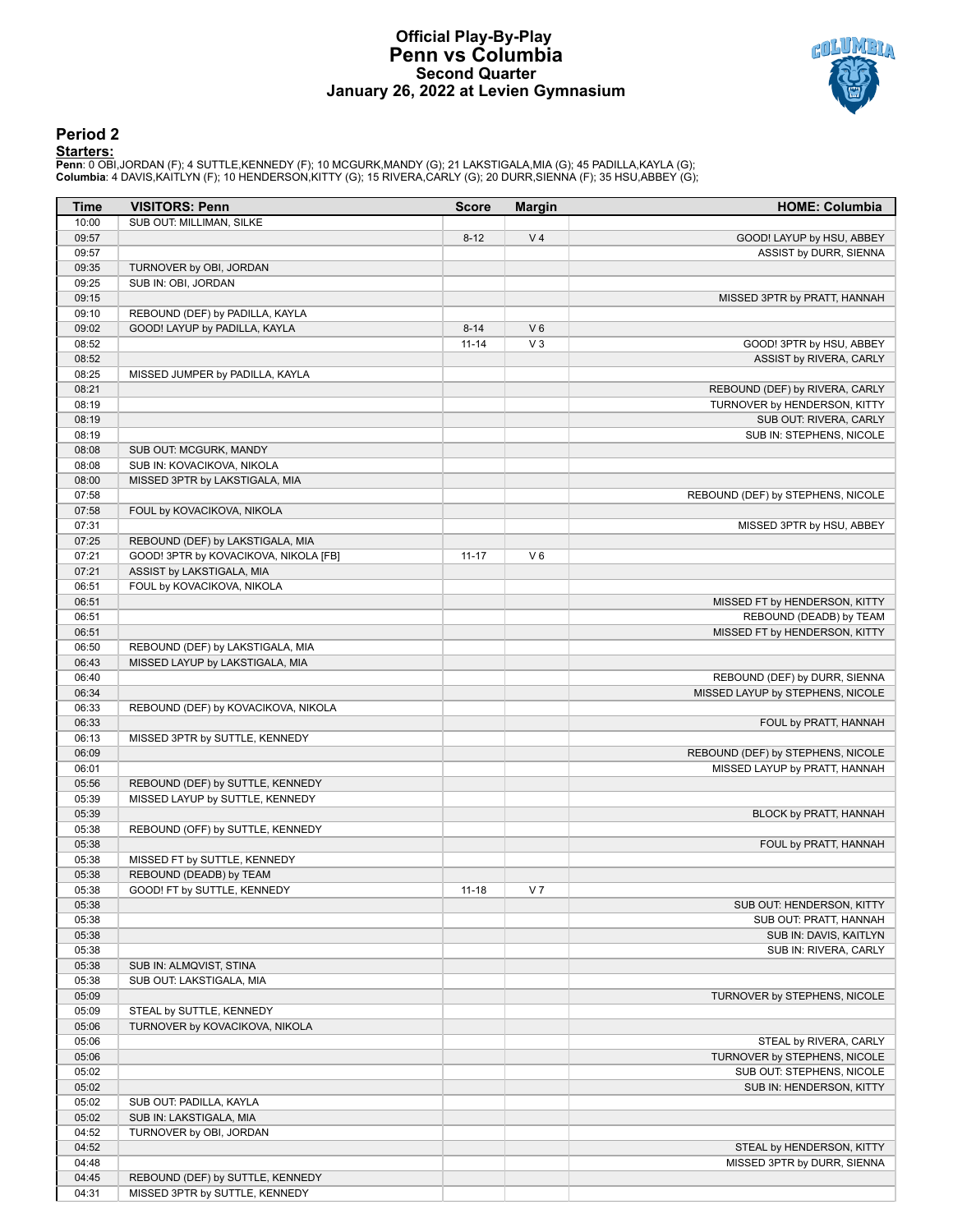| <b>Time</b> | <b>VISITORS: Penn</b>            | <b>Score</b> | <b>Margin</b>   | <b>HOME: Columbia</b>           |
|-------------|----------------------------------|--------------|-----------------|---------------------------------|
| 04:27       |                                  |              |                 | REBOUND (DEF) by DAVIS, KAITLYN |
| 04:24       |                                  |              |                 | MISSED LAYUP by RIVERA, CARLY   |
| 04:24       | REBOUND (DEF) by SUTTLE, KENNEDY |              |                 |                                 |
| 04:24       |                                  |              |                 | FOUL by DURR, SIENNA            |
| 04:24       | <b>TIMEOUT MEDIA</b>             |              |                 |                                 |
| 04:24       |                                  |              |                 | SUB OUT: RIVERA, CARLY          |
| 04:24       |                                  |              |                 | SUB IN: MARKHAM, MIKAYLA        |
| 04:24       | SUB OUT: ALMQVIST, STINA         |              |                 |                                 |
| 04:24       | SUB OUT: KOVACIKOVA, NIKOLA      |              |                 |                                 |
| 04:24       | SUB IN: MCGURK, MANDY            |              |                 |                                 |
| 04:24       | SUB IN: PADILLA, KAYLA           |              |                 |                                 |
| 03:42       | MISSED JUMPER by PADILLA, KAYLA  |              |                 |                                 |
| 03:39       |                                  |              |                 | REBOUND (DEF) by DURR, SIENNA   |
| 03:22       |                                  |              |                 | TURNOVER by DAVIS, KAITLYN      |
| 03:22       | STEAL by OBI, JORDAN             |              |                 |                                 |
| 03:10       | MISSED JUMPER by MCGURK, MANDY   |              |                 |                                 |
| 03:10       |                                  |              |                 | BLOCK by DAVIS, KAITLYN         |
| 03:04       |                                  |              |                 | REBOUND (DEF) by DAVIS, KAITLYN |
| 02:59       |                                  |              |                 | FOUL by DURR, SIENNA            |
| 02:59       |                                  |              |                 | TURNOVER by DURR, SIENNA        |
| 02:43       | GOOD! JUMPER by PADILLA, KAYLA   | $11 - 20$    | V <sub>9</sub>  |                                 |
| 02:17       |                                  |              |                 | MISSED 3PTR by HENDERSON, KITTY |
| 02:14       | REBOUND (DEF) by SUTTLE, KENNEDY |              |                 |                                 |
| 01:56       | GOOD! LAYUP by OBI, JORDAN       | $11 - 22$    | V <sub>11</sub> |                                 |
| 01:41       |                                  | $14 - 22$    | V <sub>8</sub>  | GOOD! 3PTR by HSU, ABBEY        |
| 01:22       | GOOD! LAYUP by PADILLA, KAYLA    | $14 - 24$    | $V$ 10          |                                 |
| 01:22       | ASSIST by LAKSTIGALA, MIA        |              |                 |                                 |
| 01:08       |                                  |              |                 | TURNOVER by HSU, ABBEY          |
| 01:08       |                                  |              |                 | SUB OUT: MARKHAM, MIKAYLA       |
| 01:08       |                                  |              |                 | SUB OUT: DURR, SIENNA           |
| 01:08       |                                  |              |                 | SUB IN: RIVERA, CARLY           |
| 01:08       |                                  |              |                 | SUB IN: COMESAÑA, NOA           |
| 00:51       | MISSED 3PTR by LAKSTIGALA, MIA   |              |                 |                                 |
| 00:48       |                                  |              |                 | REBOUND (DEF) by HSU, ABBEY     |
| 00:35       |                                  | $16 - 24$    | V8              | GOOD! LAYUP by DAVIS, KAITLYN   |
| 00:35       |                                  |              |                 | ASSIST by HSU, ABBEY            |
| 00:35       | FOUL by SUTTLE, KENNEDY          |              |                 |                                 |
| 00:35       |                                  |              |                 | MISSED FT by DAVIS, KAITLYN     |
| 00:28       |                                  |              |                 | REBOUND (OFF) by COMESAÑA, NOA  |
| 00:28       |                                  |              |                 | TIMEOUT 30SEC                   |
| 00:28       |                                  |              |                 | SUB OUT: COMESAÑA, NOA          |
| 00:28       |                                  |              |                 | SUB IN: PRATT, HANNAH           |
| 00:14       |                                  |              |                 | TURNOVER by DAVIS, KAITLYN      |
| 00:14       | STEAL by SUTTLE, KENNEDY         |              |                 |                                 |
| 00:04       | MISSED JUMPER by PADILLA, KAYLA  |              |                 |                                 |
| 00:01       |                                  |              |                 | REBOUND (DEF) by DAVIS, KAITLYN |

# **Penn 24, Columbia 16**

| <b>Points (This Period)</b> | <b>PEN</b>    | COL           |
|-----------------------------|---------------|---------------|
| In the Paint                |               |               |
| Off Turns                   |               |               |
| 2nd Chance                  |               |               |
| <b>Fast Break</b>           |               |               |
| Bench                       |               |               |
| Per Poss                    | 0.667<br>6/18 | 0.556<br>4/18 |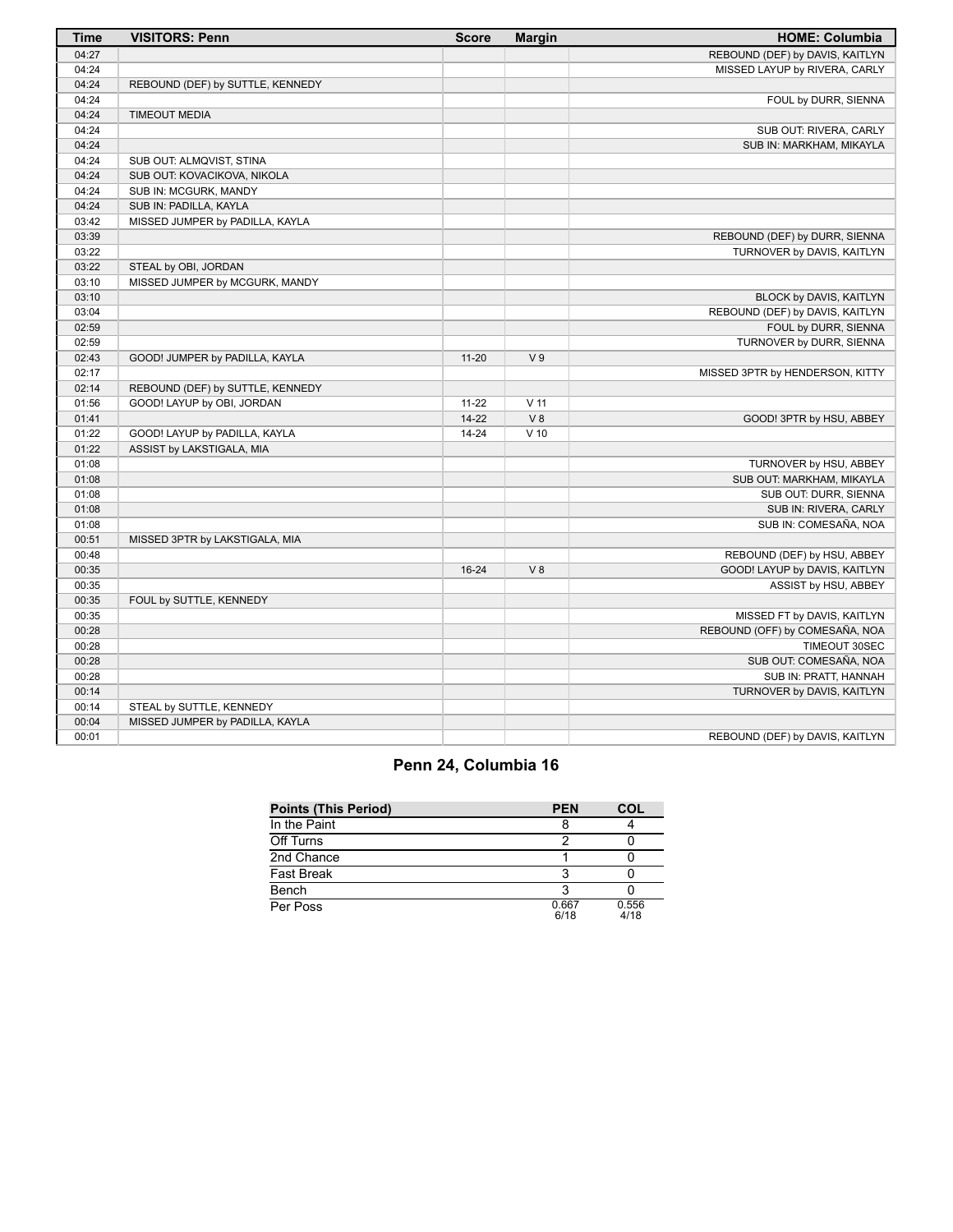# **Official Box Score Penn vs Columbia Second Half Statistics Only January 26, 2022 at Levien Gymnasium**



# **Penn 32**

| No. | Player                 | S  | <b>Pts</b> | <b>FG</b> | 3FG      | <b>FT</b> | <b>OR</b> | DR          | TR             | <b>PF</b>      | $\mathsf{A}$ | TO       | <b>B</b> lk    | Stl           | <b>Min</b>  | $+/-$        |
|-----|------------------------|----|------------|-----------|----------|-----------|-----------|-------------|----------------|----------------|--------------|----------|----------------|---------------|-------------|--------------|
| 00  | OBI, JORDAN            | F  | 8          | 4-8       | $0 - 1$  | 0-0       | 0         | 3           | 3              | 2              |              |          | 0              | 0             | 18          | $-10$        |
| 04  | SUTTLE, KENNEDY        | F. | 4          | $1 - 3$   | $0 - 1$  | $2 - 2$   |           | 3           | 4              | 2              | $\Omega$     | $\Omega$ | $\Omega$       |               | 20          | $-13$        |
| 05  | <b>ALMQVIST, STINA</b> | G  | 0          | $0 - 1$   | $0 - 1$  | $0 - 0$   |           | 0           | 1              | 0              | 0            |          | 0              | 0             | 1           | -7           |
| 10  | <b>MCGURK, MANDY</b>   | G  | 6          | $3 - 7$   | $0 - 2$  | $0 - 0$   | 2         | $\Omega$    | 2              | 1              | 3            | 1        | $\Omega$       | $\mathcal{P}$ | 19          | $-11$        |
| 15  | KOVACIKOVA, NIKOLA     | G  | 0          | $0 - 1$   | $0 - 1$  | $0 - 0$   | 0         | 0           | 0              | 0              | 0            |          | 0              | 0             | 1           | $\mathbf{0}$ |
| 21  | LAKSTIGALA, MIA        | G  | 6          | $2 - 5$   | $2 - 4$  | $0 - 0$   | $\Omega$  |             | 1              | 2              | $\mathbf{0}$ | 2        | $\mathbf{0}$   | 0             | 19          | -8           |
| 25  | <b>MILLIMAN, SILKE</b> | F  | 0          | $0 - 0$   | $0-0$    | $0-0$     | $\Omega$  | $\Omega$    | $\Omega$       | $\Omega$       | $\Omega$     | $\Omega$ | 0              | 0             | 2           | $-3$         |
| 45  | PADILLA, KAYLA         | G  | 8          | $1 - 7$   | $1 - 5$  | $5-6$     |           | $\Omega$    | 1              | $\overline{2}$ |              | $\Omega$ | $\overline{2}$ | 0             | 20          | $-13$        |
|     | <b>TEAM</b>            |    | 0          | $0 - 0$   | $0 - 0$  | $0 - 0$   | 2         | $\mathbf 0$ | $\overline{2}$ | 0              | $\mathbf{0}$ | $\Omega$ | $\Omega$       | 0             | $\mathbf 0$ | $\mathbf{0}$ |
|     | <b>TOTALS</b>          |    |            | 32 11-32  | $3 - 15$ | $7 - 8$   |           |             | 14             | 9              | 5            | 5        | $\overline{2}$ |               | 3 100       | $\bf{0}$     |

| Shooting By Period<br><b>Period</b> | FG        | FG%   | 3FG      | 3FG%       | FT        | FT%   | Last FG Half: PEN 4th-00:19 |
|-------------------------------------|-----------|-------|----------|------------|-----------|-------|-----------------------------|
| 2nd Half                            | $11 - 32$ | 34%   | $3 - 15$ | <b>20%</b> | 7-8       | 88%   |                             |
| Game                                | 19-64     | 29.7% | $6 - 30$ | 20.0%      | $12 - 15$ | 80.0% |                             |

# **Columbia 45**

| No. | Plaver                  | S  | <b>Pts</b>      | FG        | 3FG      | <b>FT</b> | <b>OR</b>      | <b>DR</b> | TR             | <b>PF</b>     | A        | TO            | <b>Blk</b>     | Stl      | Min         | $+/-$        |
|-----|-------------------------|----|-----------------|-----------|----------|-----------|----------------|-----------|----------------|---------------|----------|---------------|----------------|----------|-------------|--------------|
| 04  | DAVIS, KAITLYN          | F  | 12              | $6 - 7$   | $0 - 0$  | $0 - 0$   | $\overline{2}$ | 4         | 6              | 2             | 2        | 0             |                | 0        | 20          | 13           |
| 05  | PATRICK, JAIDA          | G  | 13              | $4-5$     | $1 - 2$  | $4 - 5$   |                | 3         | 4              | 0             |          |               |                | 0        | 18          | 6            |
| 10  | <b>HENDERSON, KITTY</b> | G  | $\Omega$        | $0 - 4$   | $0 - 3$  | $0 - 0$   | 0              | 0         | $\Omega$       |               | 0        | 0             | 0              | 0        | 6           | 9            |
| 12  | PRATT, HANNAH           | F  | $\mathcal{P}$   | $1 - 2$   | $0 - 0$  | $0 - 0$   |                | 2         | 3              | 0             | 2        | 2             | $\overline{0}$ | 0        | 7           | 4            |
| 13  | MARKHAM, MIKAYLA        | G  | 0               | $0 - 0$   | $0 - 0$  | $0 - 0$   | 0              | 0         | 0              | 0             | 0        | 0             | 0              | 0        | 0           | $-2$         |
| 15  | RIVERA, CARLY           | G  | 3               | $1 - 1$   | $1 - 1$  | $0 - 0$   | 0              | 2         | $\overline{2}$ |               | 2        |               | 0              |          | 17          | 11           |
| 20  | DURR, SIENNA            | F  | 3               | $1 - 3$   | $0 - 2$  | $1 - 2$   | 4              |           | 2              | 2             | $\Omega$ |               | $\Omega$       | $\Omega$ | 9           | 7            |
| 21  | STEPHENS, NICOLE        | G  | $\Omega$        | $0 - 0$   | $0 - 0$  | $0 - 0$   | 0              | 0         | $\Omega$       | $\Omega$      | 0        | 0             | $\mathbf{0}$   | $\Omega$ | 0           | $\mathbf{0}$ |
| 33  | COMESAÑA, NOA           | F. | 0               | $0 - 0$   | $0 - 0$  | $0 - 0$   | 0              |           |                | 0             | 1        | 0             | 0              | 0        | 3           | -3           |
| 35  | HSU, ABBEY              | G  | 12 <sup>2</sup> | $5 - 10$  | $2 - 4$  | $0 - 0$   | 2              |           | 3              | $\mathcal{P}$ | 5        | $\mathcal{P}$ | $\Omega$       |          | 20          | 13           |
|     | <b>TEAM</b>             |    | 0               | $0 - 0$   | $0 - 0$  | $0 - 0$   |                | $\Omega$  |                | 0             | 0        | 0             | 0              | 0        | $\mathbf 0$ | 0            |
|     | <b>TOTALS</b>           |    | 45.             | $18 - 32$ | $4 - 12$ | $5 - 7$   | 8              | 14        | 22             | 8             | 13       |               | 2              | 2        | 100         | $\mathbf 0$  |

| <b>Shooting By Period</b><br>Period | FG        | FG%   | 3FG      | 3FG%  |          | FT%   |
|-------------------------------------|-----------|-------|----------|-------|----------|-------|
| 2nd Half                            | 18-32     | 56%   | 4-12     | 33%   | 5-7      | 71%   |
| Game                                | $25 - 65$ | 38.5% | $6 - 25$ | 24.0% | $5 - 12$ | 41.7% |

*Last FG Half:* COL 4th-01:44

| Game Notes:                                                          | <b>Score</b> |    | 1st 2nd 3rd 4th |    |    | <b>- тот</b> | <b>Points from (This Period)</b> | <b>PEN COL</b> |    |
|----------------------------------------------------------------------|--------------|----|-----------------|----|----|--------------|----------------------------------|----------------|----|
| Officials: Kevin Sparrock, Bobby Ray, Kara Hunter<br>Attendance: 105 | <b>PEN</b>   | 12 |                 |    | 15 | -56          | In the Paint                     | 14             | 26 |
|                                                                      | COL          |    | 10              | 23 | 22 | -61          | Off Turns                        |                |    |
| Start Time: 11:00 PM                                                 |              |    |                 |    |    |              | 2nd Chance                       |                |    |
| Conference Game;                                                     |              |    |                 |    |    |              | Fast Break                       |                |    |
|                                                                      |              |    |                 |    |    |              | Bench                            |                | 15 |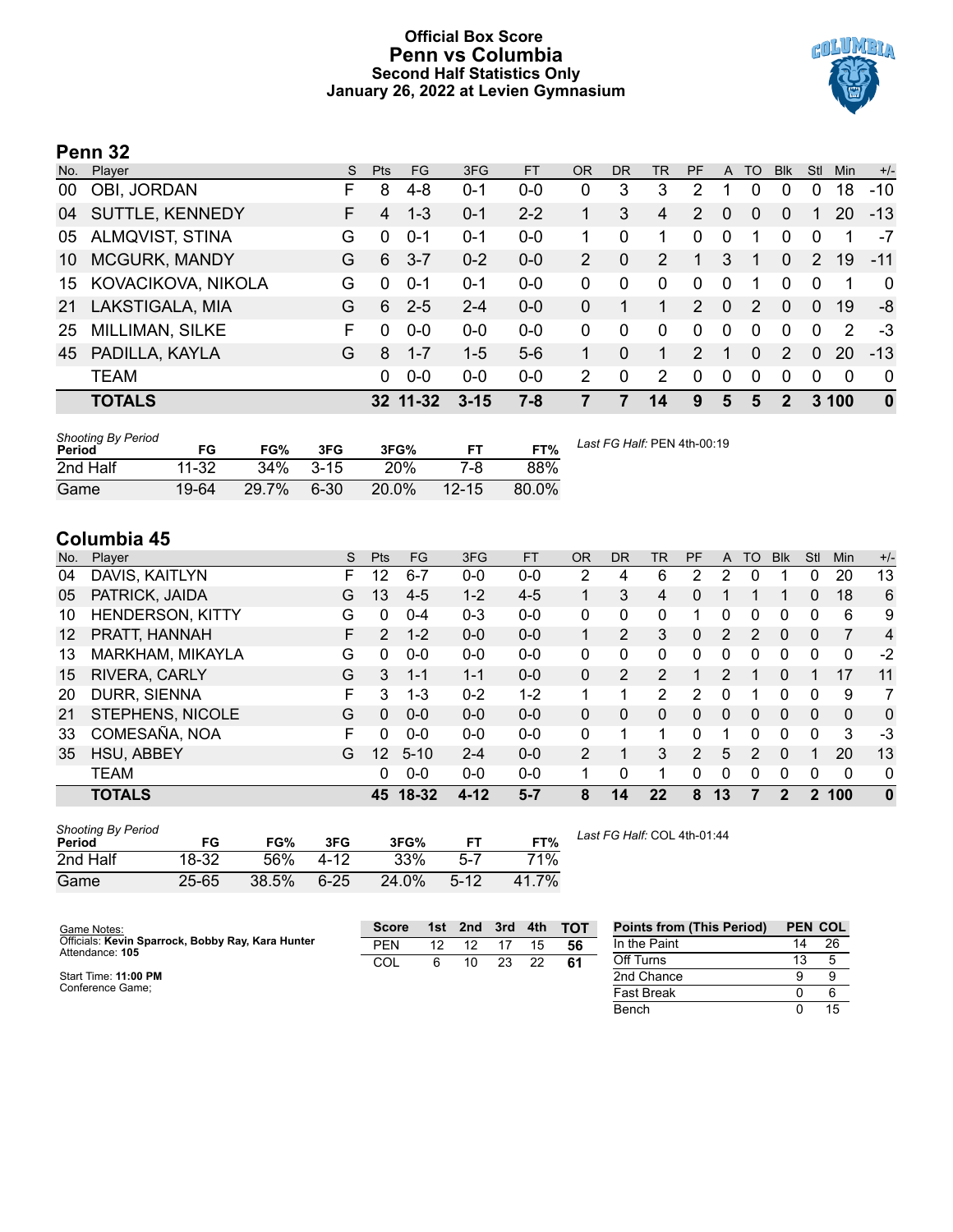# **Official Box Score Penn vs Columbia Third Quarter Statistics Only January 26, 2022 at Levien Gymnasium**



# **Penn 32**

| No. | Player               | S. | Pts      | FG.      | 3FG     | <b>FT</b> | OR | <b>DR</b> | TR             | <b>PF</b>      | A            | TO       | <b>B</b> lk | Stl            | Min      | $+/-$          |
|-----|----------------------|----|----------|----------|---------|-----------|----|-----------|----------------|----------------|--------------|----------|-------------|----------------|----------|----------------|
| 00  | OBI, JORDAN          | F  | 4        | $2 - 5$  | 0-1     | $0 - 0$   | 0  | 2         | 2              |                | 0            | 0        | 0           |                | 8        | $-3$           |
| 04  | SUTTLE, KENNEDY      | F. | $\Omega$ | $0 - 2$  | $0 - 1$ | $0-0$     | 0  | 3         | 3              | $\Omega$       | 0            | 0        | 0           | $\overline{0}$ | 10       | -6             |
| 10  | <b>MCGURK, MANDY</b> | G  | 4        | $2 - 3$  | 0-1     | $0-0$     |    | 0         |                | 1              | 2            |          | 0           |                | 9        | -6             |
| 21  | LAKSTIGALA, MIA      | G  | 3        | $1 - 1$  | $1 - 1$ | $0-0$     | 0  | $\Omega$  | $\overline{0}$ | $\overline{0}$ | 0            | 1        | 0           | $\Omega$       | 10       | -6             |
| 45  | PADILLA, KAYLA       | G  | 6        | $1 - 4$  | $1 - 2$ | $3 - 4$   |    | 0         |                | 1.             | 0            | $\Omega$ | 1           | $\Omega$       | 10       | -6             |
| 05  | ALMQVIST, STINA      | G  | $\Omega$ | $0 - 0$  | $0 - 0$ | $0-0$     | 0  | 0         | $\Omega$       | 0              | $\Omega$     | 0        | 0           | $\Omega$       | $\Omega$ | $\Omega$       |
| 15  | KOVACIKOVA, NIKOLA   | G  | $\Omega$ | $0 - 1$  | 0-1     | $0 - 0$   | 0  | 0         | $\Omega$       | $\Omega$       | 0            |          | 0           | $\Omega$       | 1        | $\overline{0}$ |
| 25  | MILLIMAN, SILKE      | F. | $\Omega$ | $0 - 0$  | $0 - 0$ | $0 - 0$   | 0  | 0         | $\Omega$       | 0              | $\Omega$     | 0        | 0           | $\Omega$       | 2        | $-3$           |
|     | <b>TEAM</b>          |    |          | $0-0$    |         |           | 2  | 0         | 2              | $\mathbf 0$    |              | 0        |             |                |          |                |
|     | <b>TOTALS</b>        |    | 17       | $6 - 16$ | $2 - 7$ | $3 - 4$   | 4  | 5         | 9              | 3              | $\mathbf{2}$ | 3        |             |                | 50       |                |

| <b>Shooting By Period</b><br>Period | FG    | FG%   | 3FG  | 3FG%  | FT        | FT%   |
|-------------------------------------|-------|-------|------|-------|-----------|-------|
| 2nd Half                            | ი-ი   | ገ%    | ი-ი  | $0\%$ | ი-ი       | $0\%$ |
| Game                                | 19-64 | 29.7% | 6-30 | 20.0% | $12 - 15$ | 80.0% |

# **Columbia 45**

| No. | Player           | S | <b>Pts</b> | <b>FG</b> | 3FG     | <b>FT</b> | 0R       | <b>DR</b> | <b>TR</b>      | PF            | A              | TO       | <b>B</b> lk | Stl            | Min      | $+/-$        |
|-----|------------------|---|------------|-----------|---------|-----------|----------|-----------|----------------|---------------|----------------|----------|-------------|----------------|----------|--------------|
| 04  | DAVIS, KAITLYN   | F | 4          | $2 - 2$   | $0 - 0$ | $0-0$     |          | 2         | 3              | 0             | 2              |          |             | 0              | 10       | 6            |
| 10  | HENDERSON, KITTY | G | 0          | $0 - 4$   | $0 - 3$ | $0 - 0$   | 0        | 0         | 0              |               | 0              | 0        | 0           | 0              | 6        | 2            |
| 15  | RIVERA, CARLY    | G | 3          | 1-1       | $1 - 1$ | $0-0$     | 0        | 0         | 0              |               | 0              | 0        | 0           |                |          | 4            |
| 20  | DURR, SIENNA     | F |            | $0 - 2$   | $0 - 2$ | $1 - 2$   |          |           | $\overline{2}$ | 0             | $\Omega$       | $\Omega$ | 0           | $\Omega$       | 5        | 2            |
| 35  | HSU, ABBEY       | G | 9          | $4 - 7$   | $1 - 3$ | $0 - 0$   | 2        | 1         | 3              | $\mathcal{P}$ | 2              | $\Omega$ | 0           | $\Omega$       | 10       | 6            |
| 05  | PATRICK, JAIDA   | G | 4          | $1 - 1$   | $0 - 0$ | $2 - 2$   | 1        | $\Omega$  | 1.             | 0             |                | $\Omega$ | $\Omega$    | $\mathbf{0}$   | 8        | 6            |
| 12  | PRATT, HANNAH    | F | 2          | $1 - 2$   | $0 - 0$ | $0 - 0$   |          | 2         | 3              | 0             | 0              | 2        | 0           | 0              | 5        | 4            |
| 13  | MARKHAM, MIKAYLA | G | $\Omega$   | $0 - 0$   | $0 - 0$ | $0 - 0$   | 0        | 0         | 0              | 0             | $\overline{0}$ | $\Omega$ | 0           | $\overline{0}$ | 0        | $\mathbf 0$  |
| 21  | STEPHENS, NICOLE | G | 0          | $0 - 0$   | $0 - 0$ | $0 - 0$   | 0        | 0         | $\mathbf{0}$   | 0             | 0              | ∩        | 0           | 0              | 0        | 0            |
| 33  | COMESAÑA, NOA    | F | 0          | $0 - 0$   | $0 - 0$ | $0 - 0$   | $\Omega$ | 0         | $\Omega$       | 0             | 0              | $\Omega$ | 0           | $\Omega$       | $\Omega$ | $\mathbf{0}$ |
|     | <b>TEAM</b>      |   |            | $0 - 0$   |         |           | 0        | 0         | $\mathbf{0}$   | 0             |                | 0        |             |                |          |              |
|     | <b>TOTALS</b>    |   | 23         | $9 - 19$  | $2 - 9$ | $3 - 4$   | 6        | 6         | $12 \,$        | 4             | 5              | 2        | 1           |                | 50       |              |

| <b>Shooting By Period</b><br>Period | FG        | FG%   | 3FG      | 3FG%  |          | FT%   |
|-------------------------------------|-----------|-------|----------|-------|----------|-------|
| 2nd Half                            | ი-ი       | 0%    | ი-ი      | 0%    | ი-ი      | ገ%    |
| Game                                | $25 - 65$ | 38.5% | $6 - 25$ | 24.0% | $5 - 12$ | 41.7% |

| Game Notes:                                                          | <b>Score</b> | 1st l | 2nd 3rd |    | 4th | <b>TOT</b> | <b>Points (This Period)</b> | <b>PEN</b>    | <b>COL</b>    |
|----------------------------------------------------------------------|--------------|-------|---------|----|-----|------------|-----------------------------|---------------|---------------|
| Officials: Kevin Sparrock, Bobby Ray, Kara Hunter<br>Attendance: 105 | <b>PEN</b>   | 12    |         |    | 15  | 56         | In the Paint                |               | 14            |
|                                                                      | COL          | 6.    | 10      | 23 | 22  | 61         | Off Turns                   |               |               |
| Start Time: 11:00 PM                                                 |              |       |         |    |     |            | 2nd Chance                  |               |               |
| Conference Game;                                                     |              |       |         |    |     |            | <b>Fast Break</b>           |               |               |
|                                                                      |              |       |         |    |     |            | Bench                       |               |               |
|                                                                      |              |       |         |    |     |            | Per Poss                    | 0.895<br>8/19 | .353<br>11/17 |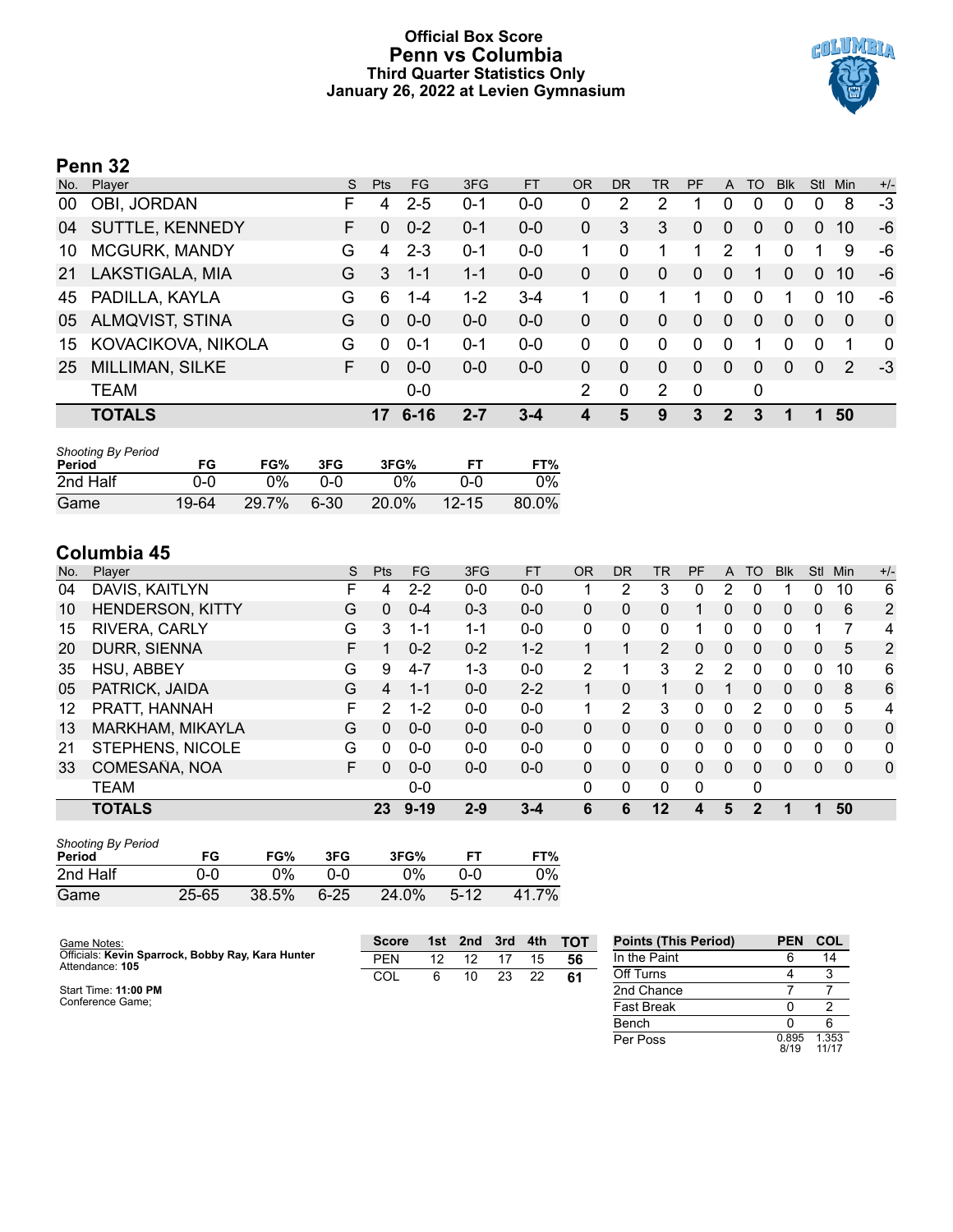## **Official Play-By-Play Penn vs Columbia Third Quarter January 26, 2022 at Levien Gymnasium**



## **Period 3**

<mark>Starters:</mark><br>Penn: 0 OBI,JORDAN (F); 4 SUTTLE,KENNEDY (F); 10 MCGURK,MANDY (G); 21 LAKSTIGALA,MIA (G); 45 PADILLA,KAYLA (G);<br>**Columbia**: 4 DAVIS,KAITLYN (F); 10 HENDERSON,KITTY (G); 15 RIVERA,CARLY (G); 20 DURR,SIENNA (F);

| Time           | <b>VISITORS: Penn</b>                                                 | <b>Score</b> | <b>Margin</b>  | <b>HOME: Columbia</b>            |
|----------------|-----------------------------------------------------------------------|--------------|----------------|----------------------------------|
| 10:00          |                                                                       |              |                | SUB OUT: PRATT, HANNAH           |
| 10:00          |                                                                       |              |                | SUB IN: DURR, SIENNA             |
| 09:41          | GOOD! JUMPER by OBI, JORDAN                                           | 16-26        | $V$ 10         |                                  |
| 09:27          |                                                                       |              |                | MISSED 3PTR by HENDERSON, KITTY  |
| 09:23          |                                                                       |              |                | REBOUND (OFF) by DAVIS, KAITLYN  |
| 09:20          |                                                                       |              |                | MISSED LAYUP by HSU, ABBEY       |
| 09:20          | BLOCK by PADILLA, KAYLA                                               |              |                |                                  |
| 09:08          |                                                                       |              |                | REBOUND (OFF) by HSU, ABBEY      |
| 09:08          |                                                                       | 18-26        | V8             | GOOD! LAYUP by HSU, ABBEY        |
| 09:01          | MISSED 3PTR by SUTTLE, KENNEDY                                        |              |                |                                  |
| 08:57          |                                                                       |              |                | REBOUND (DEF) by DAVIS, KAITLYN  |
| 08:40          |                                                                       |              |                | MISSED 3PTR by DURR, SIENNA      |
| 08:37          | REBOUND (DEF) by OBI, JORDAN                                          |              |                |                                  |
| 08:31          |                                                                       |              |                | FOUL by HENDERSON, KITTY         |
| 08:31          | MISSED FT by PADILLA, KAYLA                                           |              |                |                                  |
| 08:31          | REBOUND (DEADB) by TEAM                                               |              |                |                                  |
| 08:31          | GOOD! FT by PADILLA, KAYLA                                            | 18-27        | V <sub>9</sub> |                                  |
| 08:01          |                                                                       | $21 - 27$    | $V_6$          | GOOD! 3PTR by HSU, ABBEY         |
| 07:46          | GOOD! JUMPER by MCGURK, MANDY                                         | 21-29        | V8             |                                  |
| 07:32          |                                                                       |              |                | MISSED 3PTR by HENDERSON, KITTY  |
| 07:32          |                                                                       |              |                | REBOUND (OFF) by DURR, SIENNA    |
| 07:32          | FOUL by OBI, JORDAN                                                   |              |                |                                  |
| 07:32          |                                                                       |              |                | SUB OUT: RIVERA, CARLY           |
| 07:32          |                                                                       |              |                | SUB IN: PATRICK, JAIDA           |
| 07:32          |                                                                       | 22-29        | V <sub>7</sub> | GOOD! FT by DURR, SIENNA         |
| 07:31          |                                                                       |              |                | MISSED FT by DURR, SIENNA        |
| 07:29          | REBOUND (DEF) by OBI, JORDAN                                          |              |                |                                  |
| 07:12          | GOOD! 3PTR by PADILLA, KAYLA                                          | 22-32        | $V$ 10         |                                  |
| 07:12          | ASSIST by MCGURK, MANDY                                               |              |                |                                  |
| 07:02          |                                                                       |              |                | MISSED 3PTR by DURR, SIENNA      |
| 06:58          |                                                                       |              |                | REBOUND (OFF) by HSU, ABBEY      |
| 06:57          |                                                                       | 24-32        | V8             | GOOD! LAYUP by HSU, ABBEY        |
| 06:38          | MISSED JUMPER by PADILLA, KAYLA                                       |              |                |                                  |
| 06:34          |                                                                       |              |                | REBOUND (DEF) by DURR, SIENNA    |
| 06:27          |                                                                       | 26-32        | $V_6$          | GOOD! LAYUP by DAVIS, KAITLYN    |
| 06:27          |                                                                       |              |                | ASSIST by HSU, ABBEY             |
| 06:15          | TIMEOUT 30SEC                                                         |              |                |                                  |
| 06:15          | <b>TIMEOUT MEDIA</b>                                                  |              |                |                                  |
| 06:01          | TURNOVER by MCGURK, MANDY<br>SUB OUT: MCGURK, MANDY                   |              |                |                                  |
| 06:01          |                                                                       |              |                |                                  |
| 06:01<br>05:44 | SUB IN: KOVACIKOVA, NIKOLA                                            |              |                | MISSED 3PTR by HSU, ABBEY        |
| 05:40          |                                                                       |              |                |                                  |
| 05:22          | REBOUND (DEF) by SUTTLE, KENNEDY<br>MISSED 3PTR by KOVACIKOVA, NIKOLA |              |                |                                  |
| 05:20          | REBOUND (OFF) by PADILLA, KAYLA                                       |              |                |                                  |
| 05:16          | TURNOVER by KOVACIKOVA, NIKOLA                                        |              |                |                                  |
| 04:54          |                                                                       |              |                | MISSED 3PTR by HENDERSON, KITTY  |
| 04:51          | REBOUND (DEF) by SUTTLE, KENNEDY                                      |              |                |                                  |
| 04:51          |                                                                       |              |                | FOUL by HSU, ABBEY               |
| 04:51          | <b>TIMEOUT MEDIA</b>                                                  |              |                |                                  |
| 04:51          |                                                                       |              |                | SUB OUT: DURR, SIENNA            |
| 04:51          |                                                                       |              |                | SUB IN: PRATT, HANNAH            |
| 04:51          | SUB OUT: KOVACIKOVA, NIKOLA                                           |              |                |                                  |
| 04:51          | SUB IN: MCGURK, MANDY                                                 |              |                |                                  |
| 04:37          | MISSED JUMPER by OBI, JORDAN                                          |              |                |                                  |
| 04:32          |                                                                       |              |                | REBOUND (DEF) by DAVIS, KAITLYN  |
| 04:26          |                                                                       |              |                | MISSED LAYUP by HENDERSON, KITTY |
| 04:25          |                                                                       |              |                | REBOUND (OFF) by PRATT, HANNAH   |
| 04:25          |                                                                       |              |                | TURNOVER by PRATT, HANNAH        |
| 04:25          |                                                                       |              |                | SUB OUT: HENDERSON, KITTY        |
| 04:25          |                                                                       |              |                | SUB IN: RIVERA, CARLY            |
| 04:08          | MISSED 3PTR by OBI, JORDAN                                            |              |                |                                  |
| 04:05          | REBOUND (OFF) by MCGURK, MANDY                                        |              |                |                                  |
| 04:03          | GOOD! LAYUP by MCGURK, MANDY                                          | 26-34        | V8             |                                  |
| 03:41          |                                                                       | 28-34        | $V_6$          | GOOD! LAYUP by DAVIS, KAITLYN    |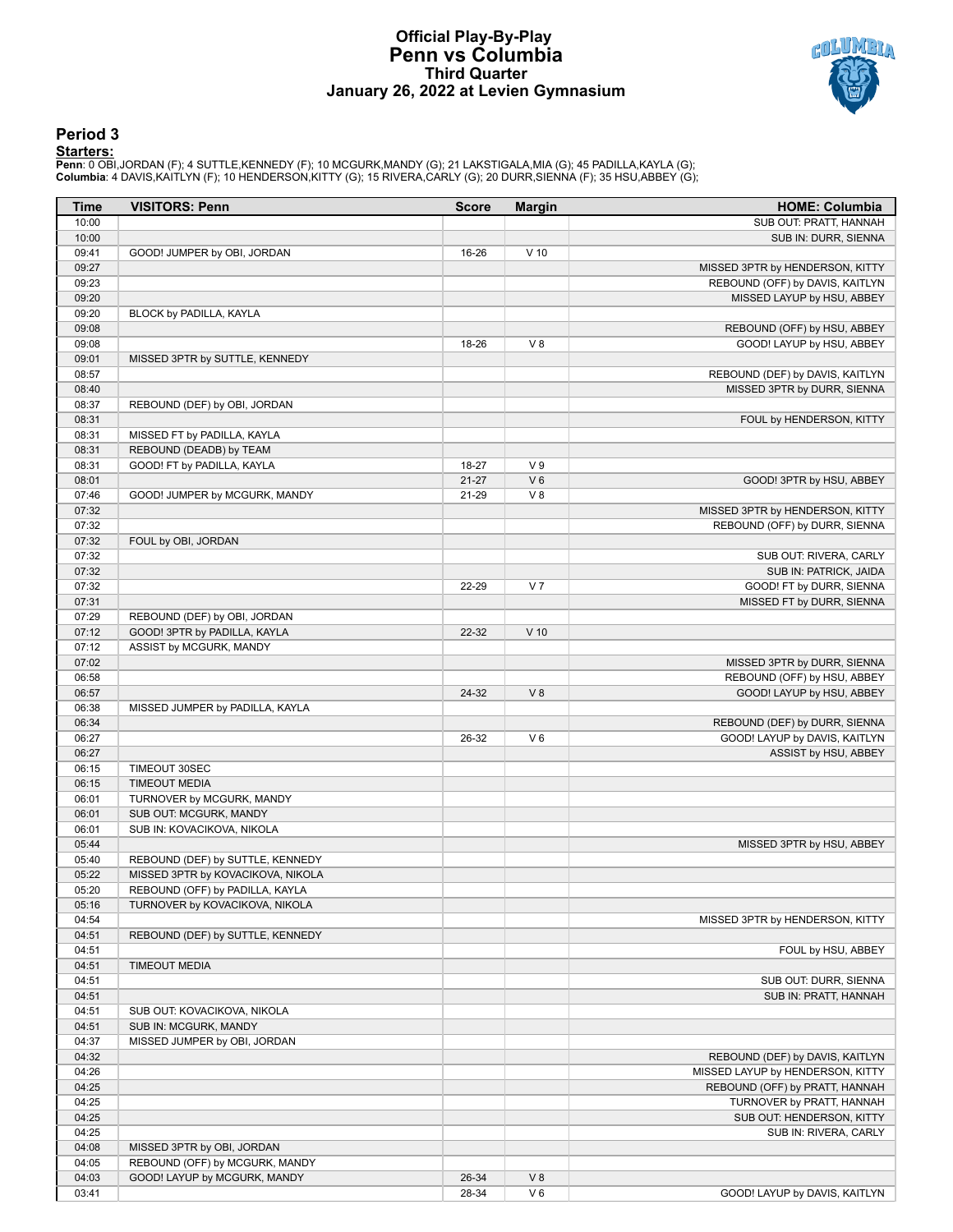| <b>Time</b> | <b>VISITORS: Penn</b>            | <b>Score</b> | <b>Margin</b>  | <b>HOME: Columbia</b>           |
|-------------|----------------------------------|--------------|----------------|---------------------------------|
| 03:41       |                                  |              |                | ASSIST by HSU, ABBEY            |
| 03:15       | MISSED JUMPER by OBI, JORDAN     |              |                |                                 |
| 03:13       |                                  |              |                | REBOUND (DEF) by PRATT, HANNAH  |
| 03:13       |                                  |              |                | TURNOVER by PRATT, HANNAH       |
| 03:13       | STEAL by MCGURK, MANDY           |              |                |                                 |
| 03:13       | SUB OUT: OBI, JORDAN             |              |                |                                 |
| 03:13       | SUB IN: MILLIMAN, SILKE          |              |                |                                 |
| 03:09       | MISSED 3PTR by PADILLA, KAYLA    |              |                |                                 |
| 03:04       | REBOUND (OFF) by TEAM            |              |                |                                 |
| 02:55       |                                  |              |                | FOUL by HSU, ABBEY              |
| 02:55       | GOOD! FT by PADILLA, KAYLA       | 28-35        | V <sub>7</sub> |                                 |
| 02:55       | GOOD! FT by PADILLA, KAYLA       | 28-36        | V8             |                                 |
| 02:35       |                                  |              |                | MISSED LAYUP by PRATT, HANNAH   |
| 02:35       | REBOUND (DEF) by SUTTLE, KENNEDY |              |                |                                 |
| 02:35       | TURNOVER by LAKSTIGALA, MIA      |              |                |                                 |
| 02:35       |                                  |              |                | STEAL by RIVERA, CARLY          |
| 02:20       |                                  | 31-36        | V <sub>5</sub> | GOOD! 3PTR by RIVERA, CARLY     |
| 02:20       |                                  |              |                | ASSIST by PATRICK, JAIDA        |
| 01:49       | MISSED LAYUP by PADILLA, KAYLA   |              |                |                                 |
| 01:44       |                                  |              |                | REBOUND (DEF) by HSU, ABBEY     |
| 01:36       |                                  | 33-36        | $V_3$          | GOOD! LAYUP by PRATT, HANNAH    |
| 01:36       |                                  |              |                | ASSIST by DAVIS, KAITLYN        |
| 01:26       |                                  |              |                | FOUL by RIVERA, CARLY           |
| 01:26       | SUB OUT: MILLIMAN, SILKE         |              |                |                                 |
| 01:26       | SUB IN: OBI, JORDAN              |              |                |                                 |
| 01:16       | MISSED 3PTR by MCGURK, MANDY     |              |                |                                 |
| 01:12       |                                  |              |                | REBOUND (DEF) by PRATT, HANNAH  |
| 01:11       | FOUL by PADILLA, KAYLA           |              |                |                                 |
| 01:11       |                                  | 34-36        | V <sub>2</sub> | GOOD! FT by PATRICK, JAIDA [FB] |
| 01:11       |                                  | 35-36        | V <sub>1</sub> | GOOD! FT by PATRICK, JAIDA [FB] |
| 00:50       | GOOD! JUMPER by OBI, JORDAN      | 35-38        | V <sub>3</sub> |                                 |
| 00:45       | FOUL by MCGURK, MANDY            |              |                |                                 |
| 00:43       |                                  | 37-38        | V <sub>1</sub> | GOOD! LAYUP by HSU, ABBEY       |
| 00:43       |                                  |              |                | ASSIST by DAVIS, KAITLYN        |
| 00:24       | MISSED LAYUP by SUTTLE, KENNEDY  |              |                |                                 |
| 00:24       |                                  |              |                | BLOCK by DAVIS, KAITLYN         |
| 00:24       | REBOUND (OFF) by TEAM            |              |                |                                 |
| 00:16       | GOOD! 3PTR by LAKSTIGALA, MIA    | $37 - 41$    | V <sub>4</sub> |                                 |
| 00:16       | ASSIST by MCGURK, MANDY          |              |                |                                 |
| 00:02       |                                  |              |                | MISSED 3PTR by HSU, ABBEY       |
| 00:00       |                                  |              |                | REBOUND (OFF) by PATRICK, JAIDA |
| 00:00       |                                  | 39-41        | V <sub>2</sub> | GOOD! LAYUP by PATRICK, JAIDA   |

# **Penn 41, Columbia 39**

| <b>Points (This Period)</b> | <b>PEN</b>    | COL            |
|-----------------------------|---------------|----------------|
| In the Paint                |               | 14             |
| Off Turns                   |               |                |
| 2nd Chance                  |               |                |
| <b>Fast Break</b>           |               |                |
| Bench                       |               |                |
| Per Poss                    | 0.895<br>8/19 | 1.353<br>11/17 |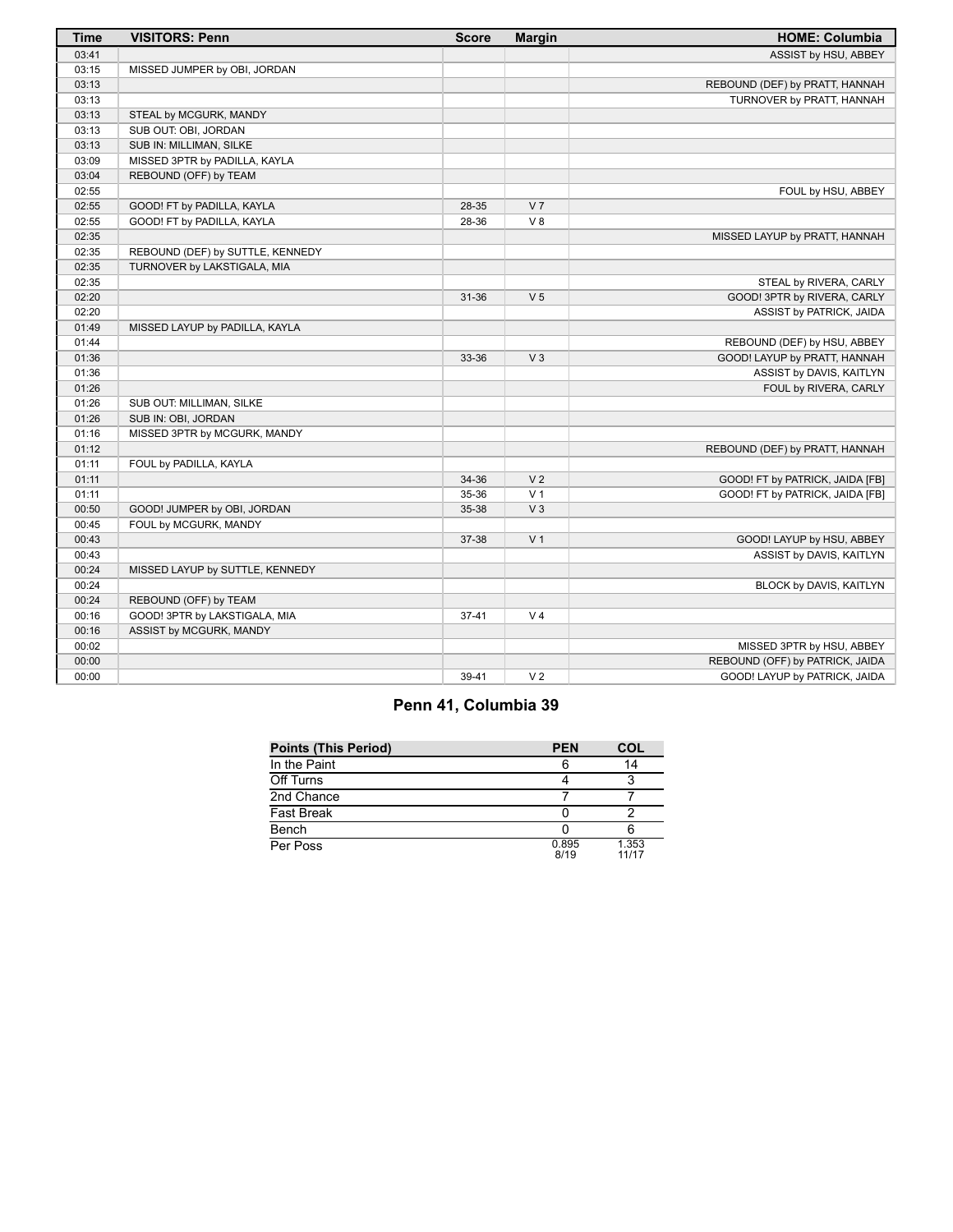# **Official Box Score Penn vs Columbia Fourth Quarter Statistics Only January 26, 2022 at Levien Gymnasium**



# **Penn 15**

| No. | Player                 | S  | <b>Pts</b>    | <b>FG</b>   | 3FG     | <b>FT</b> | OR       | <b>DR</b>   | TR       | <b>PF</b>             | A              | TO       | <b>Blk</b> | Stl          | Min      | $+/-$          |
|-----|------------------------|----|---------------|-------------|---------|-----------|----------|-------------|----------|-----------------------|----------------|----------|------------|--------------|----------|----------------|
| 00  | OBI, JORDAN            | F  | 4             | $2 - 3$     | $0 - 0$ | $0-0$     | 0        |             |          | 1                     |                | 0        | 0          | 0            | 10       | $-7$           |
| 04  | SUTTLE, KENNEDY        | F. | 4             | $1 - 1$     | $0 - 0$ | $2 - 2$   |          | $\Omega$    |          | $\mathbf{2}^{\prime}$ | $\overline{0}$ | 0        | 0          |              | 10       | $-7$           |
| 10  | <b>MCGURK, MANDY</b>   | G  | $\mathcal{P}$ | $1 - 4$     | $0 - 1$ | $0-0$     | 1.       | $\Omega$    | 1.       | 0                     | 1              | $\Omega$ | $\Omega$   | 1.           | 10       | -5             |
| 21  | LAKSTIGALA, MIA        | G  | 3             | $1 - 4$     | $1 - 3$ | $0-0$     | 0        |             |          | $\mathcal{P}$         | $\Omega$       |          | $\Omega$   | $\Omega$     | 9        | $-2$           |
| 45  | PADILLA, KAYLA         | G  | $\mathcal{P}$ | $0 - 3$     | $0 - 3$ | $2 - 2$   | $\Omega$ | $\Omega$    | $\Omega$ |                       |                | 0        | 1          | $\Omega$     | 10       | -7             |
| 05  | <b>ALMQVIST, STINA</b> | G  | $\Omega$      | $0 - 1$     | $0 - 1$ | $0-0$     | 1        | $\Omega$    | 1        | $\Omega$              | $\Omega$       |          | $\Omega$   | $\Omega$     | 1        | $-7$           |
| 15  | KOVACIKOVA, NIKOLA     | G  | $\Omega$      | $0 - 0$     | $0 - 0$ | $0-0$     | $\Omega$ | 0           | $\Omega$ | 0                     | $\Omega$       | 0        | $\Omega$   | $\Omega$     | $\Omega$ | $\mathbf 0$    |
| 25  | MILLIMAN, SILKE        | F. | 0             | $0 - 0$     | $0 - 0$ | $0-0$     | $\Omega$ | $\Omega$    | $\Omega$ | $\Omega$              | $\Omega$       | $\Omega$ | $\Omega$   | $\Omega$     | $\Omega$ | $\overline{0}$ |
|     | <b>TEAM</b>            |    |               | $0-0$       |         |           | $\Omega$ | 0           | $\Omega$ | $\mathbf 0$           |                | 0        |            |              |          |                |
|     | <b>TOTALS</b>          |    |               | $15 \t5-16$ | $1 - 8$ | $4 - 4$   | 3        | $\mathbf 2$ | 5        | 6                     | 3              | 2        | и          | $\mathbf{P}$ | 50       |                |

| <b>Shooting By Period</b> |       |       |      |       |           |       |
|---------------------------|-------|-------|------|-------|-----------|-------|
| Period                    | FG    | FG%   | 3FG  | 3FG%  | FТ        | FT%   |
| Game                      | 19-64 | 29.7% | 6-30 | 20.0% | $12 - 15$ | 80.0% |

# **Columbia 22**

| No. | Player                  | S  | Pts      | <b>FG</b> | 3FG     | <b>FT</b> | <b>OR</b> | <b>DR</b> | TR             | PF       | A | <b>TO</b> | <b>Blk</b>   | Stl      | Min          | $+/-$        |
|-----|-------------------------|----|----------|-----------|---------|-----------|-----------|-----------|----------------|----------|---|-----------|--------------|----------|--------------|--------------|
| 04  | DAVIS, KAITLYN          | F  | 8        | $4 - 5$   | $0 - 0$ | $0-0$     |           | 2         | 3              | 2        | 0 | 0         |              | 0        | 10           |              |
| 10  | <b>HENDERSON, KITTY</b> | G  | 0        | $0 - 0$   | $0 - 0$ | $0 - 0$   | 0         | 0         | 0              | 0        | 0 | 0         | U            | 0        | 0            | 7            |
| 15  | RIVERA, CARLY           | G  | 0        | $0-0$     | $0 - 0$ | $0-0$     | 0         | 2         | $\overline{2}$ | 0        | 2 |           | 0            | 0        | 10           | 7            |
| 20  | DURR, SIENNA            | F. | 2        | $1 - 1$   | $0 - 0$ | $0 - 0$   | 0         | 0         | 0              | 2        | 0 |           | 0            | $\Omega$ | 4            | 5            |
| 35  | HSU, ABBEY              | G  | 3        | $1 - 3$   | $1 - 1$ | $0-0$     | 0         | $\Omega$  | 0              | $\Omega$ | 3 | 2         | 0            | 1        | 10           | 7            |
| 05  | PATRICK, JAIDA          | G  | 9        | $3 - 4$   | $1 - 2$ | $2 - 3$   | 0         | 3         | 3              | 0        | 0 |           |              | $\Omega$ | 10           | $\mathbf{0}$ |
| 12  | PRATT, HANNAH           | F  | 0        | $0 - 0$   | $0 - 0$ | $0 - 0$   | 0         | $\Omega$  | 0              | 0        | 2 | 0         | 0            | $\Omega$ | 2            | $\mathbf 0$  |
| 13  | MARKHAM, MIKAYLA        | G  | $\Omega$ | $0 - 0$   | $0 - 0$ | $0 - 0$   | 0         | $\Omega$  | 0              | 0        | 0 | 0         | $\Omega$     | $\Omega$ | $\mathbf{0}$ | $-2$         |
| 21  | STEPHENS, NICOLE        | G  | $\Omega$ | $0 - 0$   | $0 - 0$ | $0 - 0$   | 0         | $\Omega$  | 0              | 0        | 0 | 0         | <sup>0</sup> | 0        | 0            | $\mathbf 0$  |
| 33  | COMESAÑA, NOA           | F. | 0        | $0 - 0$   | $0 - 0$ | $0 - 0$   | 0         | 1         | 1              | $\Omega$ |   | 0         | 0            | $\Omega$ | 3            | $-3$         |
|     | <b>TEAM</b>             |    |          | $0 - 0$   |         |           | 1         | 0         |                | 0        |   | 0         |              |          |              |              |
|     | <b>TOTALS</b>           |    | 22       | $9 - 13$  | $2 - 3$ | $2 - 3$   | 2         | 8         | 10             | 4        | 8 | 5         |              | 1        | 50           |              |

| <b>Shooting By Period</b> |       |            |     |            |  |       |  |  |  |
|---------------------------|-------|------------|-----|------------|--|-------|--|--|--|
| Period                    | FG    | FG%        | 3FG | 3FG%       |  | FT%   |  |  |  |
| Game                      | 25-65 | 38.5% 6-25 |     | 24.0% 5-12 |  | 41.7% |  |  |  |

| Game Notes:                                                          | <b>Score</b> | 1st | 2nd | 3rd | 4th | TOT | <b>Points (This Period)</b> | <b>PEN</b> | <b>COL</b> |
|----------------------------------------------------------------------|--------------|-----|-----|-----|-----|-----|-----------------------------|------------|------------|
| Officials: Kevin Sparrock, Bobby Ray, Kara Hunter<br>Attendance: 105 | <b>PEN</b>   | 12  |     |     | 15  | 56  | In the Paint                |            | 12         |
|                                                                      | COL          |     |     | 23  | 22  | -61 | Off Turns                   |            |            |
| Start Time: 11:00 PM                                                 |              |     |     |     |     |     | 2nd Chance                  |            |            |
| Conference Game:                                                     |              |     |     |     |     |     | Fast Break                  |            |            |
|                                                                      |              |     |     |     |     |     | Bench                       |            |            |

Per Poss

 $0.882$ <br> $7/17$ 

1.222 10/18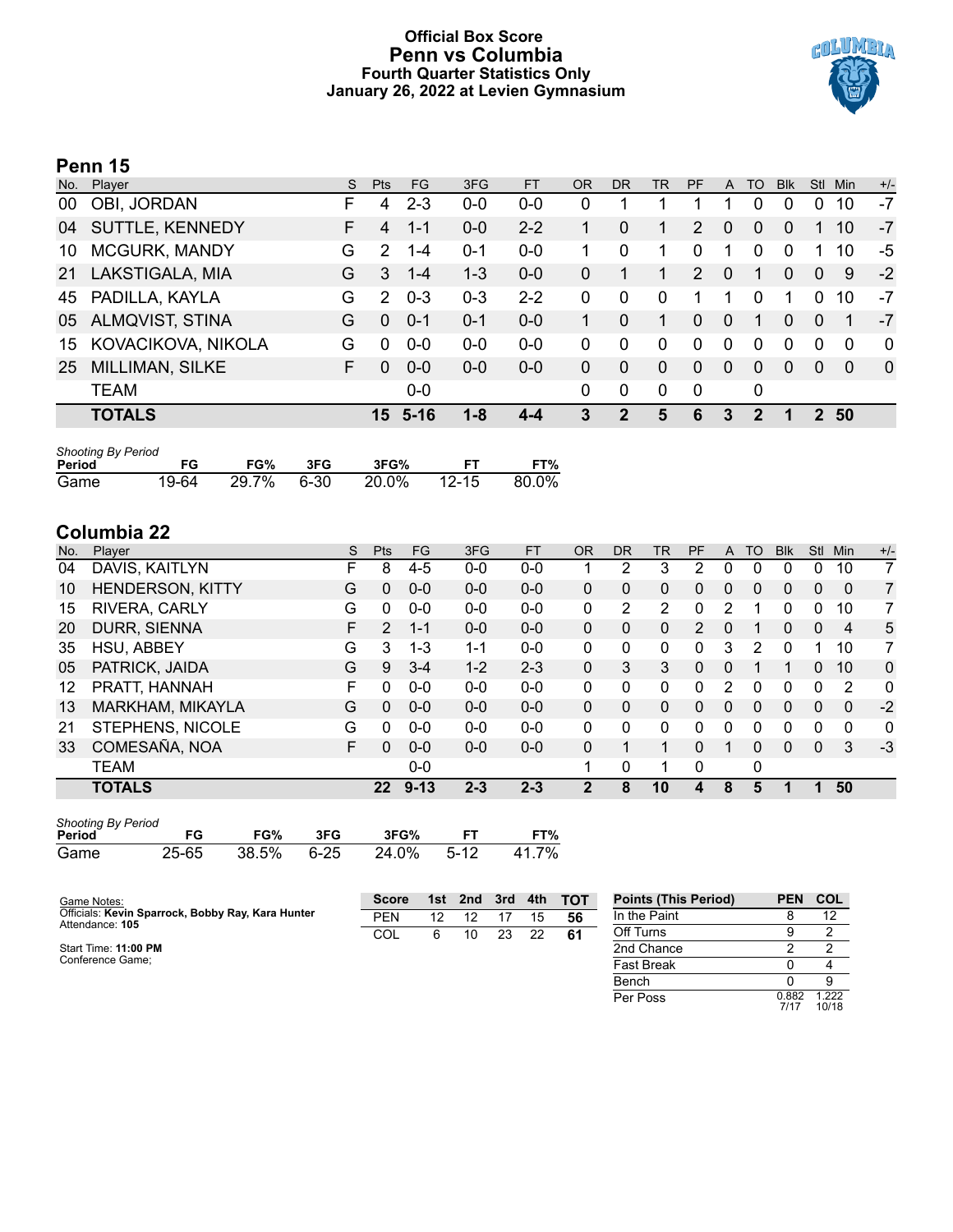### **Official Play-By-Play Penn vs Columbia Fourth Quarter January 26, 2022 at Levien Gymnasium**



### **Period 4**

<mark>Starters:</mark><br>Penn: 0 OBI,JORDAN (F); 4 SUTTLE,KENNEDY (F); 10 MCGURK,MANDY (G); 21 LAKSTIGALA,MIA (G); 45 PADILLA,KAYLA (G);<br>**Columbia**: 4 DAVIS,KAITLYN (F); 10 HENDERSON,KITTY (G); 15 RIVERA,CARLY (G); 20 DURR,SIENNA (F);

| Time           | <b>VISITORS: Penn</b><br>SUB OUT: LAKSTIGALA, MIA          | <b>Score</b>   | <b>Margin</b>  | <b>HOME: Columbia</b>                                   |
|----------------|------------------------------------------------------------|----------------|----------------|---------------------------------------------------------|
| 10:00<br>10:00 | SUB IN: ALMQVIST, STINA                                    |                |                |                                                         |
| 09:46          |                                                            | 42-41          | H <sub>1</sub> | GOOD! 3PTR by HSU, ABBEY                                |
| 09:46          |                                                            |                |                | ASSIST by PRATT, HANNAH                                 |
| 09:21          | MISSED JUMPER by MCGURK, MANDY                             |                |                |                                                         |
| 09:12          |                                                            |                |                | REBOUND (DEF) by RIVERA, CARLY                          |
| 09:11          |                                                            | 44-41          | $H_3$          | GOOD! LAYUP by PATRICK, JAIDA                           |
| 09:11          |                                                            |                |                | ASSIST by RIVERA, CARLY                                 |
| 08:48          | MISSED 3PTR by ALMQVIST, STINA                             |                |                |                                                         |
| 08:44          |                                                            |                |                | REBOUND (DEF) by DAVIS, KAITLYN                         |
| 08:44<br>08:44 | SUB OUT: ALMQVIST, STINA<br>SUB IN: LAKSTIGALA, MIA        |                |                |                                                         |
| 08:18          |                                                            | 46-41          | H <sub>5</sub> | GOOD! JUMPER by DAVIS, KAITLYN                          |
| 08:18          |                                                            |                |                | ASSIST by PRATT, HANNAH                                 |
| 08:06          | TIMEOUT 30SEC                                              |                |                |                                                         |
| 08:06          | <b>TIMEOUT MEDIA</b>                                       |                |                |                                                         |
| 07:55          | MISSED 3PTR by PADILLA, KAYLA                              |                |                |                                                         |
| 07:52          |                                                            |                |                | REBOUND (DEF) by PATRICK, JAIDA                         |
| 07:47          |                                                            |                |                | TURNOVER by HSU, ABBEY                                  |
| 07:16          | MISSED LAYUP by LAKSTIGALA, MIA                            |                |                |                                                         |
| 07:14          | REBOUND (OFF) by SUTTLE, KENNEDY                           |                |                |                                                         |
| 07:14          |                                                            |                |                | FOUL by DAVIS, KAITLYN                                  |
| 07:14          |                                                            |                |                | SUB OUT: PRATT, HANNAH                                  |
| 07:14          |                                                            |                |                | SUB IN: DURR, SIENNA                                    |
| 07:14<br>07:14 | GOOD! FT by SUTTLE, KENNEDY<br>GOOD! FT by SUTTLE, KENNEDY | 46-42<br>46-43 | H4<br>$H_3$    |                                                         |
| 06:58          |                                                            |                |                | MISSED 3PTR by PATRICK, JAIDA                           |
| 06:58          | REBOUND (DEF) by LAKSTIGALA, MIA                           |                |                |                                                         |
| 06:58          |                                                            |                |                | FOUL by DURR, SIENNA                                    |
| 06:44          | GOOD! LAYUP by OBI, JORDAN                                 | 46-45          | H <sub>1</sub> |                                                         |
| 06:27          |                                                            | 49-45          | H4             | GOOD! 3PTR by PATRICK, JAIDA                            |
| 06:27          |                                                            |                |                | ASSIST by RIVERA, CARLY                                 |
| 06:00          | GOOD! JUMPER by MCGURK, MANDY                              | 49-47          | H <sub>2</sub> |                                                         |
| 06:00          | ASSIST by OBI, JORDAN                                      |                |                |                                                         |
| 05:45          | FOUL by SUTTLE, KENNEDY                                    |                |                |                                                         |
| 05:40          |                                                            |                |                | MISSED JUMPER by HSU, ABBEY                             |
| 05:36          | REBOUND (DEF) by OBI, JORDAN                               |                |                |                                                         |
| 05:30          | TURNOVER by LAKSTIGALA, MIA                                |                |                |                                                         |
| 05:30<br>05:25 |                                                            | 51-47          | H4             | STEAL by HSU, ABBEY<br>GOOD! LAYUP by DURR, SIENNA [FB] |
| 05:25          |                                                            |                |                | ASSIST by HSU, ABBEY                                    |
| 05:06          | MISSED JUMPER by OBI, JORDAN                               |                |                |                                                         |
| 05:02          |                                                            |                |                | REBOUND (DEF) by PATRICK, JAIDA                         |
| 04:45          |                                                            | 53-47          | H <sub>6</sub> | GOOD! LAYUP by DAVIS, KAITLYN                           |
| 04:45          |                                                            |                |                | ASSIST by HSU, ABBEY                                    |
| 04:20          | MISSED 3PTR by MCGURK, MANDY                               |                |                |                                                         |
| 04:17          |                                                            |                |                | REBOUND (DEF) by DAVIS, KAITLYN                         |
| 04:14          |                                                            |                |                | MISSED LAYUP by DAVIS, KAITLYN                          |
| 04:14          | BLOCK by PADILLA, KAYLA                                    |                |                |                                                         |
| 04:14          |                                                            |                |                | REBOUND (OFF) by TEAM                                   |
| 04:07          |                                                            | 55-47          | H <sub>8</sub> | GOOD! JUMPER by DAVIS, KAITLYN                          |
| 04:07          |                                                            |                |                | ASSIST by HSU, ABBEY                                    |
| 03:58<br>03:50 | TIMEOUT 30SEC<br>MISSED 3PTR by LAKSTIGALA, MIA            |                |                |                                                         |
| 03:50          |                                                            |                |                | BLOCK by PATRICK, JAIDA                                 |
| 03:44          |                                                            |                |                | REBOUND (DEF) by PATRICK, JAIDA                         |
| 03:43          |                                                            | 57-47          | H 10           | GOOD! LAYUP by PATRICK, JAIDA [FB]                      |
| 03:16          | MISSED 3PTR by PADILLA, KAYLA                              |                |                |                                                         |
| 03:08          | REBOUND (OFF) by MCGURK, MANDY                             |                |                |                                                         |
| 03:08          | MISSED LAYUP by MCGURK, MANDY                              |                |                |                                                         |
| 03:07          |                                                            |                |                | REBOUND (DEF) by RIVERA, CARLY                          |
| 02:55          |                                                            |                |                | FOUL by DURR, SIENNA                                    |
| 02:55          |                                                            |                |                | TURNOVER by DURR, SIENNA                                |
| 02:55          |                                                            |                |                | SUB OUT: DURR, SIENNA                                   |
| 02:55          |                                                            |                |                | SUB IN: COMESAÑA, NOA                                   |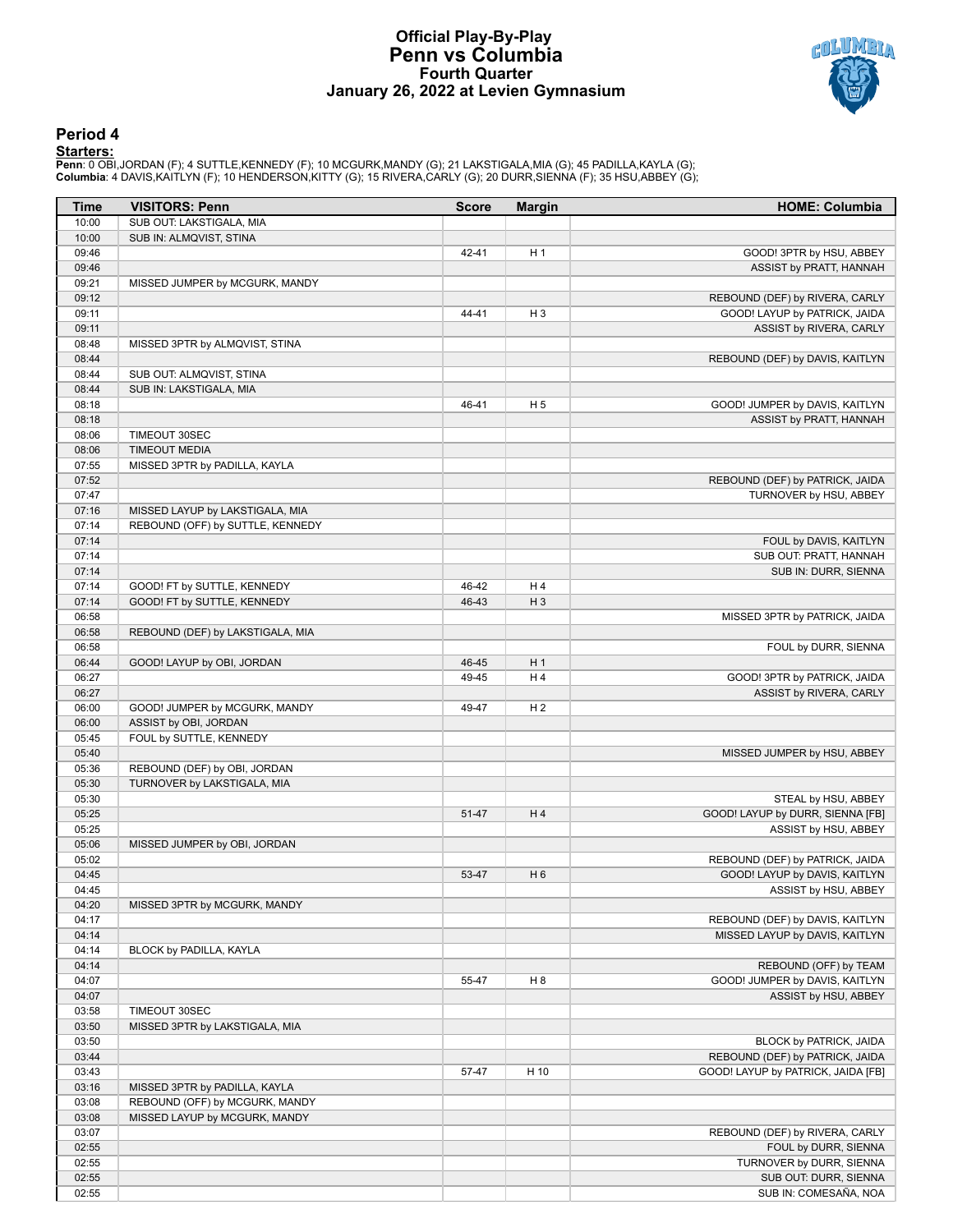| <b>Time</b> | <b>VISITORS: Penn</b>            | <b>Score</b> | <b>Margin</b>  | <b>HOME: Columbia</b>           |
|-------------|----------------------------------|--------------|----------------|---------------------------------|
| 02:32       | GOOD! LAYUP by OBI, JORDAN       | 57-49        | H 8            |                                 |
| 02:18       |                                  |              |                | TURNOVER by RIVERA, CARLY       |
| 02:18       | STEAL by SUTTLE, KENNEDY         |              |                |                                 |
| 02:07       | MISSED 3PTR by PADILLA, KAYLA    |              |                |                                 |
| 02:03       |                                  |              |                | REBOUND (DEF) by COMESAÑA, NOA  |
| 01:44       |                                  | 59-49        | H 10           | GOOD! LAYUP by DAVIS, KAITLYN   |
| 01:44       |                                  |              |                | ASSIST by COMESAÑA, NOA         |
| 01:36       | <b>TIMEOUT TEAM</b>              |              |                |                                 |
| 01:28       | GOOD! LAYUP by SUTTLE, KENNEDY   | 59-51        | H 8            |                                 |
| 01:28       | ASSIST by MCGURK, MANDY          |              |                |                                 |
| 01:15       |                                  |              |                | TIMEOUT 30SEC                   |
| 00:56       |                                  |              |                | MISSED JUMPER by HSU, ABBEY     |
| 00:53       |                                  |              |                | REBOUND (OFF) by DAVIS, KAITLYN |
| 00:50       | FOUL by SUTTLE, KENNEDY          |              |                |                                 |
| 00:50       |                                  |              |                | SUB IN: MARKHAM, MIKAYLA        |
| 00:50       |                                  |              |                | SUB OUT: COMESAÑA, NOA          |
| 00:43       | FOUL by OBI, JORDAN              |              |                |                                 |
| 00:42       | FOUL by LAKSTIGALA, MIA          |              |                |                                 |
| 00:40       | FOUL by PADILLA, KAYLA           |              |                |                                 |
| 00:40       |                                  |              |                | SUB OUT: MARKHAM, MIKAYLA       |
| 00:40       |                                  |              |                | SUB IN: COMESAÑA, NOA           |
| 00:40       |                                  |              |                | MISSED FT by PATRICK, JAIDA     |
| 00:40       |                                  |              |                | TURNOVER by PATRICK, JAIDA      |
| 00:40       |                                  |              |                | REBOUND (DEADB) by TEAM         |
| 00:31       | SUB OUT: MCGURK, MANDY           |              |                |                                 |
| 00:31       | SUB IN: ALMQVIST, STINA          |              |                |                                 |
| 00:31       |                                  |              |                | FOUL by DAVIS, KAITLYN          |
| 00:31       |                                  |              |                | SUB OUT: COMESAÑA, NOA          |
| 00:31       |                                  |              |                | SUB IN: MARKHAM, MIKAYLA        |
| 00:31       | SUB OUT: ALMQVIST, STINA         |              |                |                                 |
| 00:31       | SUB IN: MCGURK, MANDY            |              |                |                                 |
| 00:31       | GOOD! FT by PADILLA, KAYLA       | 59-52        | H 7            |                                 |
| 00:31       | GOOD! FT by PADILLA, KAYLA       | 59-53        | H <sub>6</sub> |                                 |
| 00:25       |                                  |              |                | TURNOVER by HSU, ABBEY          |
| 00:25       | STEAL by MCGURK, MANDY           |              |                |                                 |
| 00:25       |                                  |              |                | SUB OUT: MARKHAM, MIKAYLA       |
| 00:25       |                                  |              |                | SUB IN: COMESAÑA, NOA           |
| 00:19       | GOOD! 3PTR by LAKSTIGALA, MIA    | 59-56        | $H_3$          |                                 |
| 00:19       | ASSIST by PADILLA, KAYLA         |              |                |                                 |
| 00:18       |                                  |              |                | TIMEOUT 30SEC                   |
| 00:18       |                                  |              |                | SUB OUT: COMESAÑA, NOA          |
| 00:18       |                                  |              |                | SUB IN: MARKHAM, MIKAYLA        |
| 00:11       | FOUL by LAKSTIGALA, MIA          |              |                |                                 |
| 00:11       |                                  |              |                | SUB OUT: MARKHAM, MIKAYLA       |
| 00:11       |                                  |              |                | SUB IN: COMESAÑA, NOA           |
| 00:11       | SUB OUT: MCGURK, MANDY           |              |                |                                 |
| 00:11       | SUB IN: ALMQVIST, STINA          |              |                |                                 |
| 00:11       |                                  | 60-56        | H <sub>4</sub> | GOOD! FT by PATRICK, JAIDA      |
| 00:11       |                                  | 61-56        | H <sub>5</sub> | GOOD! FT by PATRICK, JAIDA      |
| 00:02       | MISSED 3PTR by LAKSTIGALA, MIA   |              |                |                                 |
| 00:00       | REBOUND (OFF) by ALMQVIST, STINA |              |                |                                 |
| 00:00       | TURNOVER by ALMQVIST, STINA      |              |                |                                 |

# **Penn 56, Columbia 61**

| <b>Points (This Period)</b> | <b>PEN</b>    | COL            |
|-----------------------------|---------------|----------------|
| In the Paint                |               | 12             |
| Off Turns                   | 9             |                |
| 2nd Chance                  | າ             |                |
| <b>Fast Break</b>           |               |                |
| Bench                       |               |                |
| Per Poss                    | 0.882<br>7/17 | 1 222<br>10/18 |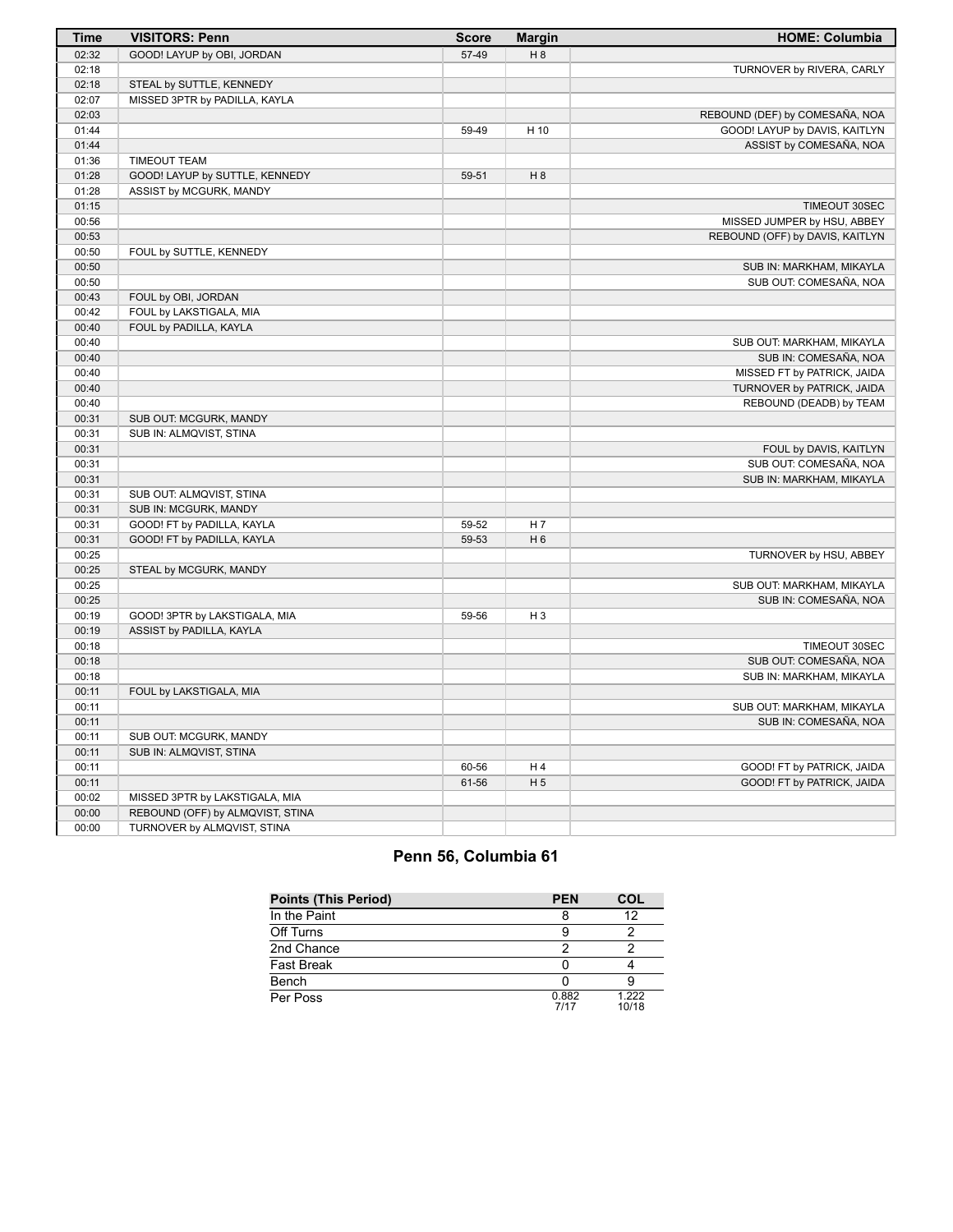## **Official Scoring/Possession Reference Chart Penn vs Columbia Period 1 January 26, 2022 at Levien Gymnasium**



**Period 1**

<mark>Starters:</mark><br>Penn: 0 OBI,JORDAN (F); 4 SUTTLE,KENNEDY (F); 10 MCGURK,MANDY (G); 21 LAKSTIGALA,MIA (G); 45 PADILLA,KAYLA (G);<br>**Columbia**: 4 DAVIS,KAITLYN (F); 10 HENDERSON,KITTY (G); 15 RIVERA,CARLY (G); 20 DURR,SIENNA (F);

| <b>Time</b> | <b>VISITORS: Penn</b>           | <b>Score</b> | <b>Margin</b>  | <b>HOME: Columbia</b>         |
|-------------|---------------------------------|--------------|----------------|-------------------------------|
| 08:43       |                                 | $2 - 0$      | H <sub>2</sub> | GOOD! JUMPER by HSU, ABBEY    |
| 07:49       | GOOD! 3PTR by LAKSTIGALA, MIA   | $2 - 3$      | V <sub>1</sub> |                               |
| 05:26       | GOOD! 3PTR by LAKSTIGALA, MIA   | $2-6$        | V <sub>4</sub> |                               |
| 03:38       | GOOD! FT by LAKSTIGALA, MIA     | $2 - 7$      | V <sub>5</sub> |                               |
| 03:00       |                                 | $4 - 7$      | $V_3$          | GOOD! LAYUP by DAVIS, KAITLYN |
| 01:50       | GOOD! FT by LAKSTIGALA, MIA     | $4 - 8$      | V <sub>4</sub> |                               |
| 01:50       | GOOD! FT by LAKSTIGALA, MIA     | $4 - 9$      | V <sub>5</sub> |                               |
| 01:50       | GOOD! FT by LAKSTIGALA, MIA     | $4 - 10$     | $V_6$          |                               |
| 00:40       | GOOD! JUMPER by LAKSTIGALA, MIA | $4 - 12$     | V8             |                               |
| 00:05       |                                 | $6 - 12$     | V6             | GOOD! LAYUP by PRATT, HANNAH  |

**Penn 12, Columbia 6**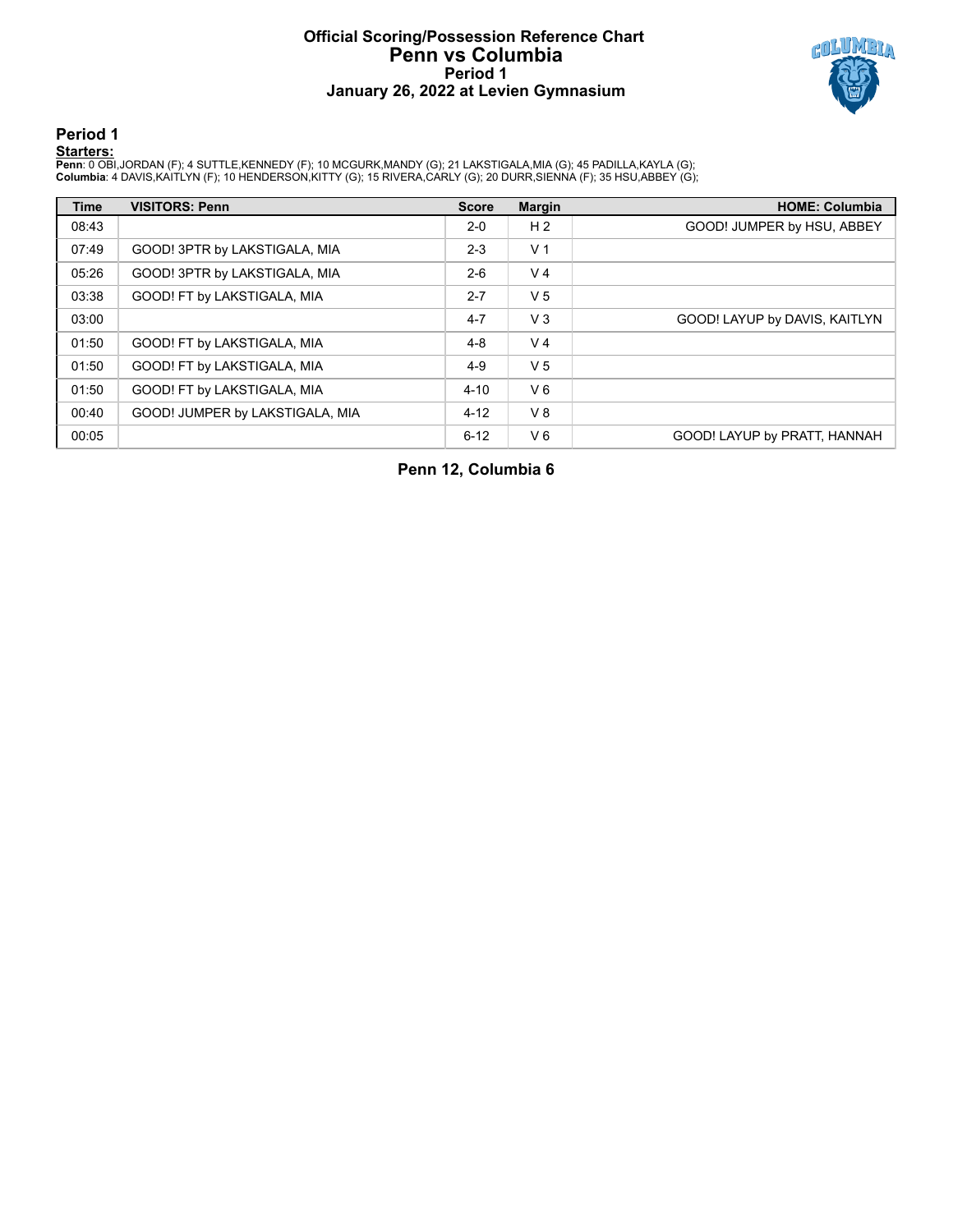## **Official Scoring/Possession Reference Chart Penn vs Columbia Period 2 January 26, 2022 at Levien Gymnasium**



# **Period 2**

### **Starters:**

**Penn**: 0 OBI,JORDAN (F); 4 SUTTLE,KENNEDY (F); 10 MCGURK,MANDY (G); 21 LAKSTIGALA,MIA (G); 45 PADILLA,KAYLA (G);<br>**Columbia**: 4 DAVIS,KAITLYN (F); 10 HENDERSON,KITTY (G); 15 RIVERA,CARLY (G); 20 DURR,SIENNA (F); 35 HSU,ABB

| <b>Time</b> | <b>VISITORS: Penn</b>                 | <b>Score</b> | <b>Margin</b>   | <b>HOME: Columbia</b>         |
|-------------|---------------------------------------|--------------|-----------------|-------------------------------|
| 09:57       |                                       | $8 - 12$     | V <sub>4</sub>  | GOOD! LAYUP by HSU, ABBEY     |
| 09:02       | GOOD! LAYUP by PADILLA, KAYLA         | $8 - 14$     | $V_6$           |                               |
| 08:52       |                                       | $11 - 14$    | $V_3$           | GOOD! 3PTR by HSU, ABBEY      |
| 07:21       | GOOD! 3PTR by KOVACIKOVA, NIKOLA [FB] | $11 - 17$    | $V_6$           |                               |
| 05:38       | GOOD! FT by SUTTLE, KENNEDY           | $11 - 18$    | V <sub>7</sub>  |                               |
| 02:43       | GOOD! JUMPER by PADILLA, KAYLA        | $11 - 20$    | V <sub>9</sub>  |                               |
| 01:56       | GOOD! LAYUP by OBI, JORDAN            | $11 - 22$    | V <sub>11</sub> |                               |
| 01:41       |                                       | $14-22$      | V8              | GOOD! 3PTR by HSU, ABBEY      |
| 01:22       | GOOD! LAYUP by PADILLA, KAYLA         | $14 - 24$    | $V$ 10          |                               |
| 00:35       |                                       | $16 - 24$    | $V_8$           | GOOD! LAYUP by DAVIS, KAITLYN |

**Penn 24, Columbia 16**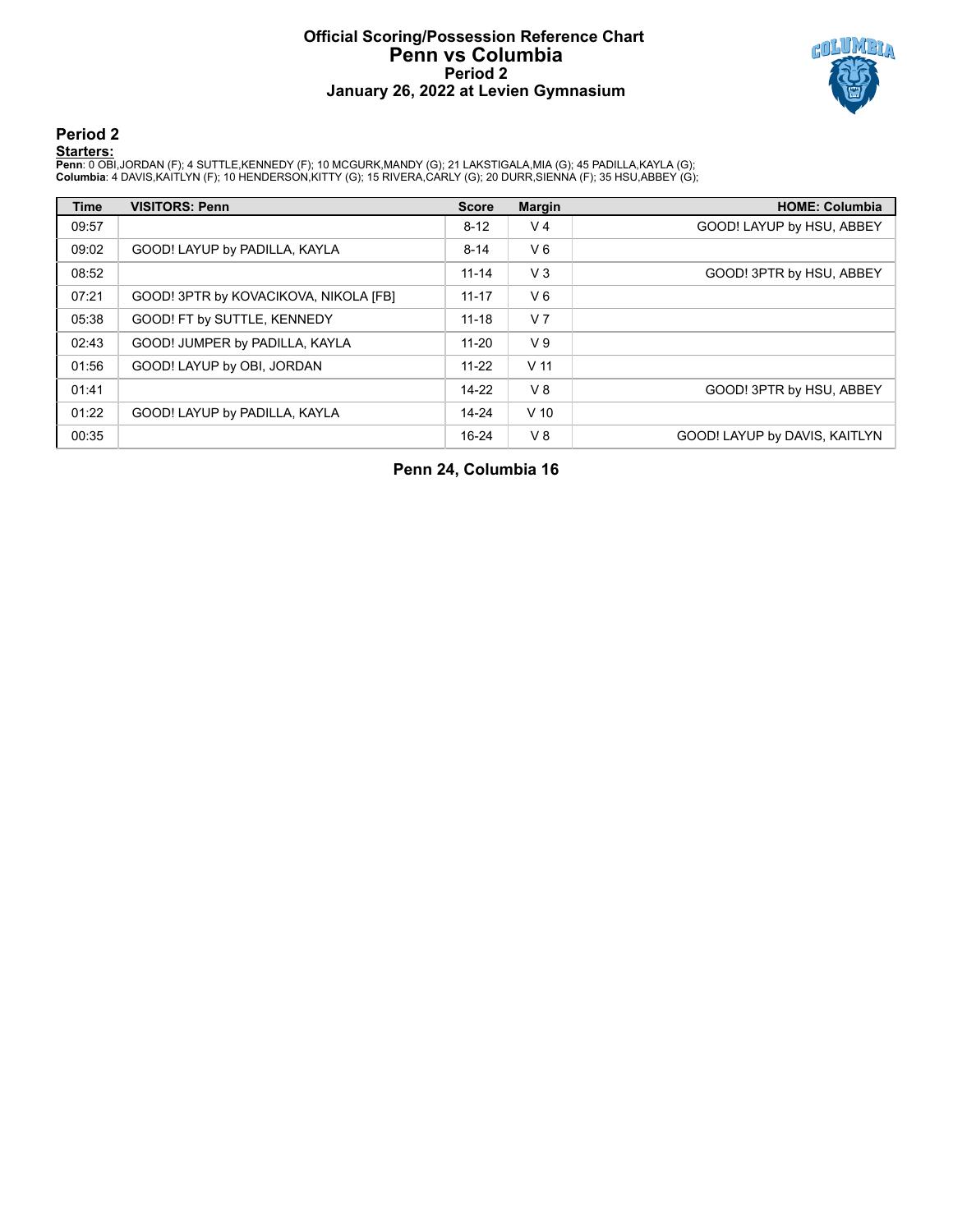## **Official Scoring/Possession Reference Chart Penn vs Columbia Period 3 January 26, 2022 at Levien Gymnasium**



# **Period 3**

<mark>Starters:</mark><br>Penn: 0 OBI,JORDAN (F); 4 SUTTLE,KENNEDY (F); 10 MCGURK,MANDY (G); 21 LAKSTIGALA,MIA (G); 45 PADILLA,KAYLA (G);<br>**Columbia**: 4 DAVIS,KAITLYN (F); 10 HENDERSON,KITTY (G); 15 RIVERA,CARLY (G); 20 DURR,SIENNA (F);

| <b>Time</b> | <b>VISITORS: Penn</b>         | <b>Score</b> | <b>Margin</b>  | <b>HOME: Columbia</b>           |
|-------------|-------------------------------|--------------|----------------|---------------------------------|
| 09:41       | GOOD! JUMPER by OBI, JORDAN   | 16-26        | $V$ 10         |                                 |
| 09:08       |                               | 18-26        | V8             | GOOD! LAYUP by HSU, ABBEY       |
| 08:31       | GOOD! FT by PADILLA, KAYLA    | 18-27        | V <sub>9</sub> |                                 |
| 08:01       |                               | $21 - 27$    | $V_6$          | GOOD! 3PTR by HSU, ABBEY        |
| 07:46       | GOOD! JUMPER by MCGURK, MANDY | 21-29        | V8             |                                 |
| 07:32       |                               | 22-29        | V <sub>7</sub> | GOOD! FT by DURR, SIENNA        |
| 07:12       | GOOD! 3PTR by PADILLA, KAYLA  | 22-32        | $V$ 10         |                                 |
| 06:57       |                               | 24-32        | V8             | GOOD! LAYUP by HSU, ABBEY       |
| 06:27       |                               | 26-32        | $V_6$          | GOOD! LAYUP by DAVIS, KAITLYN   |
| 04:03       | GOOD! LAYUP by MCGURK, MANDY  | 26-34        | V8             |                                 |
| 03:41       |                               | 28-34        | V <sub>6</sub> | GOOD! LAYUP by DAVIS, KAITLYN   |
| 02:55       | GOOD! FT by PADILLA, KAYLA    | 28-35        | V <sub>7</sub> |                                 |
| 02:55       | GOOD! FT by PADILLA, KAYLA    | 28-36        | V8             |                                 |
| 02:20       |                               | 31-36        | V <sub>5</sub> | GOOD! 3PTR by RIVERA, CARLY     |
| 01:36       |                               | 33-36        | V <sub>3</sub> | GOOD! LAYUP by PRATT, HANNAH    |
| 01:11       |                               | 34-36        | V <sub>2</sub> | GOOD! FT by PATRICK, JAIDA [FB] |
| 01:11       |                               | 35-36        | V <sub>1</sub> | GOOD! FT by PATRICK, JAIDA [FB] |
| 00:50       | GOOD! JUMPER by OBI, JORDAN   | 35-38        | V <sub>3</sub> |                                 |
| 00:43       |                               | 37-38        | V <sub>1</sub> | GOOD! LAYUP by HSU, ABBEY       |
| 00:16       | GOOD! 3PTR by LAKSTIGALA, MIA | $37 - 41$    | V <sub>4</sub> |                                 |
| 00:00       |                               | 39-41        | V <sub>2</sub> | GOOD! LAYUP by PATRICK, JAIDA   |

**Penn 41, Columbia 39**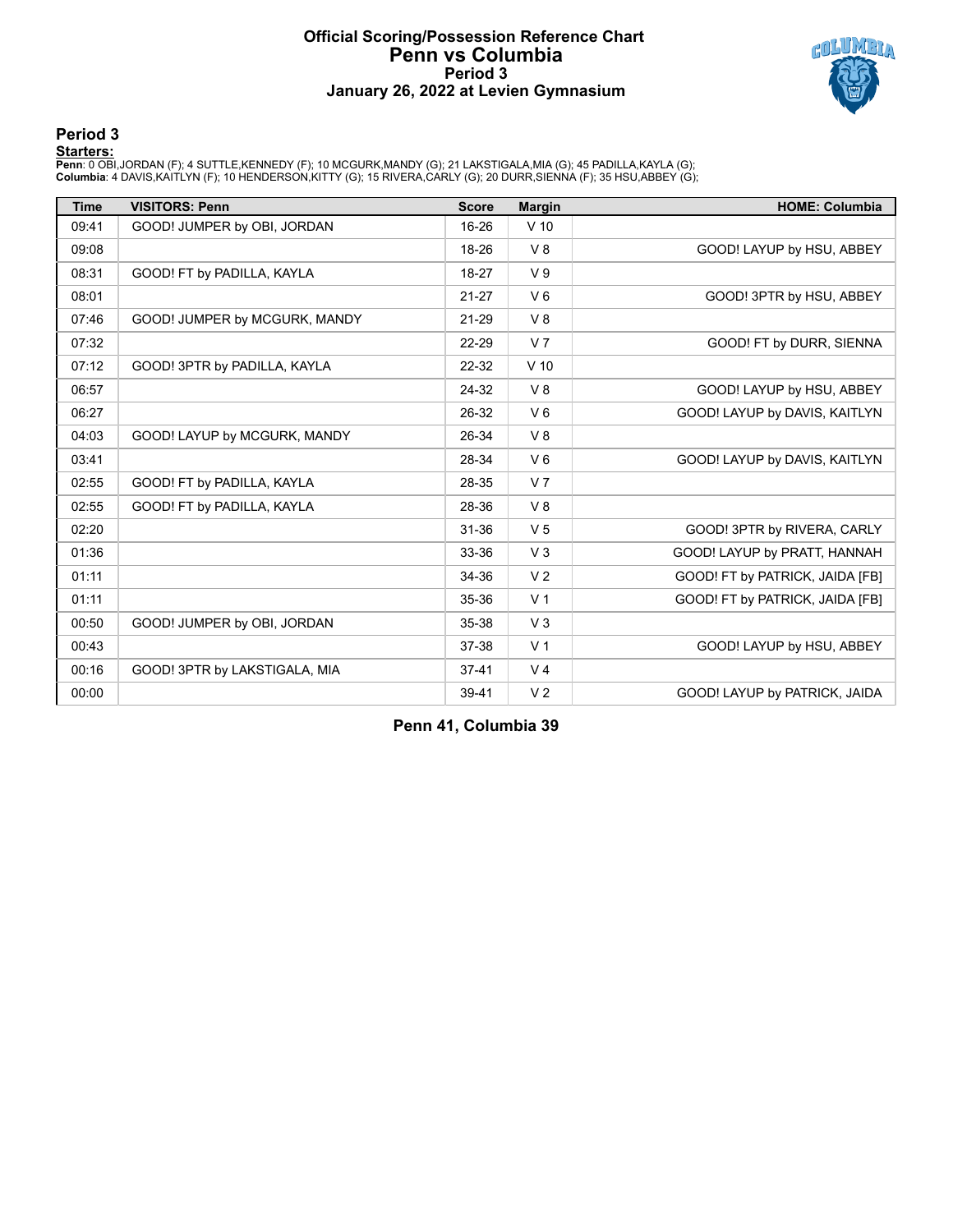### **Official Scoring/Possession Reference Chart Penn vs Columbia Period 4 January 26, 2022 at Levien Gymnasium**



### **Period 4**

### **Starters:**

**Penn**: 0 OBI,JORDAN (F); 4 SUTTLE,KENNEDY (F); 10 MCGURK,MANDY (G); 21 LAKSTIGALA,MIA (G); 45 PADILLA,KAYLA (G);<br>**Columbia**: 4 DAVIS,KAITLYN (F); 10 HENDERSON,KITTY (G); 15 RIVERA,CARLY (G); 20 DURR,SIENNA (F); 35 HSU,ABB

| <b>Time</b> | <b>VISITORS: Penn</b>          | <b>Score</b> | <b>Margin</b>  | <b>HOME: Columbia</b>              |
|-------------|--------------------------------|--------------|----------------|------------------------------------|
| 09:46       |                                | $42 - 41$    | H <sub>1</sub> | GOOD! 3PTR by HSU, ABBEY           |
| 09:11       |                                | 44-41        | $H_3$          | GOOD! LAYUP by PATRICK, JAIDA      |
| 08:18       |                                | 46-41        | H <sub>5</sub> | GOOD! JUMPER by DAVIS, KAITLYN     |
| 07:14       | GOOD! FT by SUTTLE, KENNEDY    | 46-42        | H <sub>4</sub> |                                    |
| 07:14       | GOOD! FT by SUTTLE, KENNEDY    | 46-43        | $H_3$          |                                    |
| 06:44       | GOOD! LAYUP by OBI, JORDAN     | 46-45        | H <sub>1</sub> |                                    |
| 06:27       |                                | 49-45        | H <sub>4</sub> | GOOD! 3PTR by PATRICK, JAIDA       |
| 06:00       | GOOD! JUMPER by MCGURK, MANDY  | 49-47        | H <sub>2</sub> |                                    |
| 05:25       |                                | 51-47        | H <sub>4</sub> | GOOD! LAYUP by DURR, SIENNA [FB]   |
| 04:45       |                                | 53-47        | $H_6$          | GOOD! LAYUP by DAVIS, KAITLYN      |
| 04:07       |                                | 55-47        | H 8            | GOOD! JUMPER by DAVIS, KAITLYN     |
| 03:43       |                                | 57-47        | H 10           | GOOD! LAYUP by PATRICK, JAIDA [FB] |
| 02:32       | GOOD! LAYUP by OBI, JORDAN     | 57-49        | H8             |                                    |
| 01:44       |                                | 59-49        | H 10           | GOOD! LAYUP by DAVIS, KAITLYN      |
| 01:28       | GOOD! LAYUP by SUTTLE, KENNEDY | 59-51        | H <sub>8</sub> |                                    |
| 00:31       | GOOD! FT by PADILLA, KAYLA     | 59-52        | H <sub>7</sub> |                                    |
| 00:31       | GOOD! FT by PADILLA, KAYLA     | 59-53        | H <sub>6</sub> |                                    |
| 00:19       | GOOD! 3PTR by LAKSTIGALA, MIA  | 59-56        | $H_3$          |                                    |
| 00:11       |                                | 60-56        | H <sub>4</sub> | GOOD! FT by PATRICK, JAIDA         |
| 00:11       |                                | 61-56        | H <sub>5</sub> | GOOD! FT by PATRICK, JAIDA         |

**Penn 56, Columbia 61**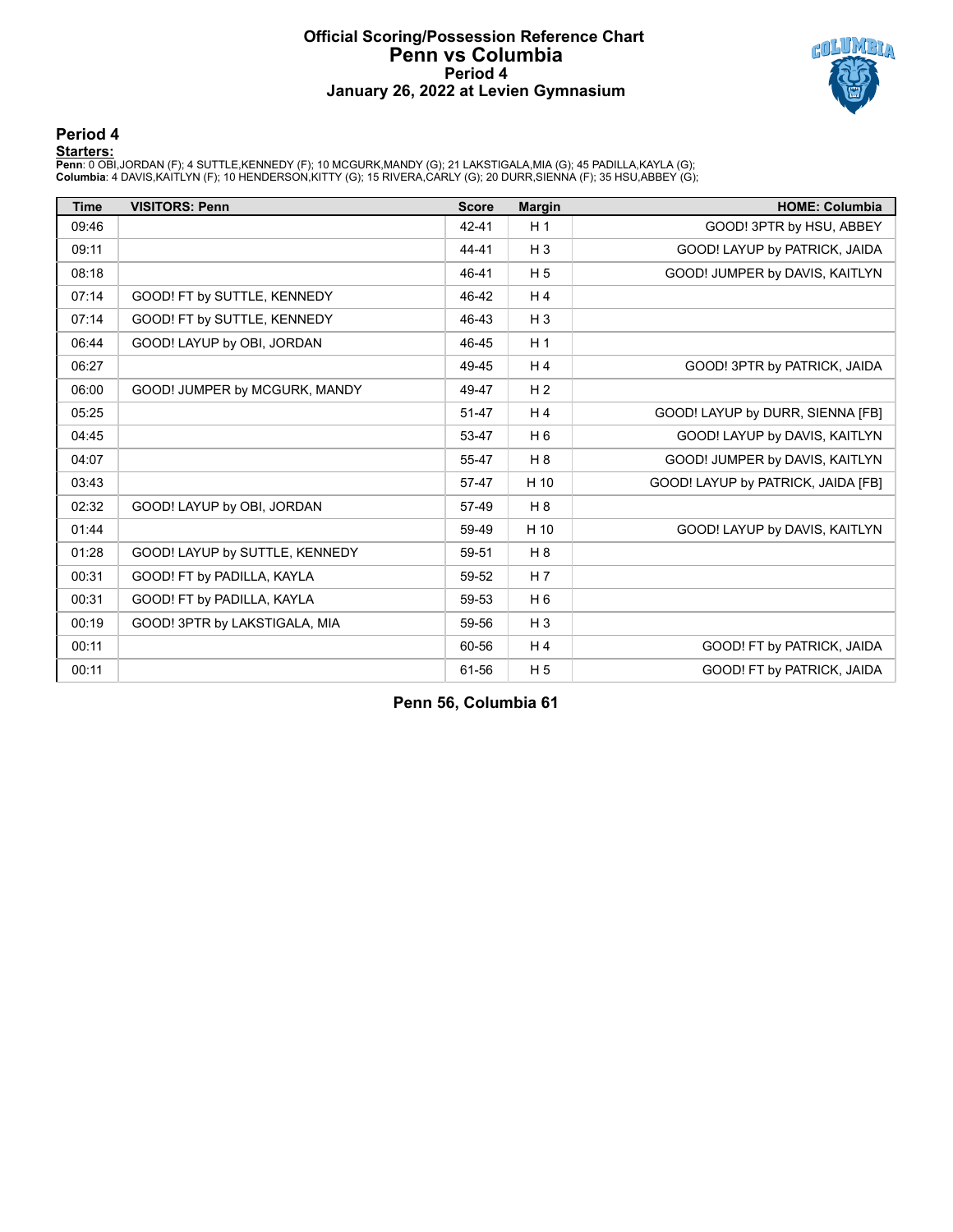## **Official Substitutions Log Penn vs Columbia Period 1 January 26, 2022 at Levien Gymnasium**



| <b>VISITORS: Penn</b>          | <b>Time</b> | <b>Score</b> | <b>HOME: Columbia</b>       |
|--------------------------------|-------------|--------------|-----------------------------|
| 0 OBI, JORDAN                  |             |              | 4 DAVIS, KAITLYN            |
| 4 SUTTLE, KENNEDY              |             |              | 10 HENDERSON, KITTY         |
| 10 MCGURK, MANDY               |             |              | 15 RIVERA, CARLY            |
| 21 LAKSTIGALA, MIA             |             |              | 20 DURR, SIENNA             |
| 45 PADILLA, KAYLA              |             |              | 35 HSU, ABBEY               |
| SUB OUT: 10 MCGURK, MANDY      | 06:25       | $3 - 2$      |                             |
| SUB IN: 15 KOVACIKOVA, NIKOLA  | 06:25       |              |                             |
|                                | 04:03       | $6 - 2$      | SUB OUT: DURR, SIENNA       |
|                                | 04:03       |              | <b>SUB IN: PRATT.HANNAH</b> |
| SUB OUT: 15 KOVACIKOVA, NIKOLA | 04:03       |              |                             |
| SUB IN: 10 MCGURK, MANDY       | 04:03       |              |                             |
|                                | 01:50       | $7 - 4$      | SUB OUT: DAVIS, KAITLYN     |
|                                | 01:50       |              | SUB IN: DURR.SIENNA         |
| SUB OUT: 0 OBI, JORDAN         | 01:50       |              |                             |
| SUB IN: 25 MILLIMAN.SILKE      | 01:50       |              |                             |

**Penn 12, Columbia 6**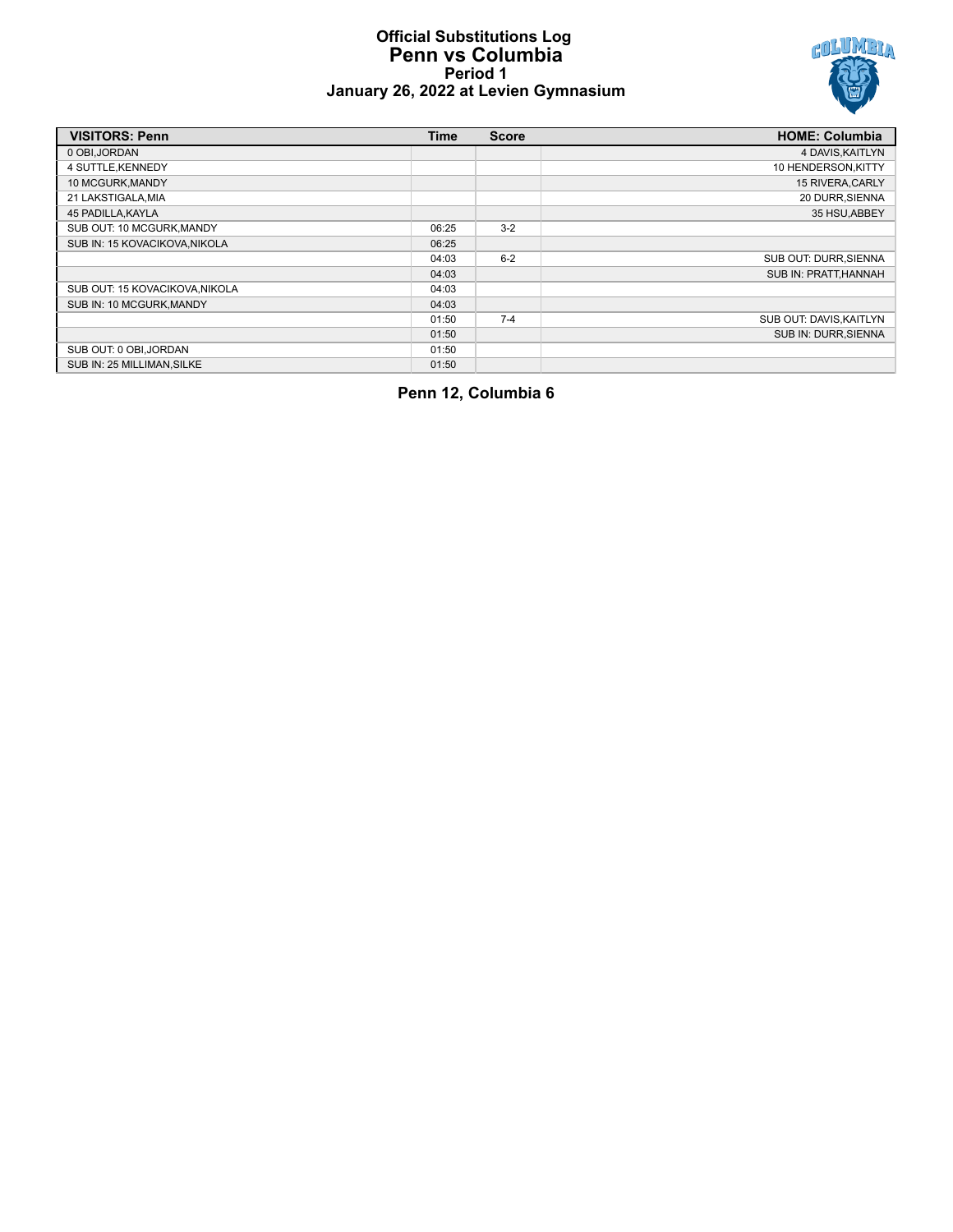

## **Official Substitutions Log Penn vs Columbia Period 2 January 26, 2022 at Levien Gymnasium**

| <b>VISITORS: Penn</b>          | <b>Time</b> | <b>Score</b>             | <b>HOME: Columbia</b>     |
|--------------------------------|-------------|--------------------------|---------------------------|
| 0 OBI, JORDAN                  |             |                          | 4 DAVIS, KAITLYN          |
| 4 SUTTLE, KENNEDY              |             |                          | 10 HENDERSON, KITTY       |
| 10 MCGURK, MANDY               |             |                          | 15 RIVERA, CARLY          |
| 21 LAKSTIGALA, MIA             |             |                          | 20 DURR, SIENNA           |
| 45 PADILLA, KAYLA              |             |                          | 35 HSU, ABBEY             |
| SUB OUT: 25 MILLIMAN, SILKE    | 10:00       | $\overline{\phantom{a}}$ |                           |
| SUB IN: 0 OBI, JORDAN          | 09:25       | $12 - 8$                 |                           |
|                                | 08:19       | $14 - 11$                | SUB OUT: RIVERA, CARLY    |
|                                | 08:19       |                          | SUB IN: STEPHENS, NICOLE  |
| SUB OUT: 10 MCGURK, MANDY      | 08:08       | $14 - 11$                |                           |
| SUB IN: 15 KOVACIKOVA.NIKOLA   | 08:08       |                          |                           |
|                                | 05:38       | $18 - 11$                | SUB OUT: HENDERSON, KITTY |
|                                | 05:38       |                          | SUB OUT: PRATT, HANNAH    |
|                                | 05:38       |                          | SUB IN: DAVIS, KAITLYN    |
|                                | 05:38       |                          | SUB IN: RIVERA, CARLY     |
| SUB IN: 5 ALMQVIST, STINA      | 05:38       |                          |                           |
| SUB OUT: 21 LAKSTIGALA, MIA    | 05:38       |                          |                           |
|                                | 05:02       | $18 - 11$                | SUB OUT: STEPHENS, NICOLE |
|                                | 05:02       |                          | SUB IN: HENDERSON, KITTY  |
| SUB OUT: 45 PADILLA, KAYLA     | 05:02       |                          |                           |
| SUB IN: 21 LAKSTIGALA, MIA     | 05:02       |                          |                           |
|                                | 04:24       | $18 - 11$                | SUB OUT: RIVERA, CARLY    |
|                                | 04:24       |                          | SUB IN: MARKHAM, MIKAYLA  |
| SUB OUT: 5 ALMQVIST, STINA     | 04:24       |                          |                           |
| SUB OUT: 15 KOVACIKOVA, NIKOLA | 04:24       |                          |                           |
| SUB IN: 10 MCGURK, MANDY       | 04:24       |                          |                           |
| SUB IN: 45 PADILLA, KAYLA      | 04:24       |                          |                           |
|                                | 01:08       | $24 - 14$                | SUB OUT: MARKHAM, MIKAYLA |
|                                | 01:08       |                          | SUB OUT: DURR, SIENNA     |
|                                | 01:08       |                          | SUB IN: RIVERA, CARLY     |
|                                | 01:08       |                          | SUB IN: COMESAÑA, NOA     |
|                                | 00:28       | $24 - 16$                | SUB OUT: COMESAÑA, NOA    |
|                                | 00:28       |                          | SUB IN: PRATT, HANNAH     |

**Penn 24, Columbia 16**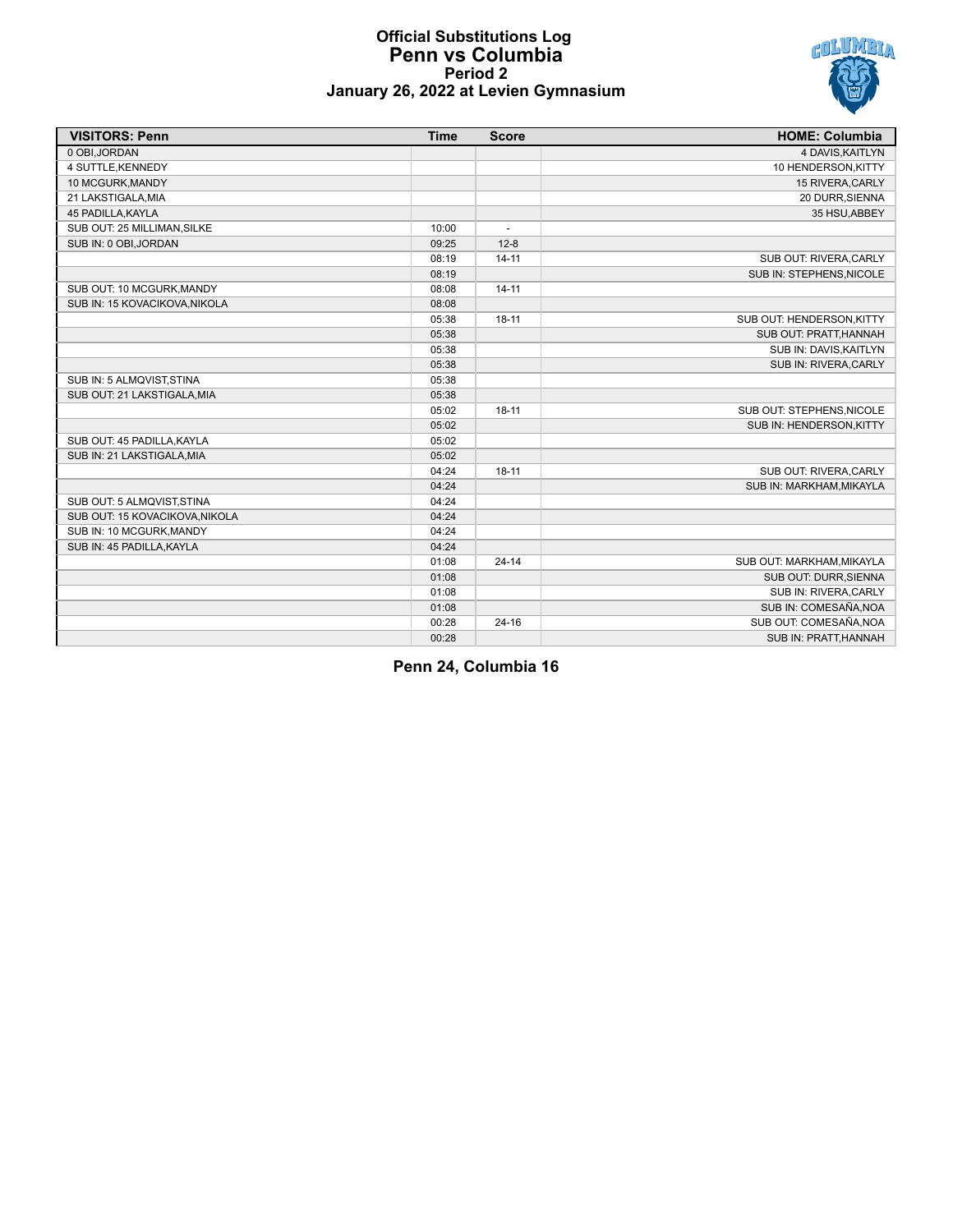

## **Official Substitutions Log Penn vs Columbia Period 3 January 26, 2022 at Levien Gymnasium**

| <b>VISITORS: Penn</b>          | <b>Time</b> | <b>Score</b>             | <b>HOME: Columbia</b>     |
|--------------------------------|-------------|--------------------------|---------------------------|
| 0 OBI, JORDAN                  |             |                          | 4 DAVIS, KAITLYN          |
| 4 SUTTLE, KENNEDY              |             |                          | 10 HENDERSON, KITTY       |
| 10 MCGURK, MANDY               |             |                          | 15 RIVERA, CARLY          |
| 21 LAKSTIGALA, MIA             |             |                          | 20 DURR, SIENNA           |
| 45 PADILLA, KAYLA              |             |                          | 35 HSU, ABBEY             |
|                                | 10:00       | $\overline{\phantom{a}}$ | SUB OUT: PRATT, HANNAH    |
|                                | 10:00       |                          | SUB IN: DURR, SIENNA      |
|                                | 07:32       | 29-21                    | SUB OUT: RIVERA, CARLY    |
|                                | 07:32       |                          | SUB IN: PATRICK, JAIDA    |
| SUB OUT: 10 MCGURK, MANDY      | 06:01       | $32 - 26$                |                           |
| SUB IN: 15 KOVACIKOVA, NIKOLA  | 06:01       |                          |                           |
|                                | 04:51       | 32-26                    | SUB OUT: DURR, SIENNA     |
|                                | 04:51       |                          | SUB IN: PRATT, HANNAH     |
| SUB OUT: 15 KOVACIKOVA, NIKOLA | 04:51       |                          |                           |
| SUB IN: 10 MCGURK, MANDY       | 04:51       |                          |                           |
|                                | 04:25       | $32 - 26$                | SUB OUT: HENDERSON, KITTY |
|                                | 04:25       |                          | SUB IN: RIVERA, CARLY     |
| SUB OUT: 0 OBI, JORDAN         | 03:13       | 34-28                    |                           |
| SUB IN: 25 MILLIMAN, SILKE     | 03:13       |                          |                           |
| SUB OUT: 25 MILLIMAN, SILKE    | 01:26       | 36-33                    |                           |
| SUB IN: 0 OBI, JORDAN          | 01:26       |                          |                           |

**Penn 41, Columbia 39**